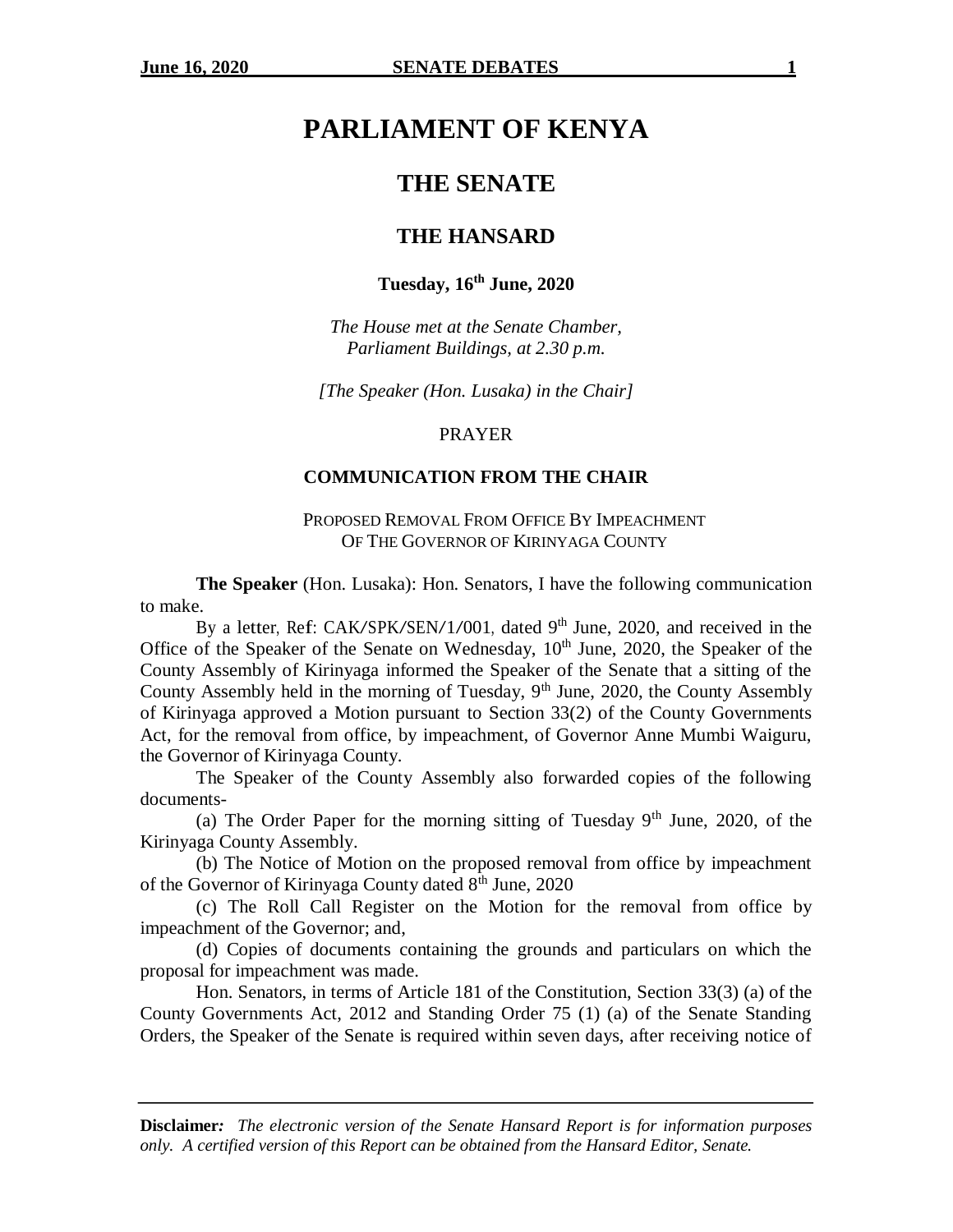a resolution from the speaker of a county assembly, to convene a meeting of the Senate to hear charges against the Governor.

Consequently, Hon. Senators, pursuant to Section 33(3)(b) of the County Governments Act and Standing Order 75(1)(a) of the Senate Standing Orders, I hereby proceed to read the charges against the Governor of Kirinyaga County-

A. Gross Violation of the Constitution

The particulars cited under this ground are as follows-

- (a) Failing to deliver the annual State of the County Address to the County Assembly;
- (b) Undermining the authority of the CountyAssembly;
- (c) Violations under written law, including violation of the Public Procurement and Asset Disposal Act, 2015 and the Public Finance and Management Act, 2012; and
- (d) Violation of Article 201(a), (d) and (e) and Article  $227(1)$  of the Constitution.

B. Abuse of Office and Gross Misconduct

The particulars cited under this ground are as follows-

- (a) Violation of section 46 of the Public Procurement and Asset Disposal Act, 2015;
- (b) Violation of Article 201(a), (d) and (e) and Article  $227(1)$  of the Constitution;
- (c) Improperly conferring a benefit to herself;
- (d) Violation of the Public Finance Management Act, 2012 and the Salaries and Remuneration Commission Act, 2011; and
- (e) Violation ofthe right to health ofthe people of Kirinyaga County.

Hon. Senators, in terms of the way forward, following the reading of the charges against the Governor, Standing Order 75 (1) (b) of the Senate Standing Orders gives the senate two options on how to proceed on the matter. The Senate may-

(a) by resolution, appoint a special committee comprising 11 of its Members to investigate the matter. Or;

(b) investigate the matter in plenary.

The Senate Majority Leader shall shortly be giving Notice of a Motion for the establishment of a Special Committee. Should the Motion for the establishment of a Special Committee eventually pass, the Special Committee will be required, under Section 33(4) of the County Governments Act, and Standing Order 75(2) of the Senate Standing Orders to investigate the matter and to report to the Senate on whether it finds the particulars of the allegations against the Governor to have been substantiated.

Hon. Senators, it is noteworthy, and I wish to emphasize to all Hon. Senators, that when we come to the debate on the Motion to establish the Special Committee, debate on the Motion shall be limited to the substance of the Motion, namely, whether or not to establish the Special Committee. It will not be a debate on the substance of the impeachment or its merits, propriety, prudence or even the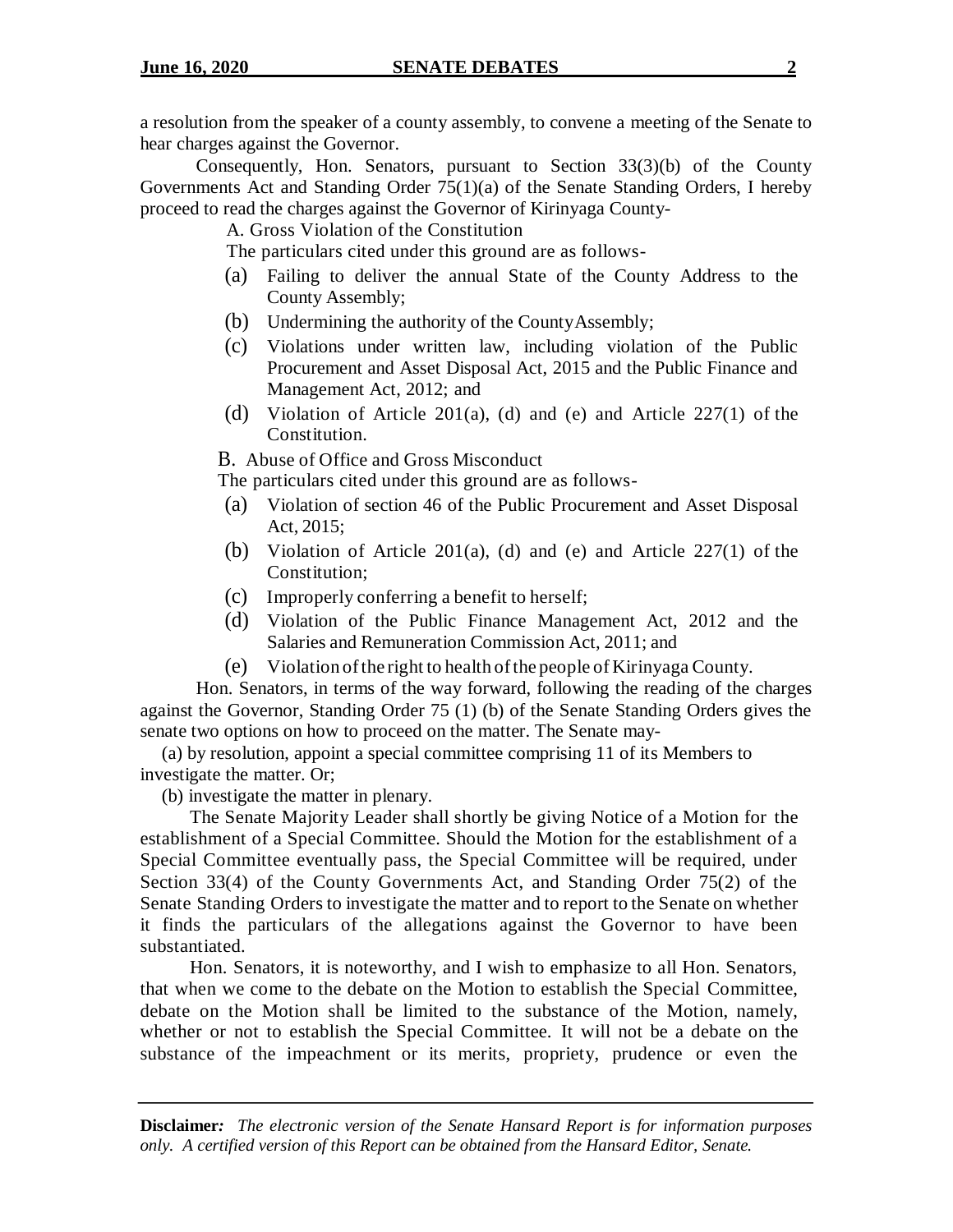constitutionality or the legality of the processes that have preceded the submission of this matter to the Senate. It is, therefore, not permissible to deviate to any matters other than the Motion before the Senate.

However, should the Motion for the establishment of a Special Committee not pass, the Senate shall proceed to investigate and consider the matter in Plenary. In that event, I will appoint the dates on which the Senate will sit in Plenary to hear and dispose of the matter.

Hon. Senators, the hearing of charges for the proposed removal from office of a Governor is one ofthe most important functions ofthe Senate under the Constitution. In undertaking this mandate, the Senate will be sitting as a quasi-judicial body and will conduct investigations into disputed claims and alleged infractions of the Constitution and the law and will, thereafter, make its determination.

In this regard, it shall be out of order, within the meaning of Standing Order 117, for any Senator to make comments, whether written or spoken, in relation to the conduct of the Governor or the impeachment process, outside the confines of the impeachment proceedings; as such comments may prejudice the just outcome of the process.

I conclude by urging all Senators to exercise the highest level of responsibility on this matter.

I thank you.

**Sen. Olekina:** On a point of order.

**The Speaker** (Hon. Lusaka): What is your point of order, Sen. Olekina?

 **Sen. Olekina**: Mr. Speaker, Sir, I rise on a point order in reaction to your Communication.

I have listened to the charges which you have read out. I want to refer you to Article 179 of the Constitution of Kenya. This is a matter which is quite weighty. Article 179(1) states:

> "The executive authority of the county is vested in, and exercised by, a county executive committee."

(2) The county executive committee consists of-

- a) The county governor and the deputy county governor; and
- b) Members appointed by the county governor, with the approval of the assembly, from among persons who are not members of the assembly."

Mr. Speaker, Sir, this is a matter that I would like you to give a ruling on. This is because when you read the charges against the Governor, I did not hear the other executive committee members being referred to in the charges that have been forwarded by the County Government of Kirinyaga.

The reason why I rose on a point of order is because this is a matter that the Constitution has spelt out clearly in the issue that concerns me.

**The Speaker** (Hon. Lusaka): Hon. Senator, I think it is a bit premature. It is premature because the notice has not been given. This is just a Communication from the Chair.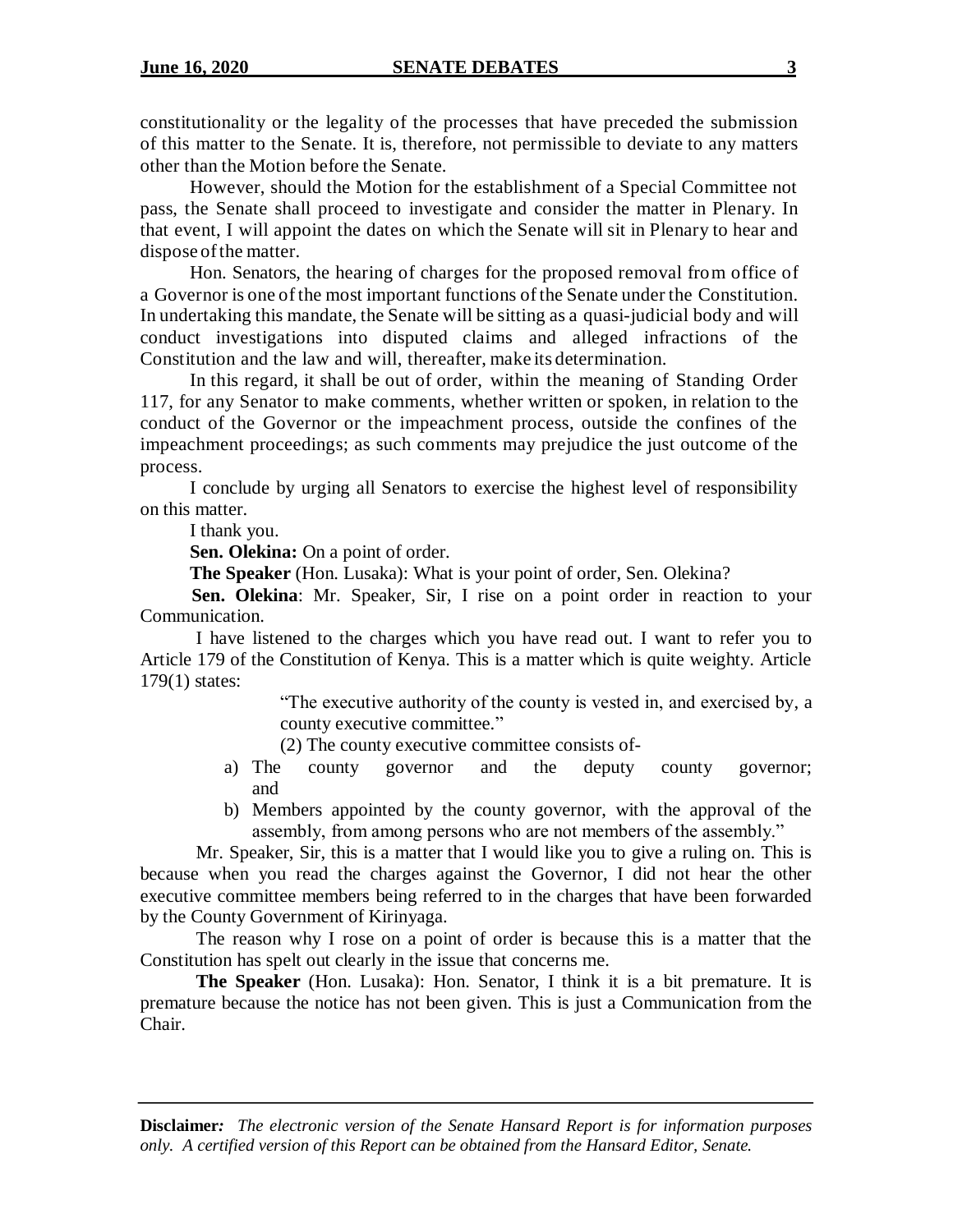**Sen. Olekina**: Mr. Speaker, Sir, just allow me to prosecute my issue. It has to do with your Communication and its content. This is because you said that if we go further and raise issues, they will be out of order.

I have listened to your Communication very clearly. Before we get to that length, can we look at your Communication and the letters that were sent to you?

**The Speaker** (Hon. Lusaka): No, you are out of order, Sen. Olekina.

The notice has not been given. You are giving your comments prematurely. Wait until that time, then you will raise those issues.

 **Sen. Linturi**: Thank you, Mr. Speaker, Sir. I was very keenly listening to you when you were doing your Communication. I got your directions and they are quite clear in my mind. Since I do not want to offend this Communication in any way, it is the reason why I seek further guidance and direction on this matter.

This is because if we have to faithfully follow what you have directed, it appears then that it will come to a time when we will be required to take certain positions as this House, either for or against.

The question that I want you to clarify is that, in the recent past, a number of issues have been brought to this House and they have been canvassed. The independence of this House is so crucial. That is why the Parliamentary Powers and Privileges Act was enacted to give immunity to debaters here. When we debate national issues, we do not have to turn back our necks to see or ask who is watching.

With a lot of respect, I would like to ask the Senate Majority and Minority Leaders and Whips to come out clearly and guide this House on whether – with regard to the matter that is coming before this House, so that we take positions. This is because there are certain political party positions that have been taken because some of us do not want to be disciplined. Some of us do not want to be told that we have defied our party leaders. We do not want to be told that a certain Member of a political party has refused to listen to the voice---.

Mr. Speaker, Sir, we request that we get guidance from our party bosses within the House here so that we know how to manage ourselves. We do not want to appear to be out of order.

Thank you.

#### *(Loud Consultations)*

**The Speaker** (Hon. Lusaka): Order, Senators!

**Sen. Omanga**: On a point of order, Mr. Speaker, Sir. Following the protocol from the Ministry of Health on the 1.5 metres distance, I feel exposed because my neighbour is too close. I think all seats are designated and written, "Sit here." There are Members who are seated haphazardly. I need guidance because I am exposed and really scared.

**Sen. Murkomen**: On a point of order, Mr. Speaker, Sir.

**The Speaker** (Hon. Lusaka): What is your point of order, Sen. Murkomen? I will respond to that, Sen. Omanga.

**Sen. Murkomen**: Mr. Speaker, Sir, the point of order raised by Sen. Linturi is very serious. This is because five Members of the Jubilee side where I lead went under a disciplinary process for decisions made in this House. We live in unprecedented times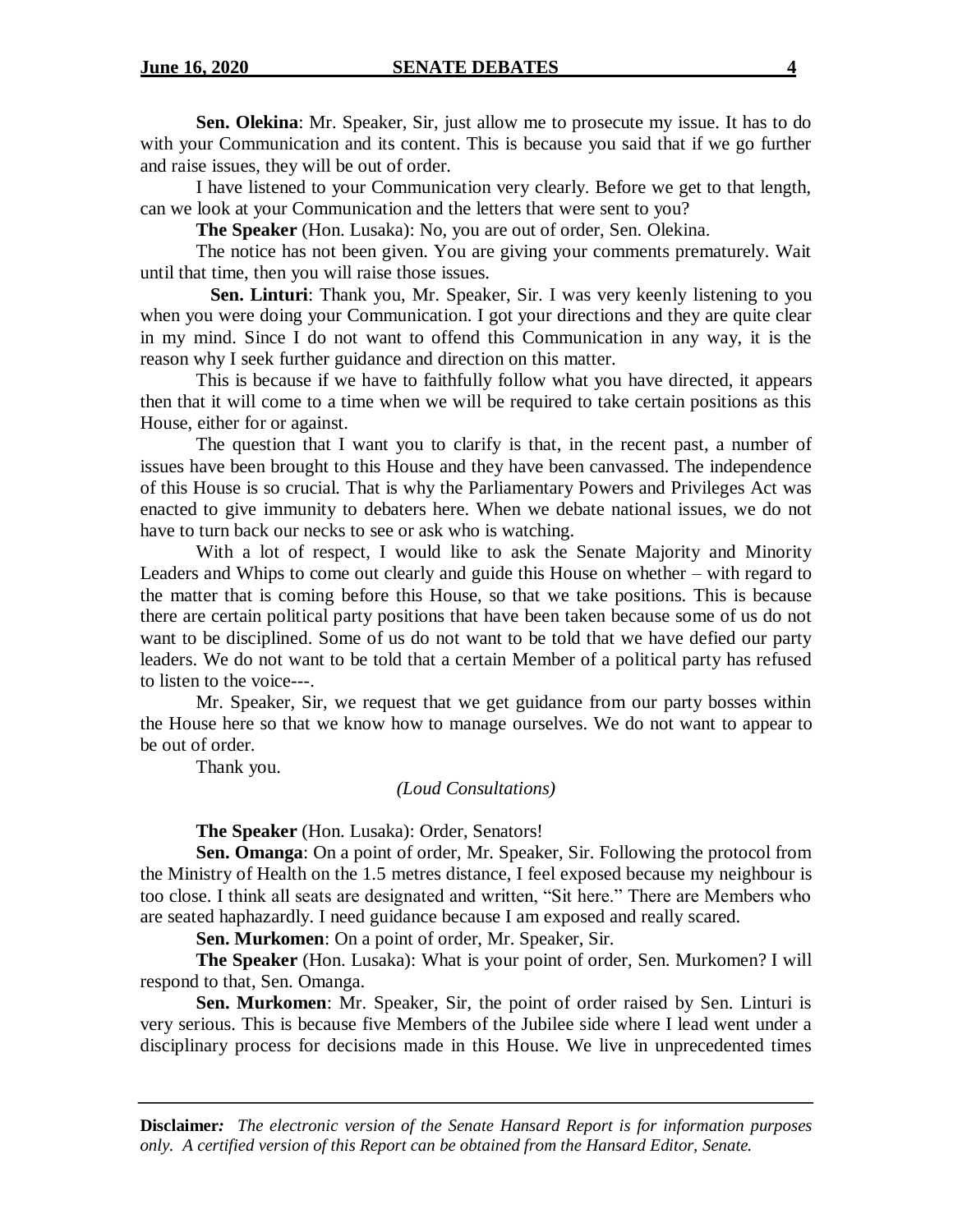because in my eight years in the Senate, no Senator has been punished for exercising the democratic right in whatever they do. In fact, it is the Standing Orders that give the Powers and Privileges of a Member of Parliament that protects them for whatever they say in this Chamber.

A Deputy Speaker was removed from his position in this House for rulings that he made while in that Chair. Over the weekend, a number of our nominated colleagues were sent messages. They have been intimidated. I will name them if necessary.

#### *(Loud Consultations)*

Mr. Speaker, Sir, can I complete what I am raising? I am on a point of order.

**The Speaker** (Hon. Lusaka): He is on a point of order. Just conclude then I will respond to it.

**Sen. Murkomen**: Mr. Speaker, Sir, we do not want another charade to ensue after this important debate on impeachment of a governor where some Senators will be written letters to be de-whipped from Committees.

I can tell you as a matter of fact that the Chairman of the Standing Committee on Finance and Budget, Sen. Mahamud has been removed from his position because of his stand on people of North Eastern on matters of finance and the formula.

**The Speaker** (Hon. Lusaka): Order, Sen. Murkomen!

**Sen. Murkomen**: Mr. Speaker, Sir, you must give direction as to what a Senator can say and cannot say in this House.

**Sen. M. Kajwang'**: On a point of order, Mr. Speaker, Sir.

**The Speaker** (Hon. Lusaka): What is your point of order, Sen. M. Kajwang'?

**Sen. M. Kajwang'**: Mr. Speaker, Sir, I must say that I have experience in disrupting the Business of the House. I have filibustered, I have blown whistles, I have made noise and all sorts of things. Today, the nation is looking at the Senate and seeks to find whether the Senate is living up to its expectation of defending counties and their governments.

I realise why certain political parties in this Republic need a Parliamentary Group Meeting (PGM). This is because what some of their Members are trying to prosecute on the Floor of this House are issues that should be dealt with in PGM and caucuses.

I want to encourage my colleagues not to take this House for a ride. Those who say that this House is dead; I can say that they presided over the death of this House. They should not be here to bury the House.

#### *(Applause)*

Mr. Speaker, Sir, the elders say that it is only a foolish fly that follows a carcass to the grave. If this House is dead, then get off the skin of that carcass.

Would I be in order to request that we go back to the substantive issues because Sen. Olekina raised more substantive issues than others that should be sorted out in political party caucuses?

**The Speaker** (Hon. Lusaka): Sen. Ochillo-Ayacko, then we proceed.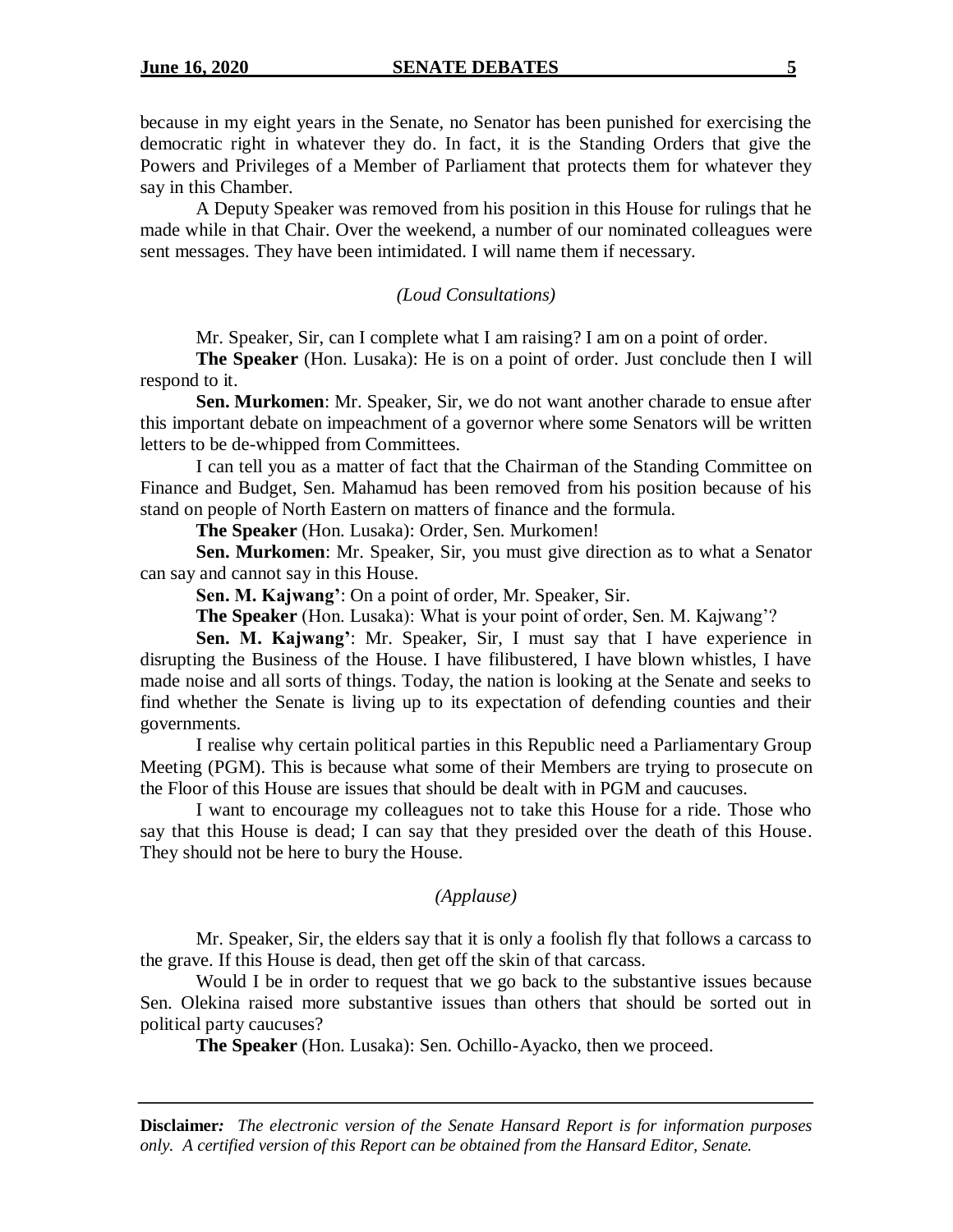**Sen. Ochillo-Ayacko**: Thank you, Mr. Speaker, Sir. In our Standing Orders, it is very clear that we are not allowed to raise frivolous or irrelevant points of order.

If you allow persistent interjections from anybody in the guise of a point of order, we will not get to the gist of this matter. I want to implore you to strictly enforce the Standing Orders that will allow us, in an orderly fashion, to carry out the Business of this House.

**The Speaker** (Hon. Lusaka): I want to appeal to all of you to observe the Standing Orders. Some matters are quite irrelevant in this House and can be handled outside in other organs like political parties. Let them not be brought here so that we can make progress.

Serjeant-at-Arms, we had asked you to check whether people are observing the social distancing as directed by the Ministry of Health.

Next Order.

Let us make progress.

**Sen. Farhiya:** On a point of order, Mr. Speaker, Sir.

**The Speaker** (Hon. Lusaka): What is your point of order, Sen. Farhiya?

**Sen. Farhiya:** Mr. Speaker, Sir, in the morning, we spoke to the Serjeant-at-Arms and asked them to book a seat for Sen. Yusuf Haji and Sen. Amos Wako. The one for Sen. Wako was done and he has a seat. However, the one for Sen. Haji is not there. That is why you can see me sitting here. He is my elder, but I cannot move out of my seat because I will be moving a Motion. I think there is a bit of discrimination on the part of the Serjeant-at-Arms in terms of not following procedures.

**Sen. Madzayo:** Jambo la nidhamu, Bw. Spika.

**The Speaker** (Hon. Lusaka): What is your point of order, Sen. Madzayo?

**Sen. Madzayo:** Asante, Bw. Spika. Upande wangu wa kushoto yuko ndugu yangu, Sen. (Eng.) Mahamud, ambaye ninamheshimu sana. Kwa bahati nzuri au mbaya, sijui kama leo amekosea au amepotea nji.

Sisi tunaona kwa heshima kuu Sen. (Eng.) Mahamud ameketi asipotakikana kuketi kila siku. Kama hakuna nafasi upande ule, hata wewe unaona kuwa upande huu hauna hata mmoja aliyechukua nafasi ya upande ule. Lakini upande ule una mmoja wao ambaye ni ndugu yangu, Sen. (Eng.) Mahamud.

Bw. Spika, ninakuomba arudi upande ule iwapo kutakuwa na nafasi au aende kule kwingine ambako kuna nafasi ya watu wote kukaa. Ni muhimu upande huu tuketi sisi ambao ni wapinzani.

**The Speaker** (Hon. Lusaka): I did mention that the Serjeant-at-Arms should go round and ensure that Senators are observing social distance. If there are Senators who are sitting where they are not supposed to, please, let them go and join the rest of the Senators in the extended Chamber.

Yes, Sen. Murkomen. What is it?

**Sen. Murkomen**: Mr. Speaker, Sir, on that issue, we would like you to make a more substantive ruling. It may not be necessarily today, but it can even happen next week.

I am raising that based on Standing Order No.249, which is very clear. It says: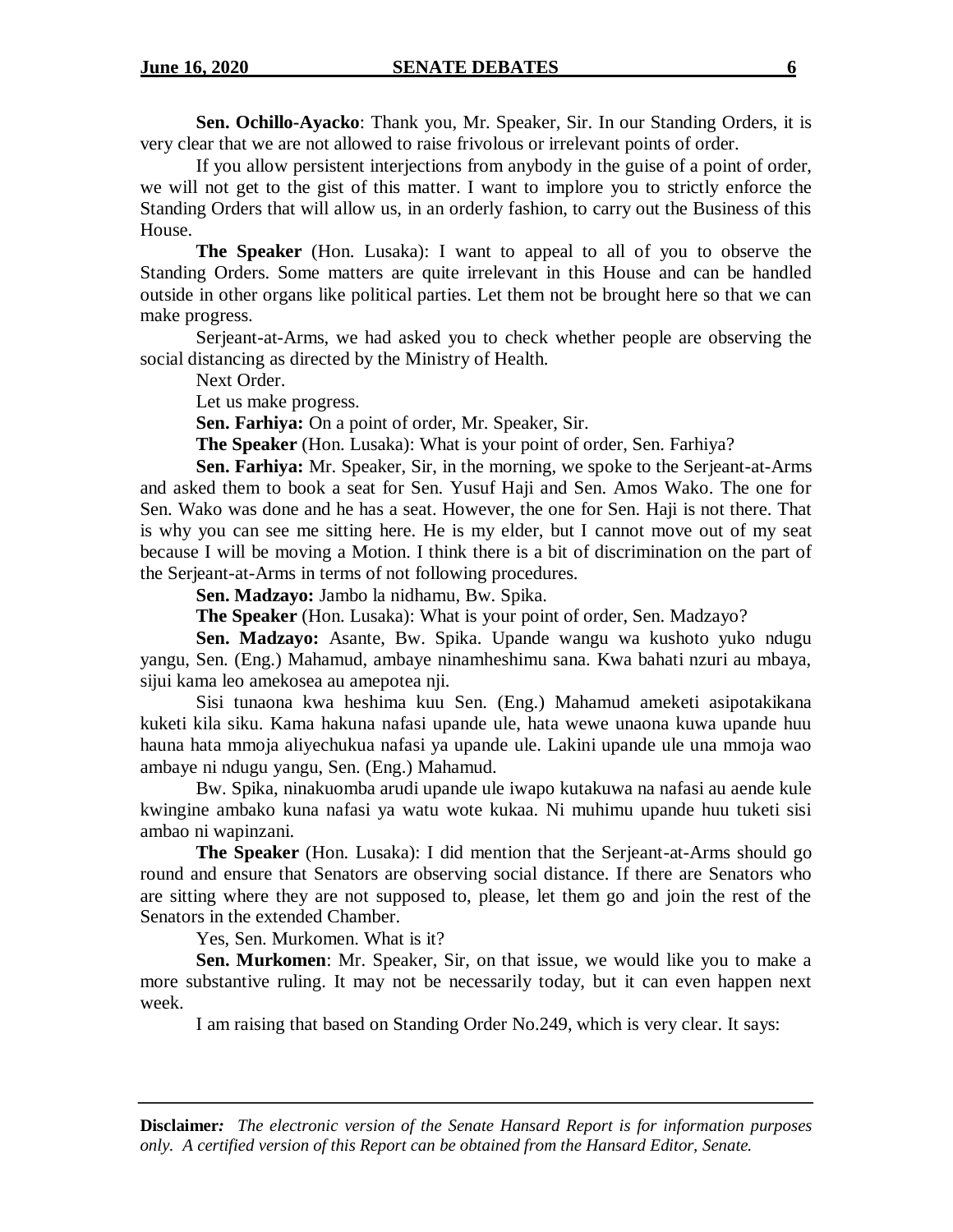"There shall be reserved seats in the Senate Chamber for the exclusive use of the following—

(a) the Deputy Speaker;

(b) the Senate Majority Leader;

(c) the Senate Minority Leader; and,

(d) Senators with disabilities.

(2) All other seats in the Chamber shall be available for the use of any Senator."

Mr. Speaker, Sir, whether it is on the left or right side of the Speaker, once those seats have been designated for health reasons for anyone to sit, all of us are free to sit.

Mr. Speaker, Sir, you must also appreciate that there is no Standing Order that allows my sister, the Nominated Senator from Wajir County, Sen. Farhiya, to a designated sitting position, just like my friend, Sen. Malalah. I am sorry, but those are the Standing Orders. That Standing Order recognize five seats only.

Mr. Speaker, Sir, I am saying this because most of us come here on time; you want to sit but find many seats with reservations, against the provisions of the Standing Orders.

I do not know if you want to make the ruling now, but even if it is next week, that is a matter that your Office must look into.

**The Speaker** (Hon. Lusaka): Okay.

Yes, Senate Minority Leader.

**The Senate Minority Leader** (Sen. Orengo): Mr. Speaker, Sir, I just heard what the distinguished Senator for Elgeyo-Marakwet County has said. However, there is always a very important Standing Order; that is, Standing Order No.1. It states -

- (1) In all cases where matters are not expressly provided for by the Standing Orders or by other Orders of the Senate, any procedural question shall be decided by the Speaker.
- (2) The decisions made in paragraph (1) shall be based on the Constitution of Kenya, statute law and the usages, forms, precedents, customs, procedures and traditions of the Parliament of Kenya and other jurisdictions to the extent that these are applicable to Kenya."

Mr. Speaker, Sir, I want to emphasize the traditions of Parliament. There is nothing that says Sen. Murkomen should sit on the other side, but he has faithfully sat on the other side because that is the tradition. The Majority sits on the right of the Speaker and the Minority sits on the left. These are traditions and conventions that have been kept in this Parliament. Even when it was unicameral and now bi-cameral, they must be observed if we want to maintain order in the House.

**Sen. Kihika**: On a point of order, Mr. Speaker, Sir!

**The Speaker** (Hon. Lusaka): Sen. Kihika, proceed.

**Sen. Kihika**: Thank you, Mr. Speaker, Sir. As the Senate Minority Leader has well put it about traditions in the House, a very important one was set about three weeks ago. I may be off, but I think it was two or three weeks ago, during the ouster of the former Deputy Speaker, Sen. (Prof.) Kindiki. Sen. Omanga, Sen. Linturi and I were in the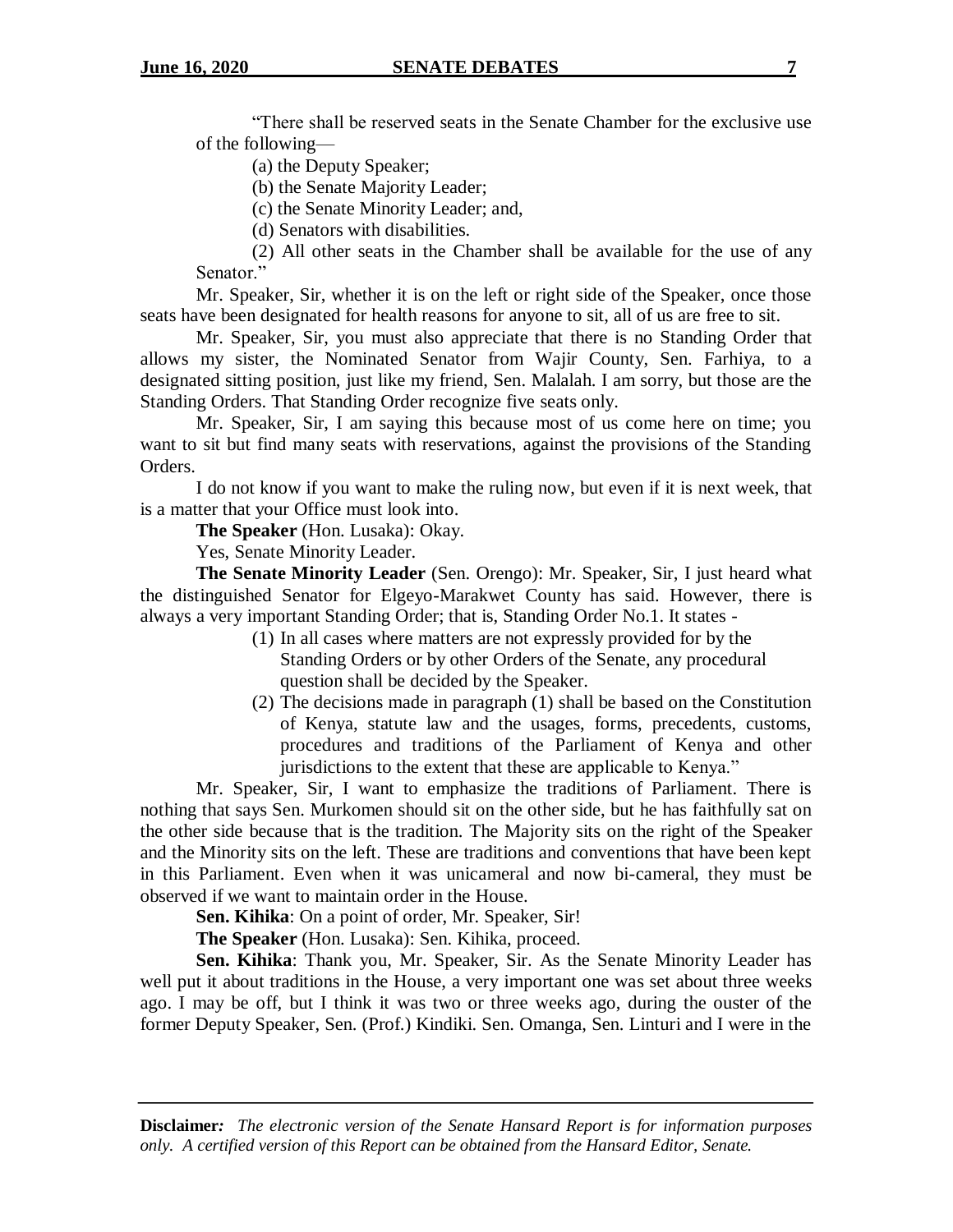Chamber and sat on chairs not designated 'sit here." You proceeded to have us leave the Chamber.

I am hopeful that you will keep the same precedent. If there is anyone sitting on a seat that is undesignated for sitting, like Sen. Farhiya, then she should be observing or participating from the other side like we did.

**Sen. Pareno**: On a point of Order, Mr. Speaker, Sir.

**The Speaker** (Hon. Lusaka): Sen. Pareno, proceed.

Let us leave these things so that we are able to proceed.

**Sen. Pareno**: Mr. Speaker, Sir, I would like to read what Sen. Murkomen has left out, so that you take note.

The same Standing Order that he quoted, No.249 (3), reads-

"Subject to this Standing Order and any other order of the Senate, any question relating to the occupation of seats in the Senate Chamber shall be determined by the Speaker."

Mr. Speaker, Sir, you have already determined how we are going to sit in this Senate. You already designated only 28 Senators; a certain number from both the Majority and Minority sides. As we sit now, the Majority side has even decided to take some of our seats on this side. Sen. (Eng.) Mohamud, whom I really respect, is sitting on this side.

Mr. Speaker, Sir, you have already given guidance according to the COVID-19 Regulations. You must be respected in as far as that is concerned. Can we enforce both this Standing Order and the guidance you have given in as far as the COVID-19 Regulations are concerned?

*(Several Senators stood up in their places)*

**The Speaker** (Hon. Lusaka): Order, Members! Take your seats, Majority Whip and Sen. Haji.

Hon. Senators, we have a very substantial matter to address. I have given direction. I want the Serjeant-at-Arms in collaboration with the Whips to make sure that those seated in places not designated for sitting move to the other Chamber, so that we make progress. It is so directed.

Next Order.

**Sen. Murkomen**: On a point of Order, Mr. Speaker, Sir.

**The Speaker** (Hon. Lusaka): Order! Let us make progress.

**Sen. Murkomen**: Mr. Speaker, Sir, it is a point of order on Messages.

**The Speaker** (Hon. Lusaka): Sen. Murkomen, we need to make progress.

**Sen. Murkomen**: Mr. Speaker, Sir, please, I beg you. On 12<sup>th</sup> May, 2020, you made a Communication in this House. This is very serious. It was in relation to purported removal of certain Members from positions of authority in this House.

Your Communication was a one-page with no reasons. You promised in a short while, to provide reasoned ruling. It is now more than one month since you made that Communication and we have not received the reasons.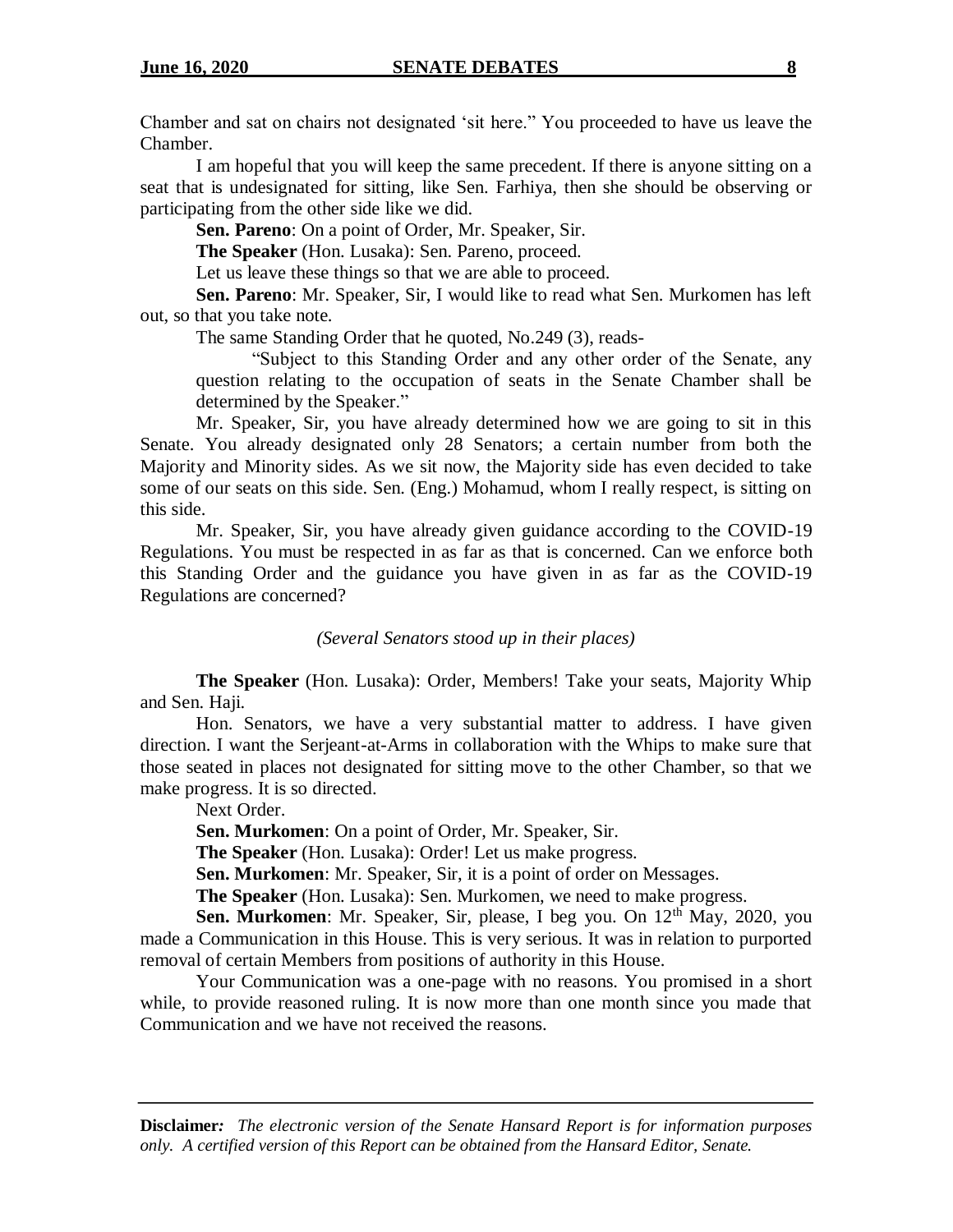**The Speaker** (Hon. Lusaka): Order! Sen. Murkomen, you will not direct the Speaker when to make his communication. It is out of order. You are out of order!

**Sen. Murkomen**: Mr. Speaker, Sir, I have not directed.

**The Speaker** (Hon. Lusaka): The Senate is still on. We have not closed or gone on recess. I will give my Communication.

**Sen. Murkomen:** Mr. Speaker, Sir, I have asked in good faith. Every time when you say that you will make a Communication, hon. Members in this House stand up and ask when you will do so.

**The Speaker** (Hon. Lusaka): My direction is that I will make the Communication.

Next Order.

## **PETITION**

## POOR ADMINISTRATION OF LAND REGISTRIES COUNTRYWIDE

**The Speaker** (Hon. Lusaka): Hon. Senators, I hereby report to the Senate that a Petition has been submitted by Ms. Carole Karuga, CEO, Kenya Private Sector Alliance (KEPSA) regarding the lands registry processes.

Secondly, as you are aware, under Article 119 (1) of the Constitution and I quote-

"Every person has a right to petition Parliament to consider any matter within its authority, including enacting, amending or repealing any legislation." Hon. Senators, the salient issues raised in this Petition are as follows -

THAT, in line with its core mandate to help Kenya be globally competitive in doing business, KEPSA recognizes that clearly defined legislation, highly quality land administration system and equal access to property rights is essential for enabling businesses to expand their operations and that the absence of land ownership protections in a country, leaves investors open to land disputes or property seizures, outcomes which are likely to hinder direct investment relating to land and property development projects;

THAT, the Ministry of Lands and Physical Planning has been issuing notices on closure of the Central and Nairobi Registries for purposes of conducting audit on all land records in the registries, with the most recent notice having been issued on  $12<sup>th</sup>$  February, 2020;

THAT, the arbitrary closures will result to an enormous negative impact on the economy with regard to the overall global ranking on the ease of doing business and access to credit in Kenya, for lending institutions are not able to offer credit on unreliable data from the land registry, court cases filed arising from poorly maintained records or forgeries resulting in delay in transactions and processes that would likely undo the progress made in the country on matters relating to land reforms;

THAT, the audits were being conducted without the involvement of the relevant stakeholders who possess expertise on matters relating to land information management systems;

THAT, the Ministry issued a public notice in April, 2018, in relation to the preparation of online services and online processes of land transactions at the Land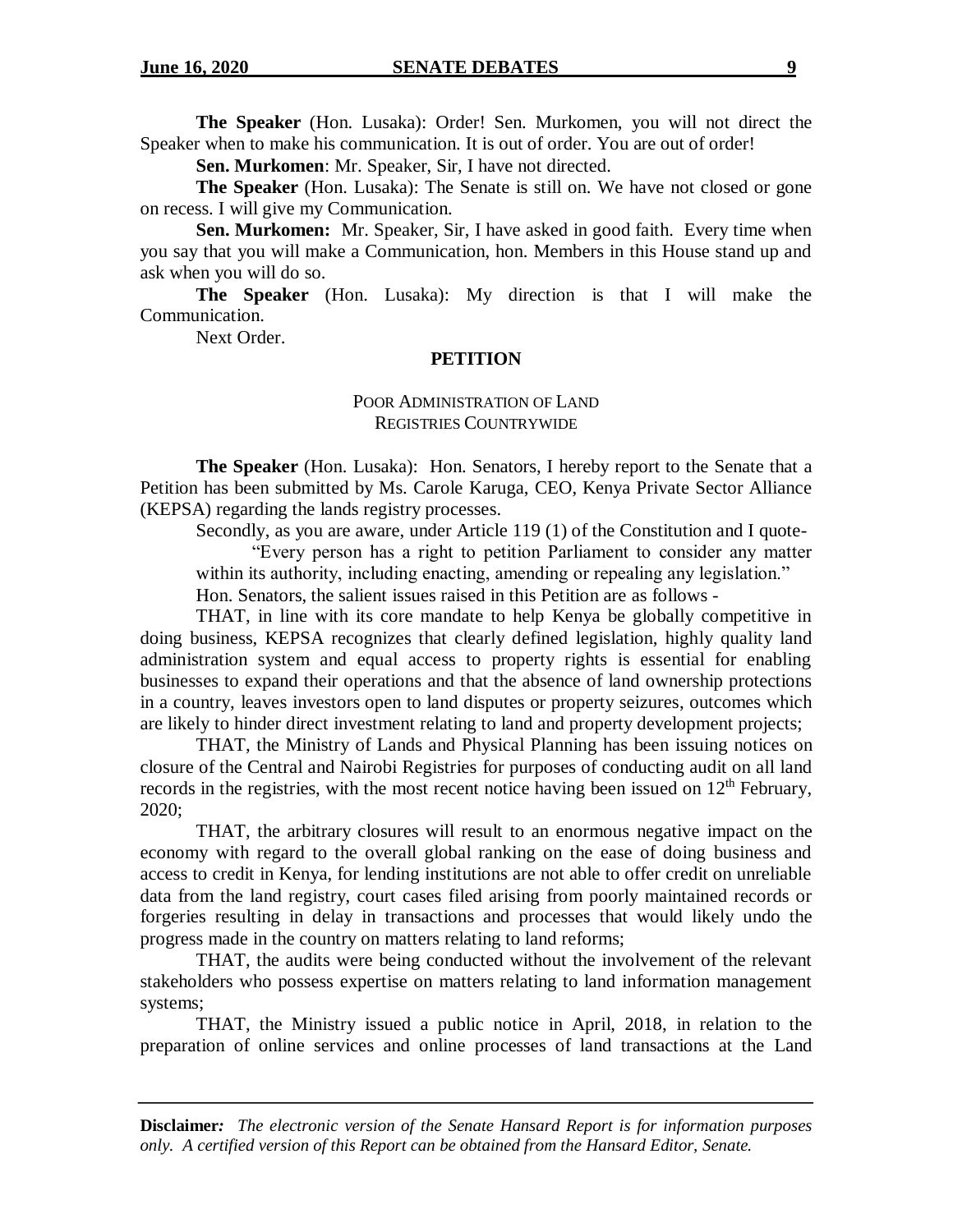Registry to digitize land registries. The Law Society of Kenya (LSK) on  $5<sup>th</sup>$  April, 2018, wrote to the Cabinet Secretary, Ministry of Land and Physical Planning, regarding the legal issues affecting the new online services and requested for suspension of the online services and online processing of land transactions.

THAT, through the intervention of the courts, it was agreed that the Ministry establishes a task force to develop guidelines for the implementation of an electronic register and conveyancing system;

THAT, the Ministry of Land constituted a task force on electronic land transactions, registration, conveyancing and other related activities in August, 2018.

THAT, the task force presented its report to the Ministry which elaborated among other issues, the recommended guidelines for the implementation of an electronic registration and conveyance system;

THAT, the task force presented its report to the Ministry, but the report was never published and some of the recommendations made were already being implemented despite the report not being publicized. Key among the recommendation was enactment of the Business Law (Amendment) Bill, 2019 which introduced the electronic system of processing documents;

THAT, regulations operationalizing the Land Information Management System were published on 28<sup>th</sup> June, 2019 and submitted to the Clerk of the National Assembly on 1<sup>st</sup> August, 2019. The regulations were thereafter tabled in the National Assembly and referred to the Committee on Delegated Legislation which tabled its report on  $13<sup>th</sup>$ November, 2019, recommending for the annulment of the regulations. This report was adopted on 25<sup>th</sup> November, 2019 in the National Assembly, effectively annulling the regulations.

THAT, following the annulment of the regulations, the Ministry has continued to unlawfully implement the Land Information Management System without the proper statutory backing; and

THAT, the land registry is poorly administered resulting to misplaced records, wrong stamping of documents and delayed transactional periods.

The Petitioner, therefore, prays that the Senate intervenes in the matter and undertake an investigation with a view of ensuring that the Ministry of Lands and Physical Planning ceases implementation of the Land Information Management System (LIMS), pending formulation and establishment of proper guidelines /regulations on the implementation of the same.

Hon. Senators, pursuant to Standing Order 231, I shall now allow comments, observations or clarifications in relation to the petition for not more than thirty minutes.

**Sen. Kinyua:** On a point of Order, Mr. Speaker, Sir.

**The Speaker** (Hon. Lusaka): What is your point of order, Sen. Kinyua?

**Sen. Kinyua:** Bw. Spika, umetoa uamuzi ya kwamba Maseneta ambao wameketi viti ambayo hawaruhisiwe kuketi, waondoke. Mimi nahofia maisha yangu kwa sababu ya ugonjwa wa COVID-19. Uamuzi wako haukuzingatiwi na baadhi ya Maseneta. Umerudia mara kwa mara, lakini bado wanauchukulia uamuamzi wako kama mzaha.

**The Speaker** (Hon. Lusaka): As I said, the Serjeant-at-Arms and the Whips are working on it to make sure that those who are sitting on undesignated areas leave.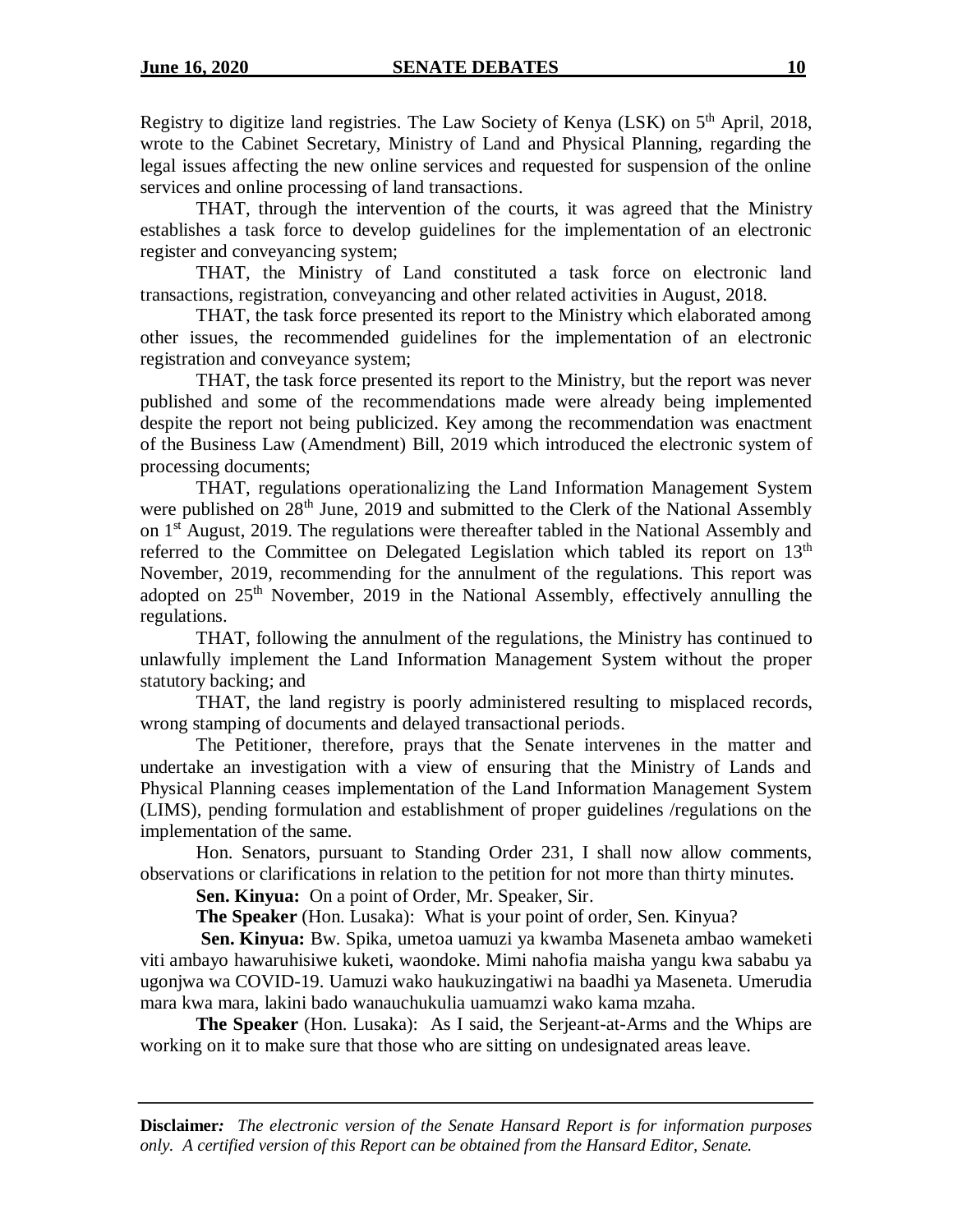**Sen. Olekina:** Thank you, Mr. Speaker, Sir. The issue of land and records is one that has---

*(Loud consultations)*

**The Speaker** (Hon. Lusaka): Order, Members! As I said, the Serjeant-at-Arms are working on it.

Proceed, Sen. Olekina.

**Sen. Olekina:** Mr. Speaker, Sir, thank you for protecting me.

The issue of COVID-19 has really disrupted many things. I am sure that the Ministry of Lands and Physical Planning is aware of complaints by lawyers about closure of land registries in the country. However, the Ministry is also grappling just like the Judiciary with the issue of opening---

## *(Loud Consultations)*

**The Speaker** (Hon. Lusaka): Order, Members. Consult in low tones.

**Sen. Olekina:** Mr. Speaker, Sir, in order to make it easier for us to transact our business, maybe the Senate can consider renting the Bomas of Kenya. We can just measure one metre and you allow all Senators to sit there and prosecute their matters instead of this issue of who is sitting where. We are here dealing with an issue of a Petition on the closure of the Lands Office in the country and nobody is listening.

As we prosecute this issue of lands records, I would like the Committee that will be seized of it to work with any other Government department because I do not believe that it is only the lands office which can competently deal with this issue. Even here in this Senate, we are having problems of measuring one metre distance as recommended by the Ministry of Health. It is becoming problematic.

Mr. Speaker, due to the challenges of the COVID-19, this issue of land should be looked into carefully. Maybe the Committee should consult the Ministry as well so that we are seen to be doing our work. We are not able to do our work here. So, the Committee should expand its mandate further and involve other Government departments.

Finally, As I said, the Senate should consider renting the Bomas of Kenya so that we can continue working for Kenya.

**Sen. Kang'ata:** Thank you, Mr. Speaker, Sir. Let me speak on behalf of those people who do various work in the lands registries, including myself.

It is true that the issues which have been raised in the Petition are very crucial. There are so many problems in the lands registries in terms of lost files. I would urge that Committee to see how that Ministry can learn lessons from the Judiciary who have been able to leverage and ensure that matters are proceeding well in courts. However, lawyers who do conveyance are really suffering. When they go to the lands registry offices, they do not get files. There are cases of missing files. It is a pity that we cannot technologically convey a document or perfect it. Therefore, on behalf of those lawyers who are in that area of conveyancing, issues raised in this Petition are pertinent.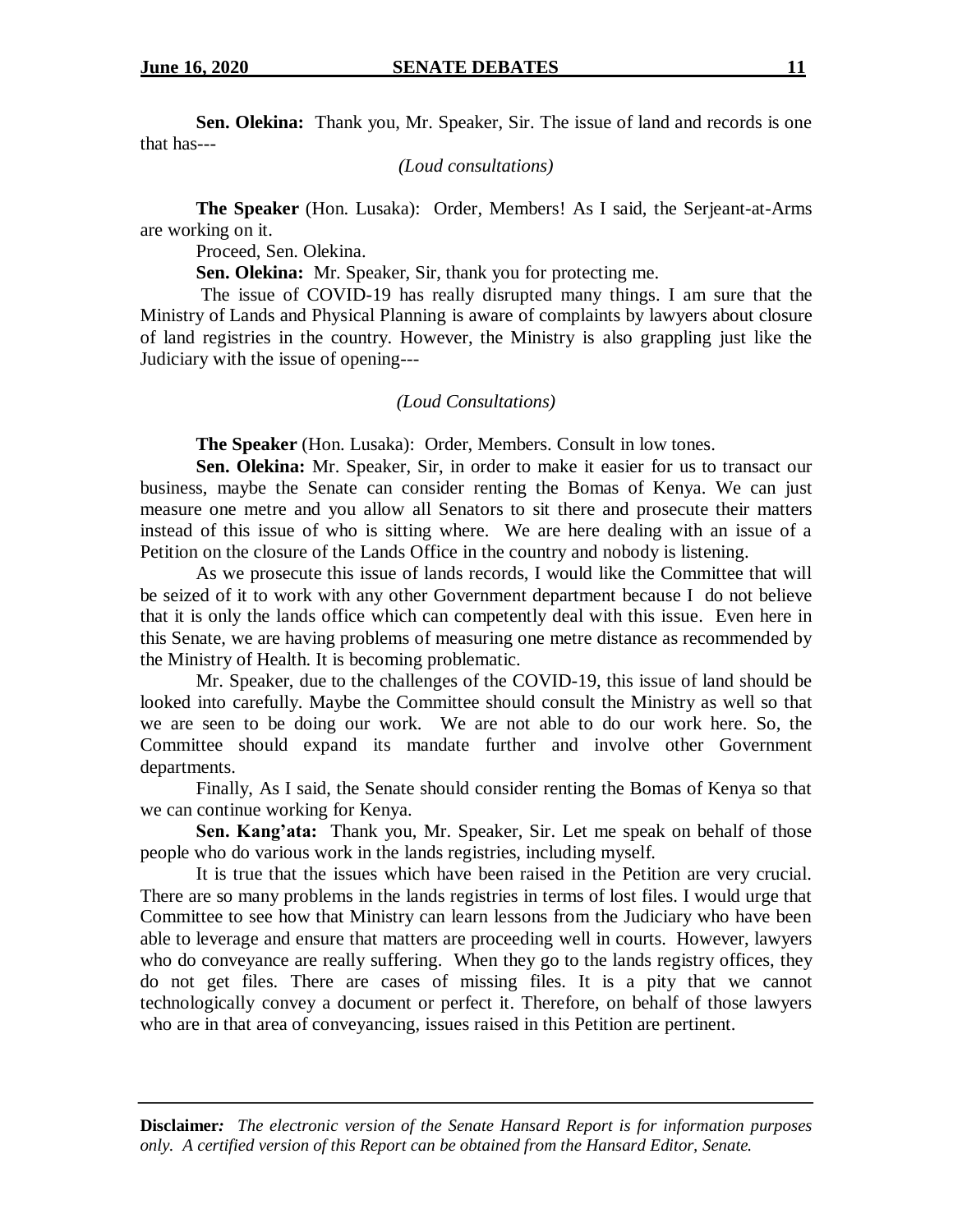**Sen. Cheruiyot:** Thank you, Mr. Speaker, Sir. This is a very important Petition before this House. The issue of lands registries and how we, as a country continue to manage them, after 56 years of Independence, leaves a lot to be desired. This House must put down its foot and ensure Kenyans get better services from the lands offices.

Every successive Government has been promising us that they would digitize our lands registries. I remember some Members of this House who have served as Cabinet Secretaries in the Ministry of Lands and Physical Planning promising the same, but they left the office without digitalizing land registries in his country. With the issue of COVID-19 and fraud in those offices, we should move with speed to manage our lands registries on a digital platform. Unfortunately, and as is the case and as is typical of us as a country, it ends with promises. Year in, year out, funds are allocated for the same to be done, but nothing seems to happen.

I am sure this matter will end up with the Committee on Lands, Environment and Natural Resources, I urge my colleagues before giving a final word or authority on how this issue need to be prosecuted, to tell us how much every successful government has spent in digitising our lands record and why we have not been successful.

If there are people that are found to have pilfered these funds, the report they bring to this House should include the names of those people so that they are surcharged because we need to sort out this issue of lands in this country once and for all.

**The Speaker** (Hon. Lusaka): Sen. Ochillo-Ayacko, proceed. We will then have Sen. M. Kajwang' followed by Sen. Linturi.

**Sen. Ochillo-Ayacko:** Thank you, Mr. Speaker, Sir. The issues relating to land are very serious. Land is the basis of freedom and the cause of violent conflict the world over. Nobody can claim to enjoy any kind of freedom without exercising the freedom while standing on a parcel of land that he is allowed to stand on. You cannot speak if you are called a trespasser because you will be rounded up and thrown out of that place. You cannot move on land that does not belong to you.

When under the guise of COVID-19 the land registry is closed, this is affecting the freedom of many Kenyans. Land is a means of production and we need it to generate resources, food and so many things. By closing the registry because there is COVID-19, I do not think the public officials who are earning salaries and their work is supposed to ensure that the registries work, are doing Kenyans justice or helping mitigate or ammolite some of the problems we have as Kenyans.

I plead with the Committee that will deal with this matter to base their decision on the fact that land matters are sensitive. Without being resolved as we close the registries, conflicts continue and our people suffer the vagaries of poverty because they cannot produce on parcels of land that do not belong to them. This matter is urgent and the Committee it will be referred to should treat it as a very urgent matter.

There are many families waiting for title deeds. Many development activities that have stopped. In my County of Migori, the entire Nyatike have no title deeds, in Kuria East and West constituencies title deeds are not being processed. Some of us who have titles deeds need to dispose of them in order to get some little money for urgent matters cannot move because land registries are closed. There are land activities I need to engage in, but cannot because the registries are closed.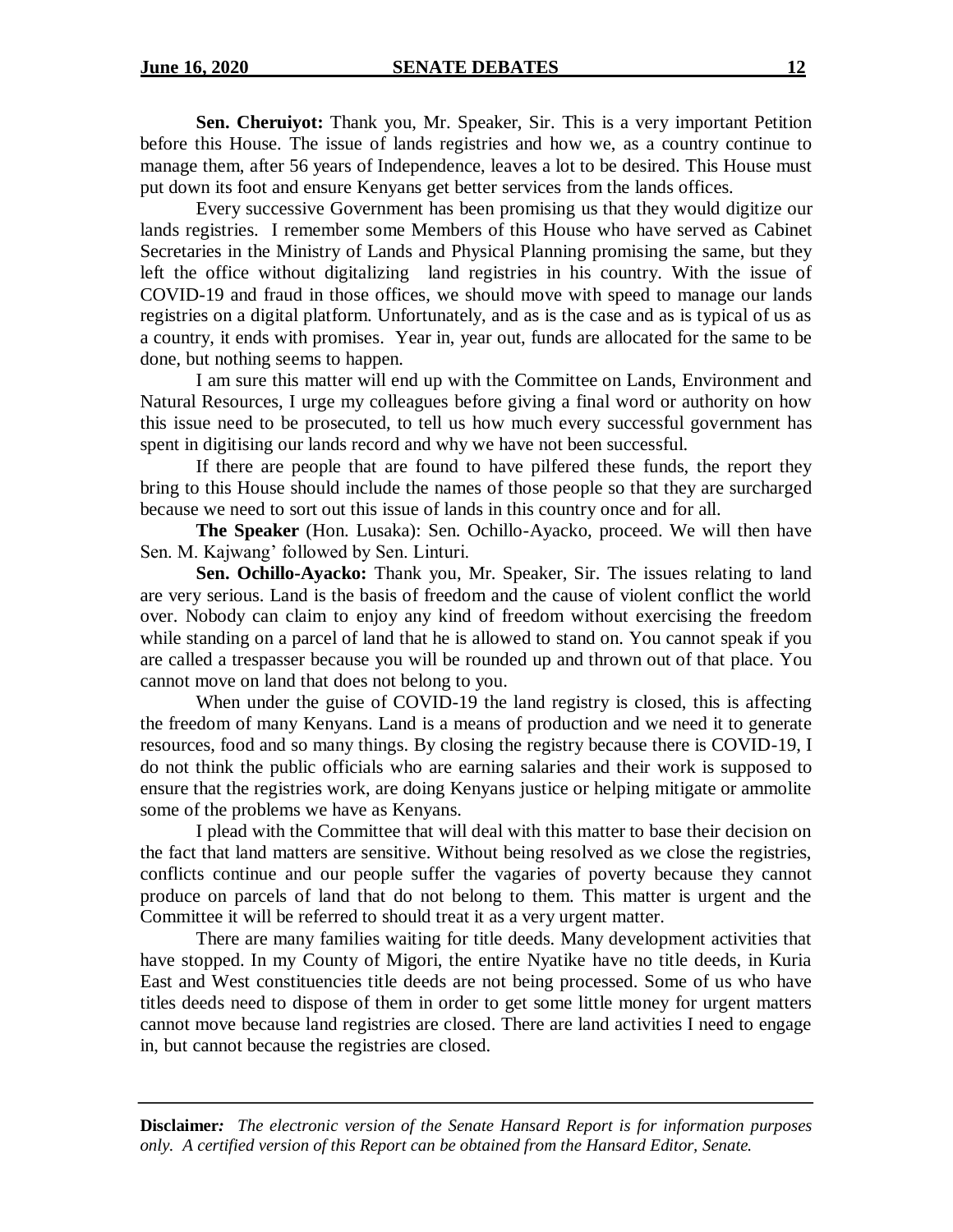The legal profession and financiers are stuck because some people are afraid and do not want to devise ways of working under COVID-19. COVID-19 is not about to stop, it is spiking and this thing must be brought to an end. Land registries and activities be treated as matters of concern that need to be attended to quickly.

**The Speaker** (Hon. Lusaka): Sen. M. Kajwang', you have the Floor.

**Sen. M. Kajwang':** Mr. Speaker, Sir, the petitioner in this case is not an idler, but the Chief Executive Officer KEPSA that is Madam Karuga. I have interacted with her a lot. Annually you organise the Speaker's Roundtable with the private sector. By the time the private sector decides to bring a Petition to this House, this affirms the confidence they have in this House. I do hope in our conduct of business today and into the future we shall conduct ourselves in a manner that lends credence to that perception out there.

The gist of this Petition is that we are implementing a lands information management system whose guiding regulations were annulled by the National Assembly. It is an illegality. That is impunity of the highest order if Government officials implement a project that is dependent on regulations which were annulled by a House of Parliament.

Mr. Speaker, Sir, we have automated everything in this country; births, deaths, money and vehicles. Why is it so difficult to automate land registries in a manner that is consistent with the law? Therefore, I wish to request and, perhaps you need to give us guidance going forward. Where you have regulations or statutory instruments that touch on specific areas of expertise, specific domains; for example, in the Order Paper there are the Crops regulations relating to tea and sugar. Is it enough for the Committee on delegated legislation to sit and scrutinise those regulations or would you direct in future that where the regulations are specialised they do some joint sittings?

It would be very important for the delegated legislation Committee of the senate to look at these regulations if they were to be committed back to the Senate, that they sit with the Lands, Environment and Natural Resources. If you are looking at crops' regulations, then the Committee on Delegated Legislation would find a way of sitting with the Committee on Agriculture so that the subject matter experts and specialist can also inject some thinking. However, there is no other definition of impunity rather than a Government implementing a lands information system and yet Parliament has annulled the regulations.

## **An hon. Member:** Absolutely!

**The Speaker** (Hon. Lusaka): Sen. Linturi, did you want to contribute?

**Sen. Linturi:** Mr. Speaker, Sir, thank you. I rise to support the Petition. It has taken time and Kenyans have understood how painful it is not to have a functional land registry and how costly it is for business not to have the opportunity to charge or create securities for those that want to do business, especially at this period of COVID-19 when money is urgently required for ease of doing business.

As the Committee looks into this, I would want to ask other Kenyans listening and those in authority to understand that it is not easy to realise the gains of operating land registries without considering the backlog of cases relating to land pending in various courts for lack of judges. The money that is held and would have been released to the economy as a stimulus out of the quick dispensation of land cases that pend because of lack of judges in the environment and land court are many.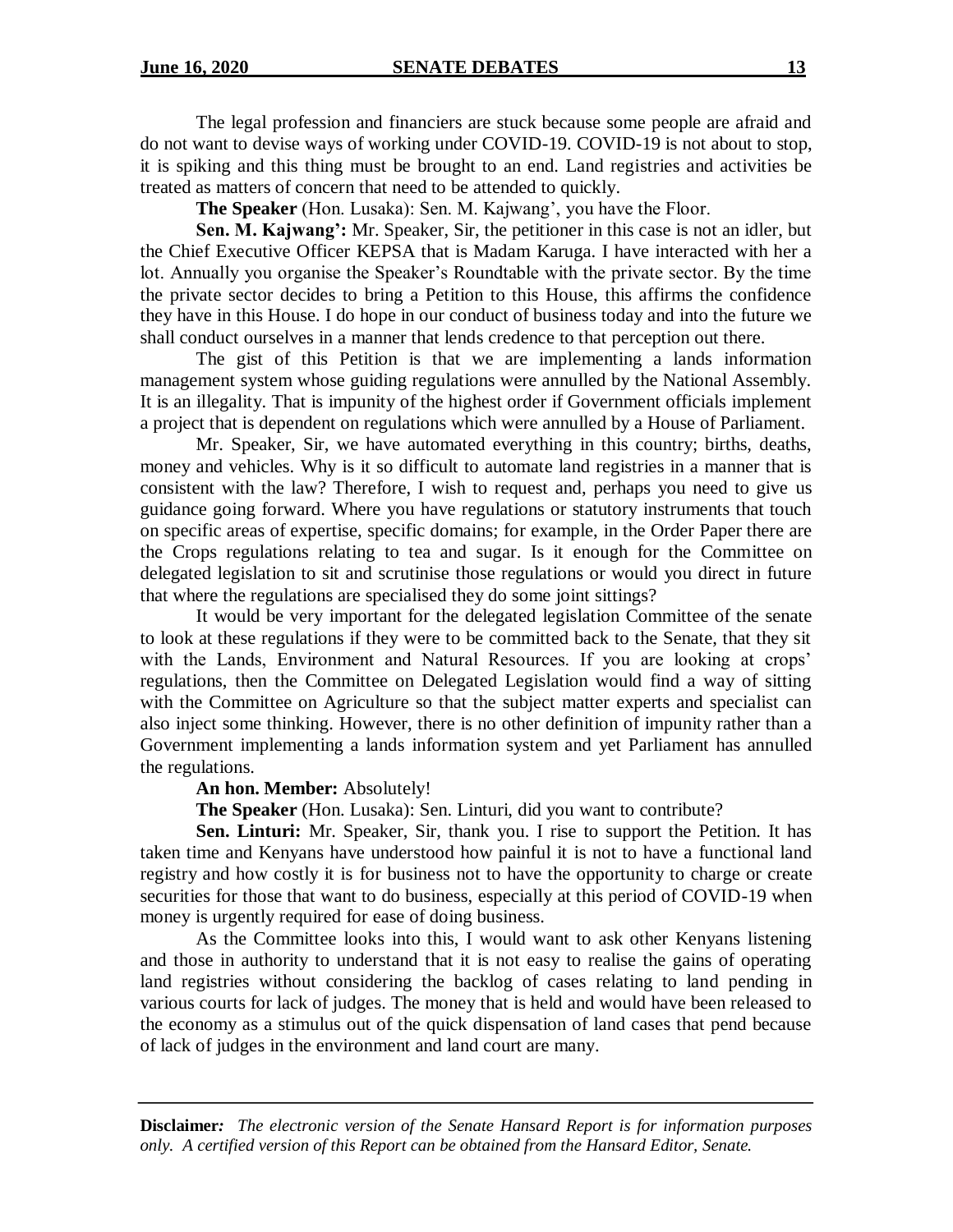Anybody that means well for this country and has an opportunity to play any role to ensure that the economy moves the right way, let him or her do a part. I urge the Committee to quickly get into this matter and make a report and see how we can facilitate those people that are frequent users of land registries to continue and ensure they are in business.

**The Speaker** (Hon. Lusaka): What is your point of order, Sen. Kihika?

**Sen. Kihika:** Mr. Speaker, Sir, my point of order is on having Members in the Chamber who are sitting in non-designated areas. The last time this happened on May  $22<sup>nd</sup>$ , you had us leave the chamber. Since we have been informed that the Sergeants have given you the names of those sitting in such areas, why nothing is happening? Do rules not apply to everyone?

**Sen. Kang'ata:** Can I comment?

**Sen. Kihika:** Mr. Speaker, Sir, as I finish, on our side, there is Sen. Farhiya. On the other side, I am not aware. However, I am talking of what I can see on this side.

**Sen. Kang'ata:** Mr. Speaker, Sir, on this side it is Sen. Farhiya, but when you enforce some of those rules, you are essentially saying my brother, Senator from Embu, who is a respected Senator to get out of my seat. I respect him and do not mind him staying there. Why would you push the Senator for Embu out of my seat? He can stay there. We need to be magnanimous. I am seated humbly in this seat. It is unfair for my sister from Nakuru to push the Senator from Embu out of my seat.

**The Speaker** (Hon. Lusaka): Hon. Senators, we are dealing with serious health issues. It is our responsibility to make sure that we observe rules that have been given to us. Some of these problems have been created by some of you who are sitting here. However, since you have pushed me, let me now say what happened. This is the report I have from the Serjeant-at-Arms.

Sen. Olekina, you removed a sticker from the seat. Sen. Farhiya, you are sitting in a wrong place. Others are Sen. Madzayo and Sen. Khaniri. The Majority Whip has been moving up and down. Let us observe the rules so that we make progress.

**Sen. Ochillo-Ayacko:** Point of information, Mr. Speaker, Sir. Under Standing Order Nos.1 and 249 that Sen. Murkomen read, you gave clear rules, that Senators that should be prioritized to be in the Chamber are those in the leadership. This is because the business of this House is introduced by the leadership.

We have the Majority Whip, Sen. Kang'ata and we expect business from him. We also have the Deputy Majority Whip who is Sen. Farhiya and we expect business from her. If both of them were thrown out, how will business be transacted? You should enforce that rule. Otherwise, there will be no business here.

**The Speaker** (Hon. Lusaka): I know Sen. Farhiya will move a Motion. She requested to stay and I allowed her. Sen. Khaniri will be making a Statement.

Let us make progress. Let the rest of the people I have mentioned move to the waiting area.

Sen. Linturi had talked. We still have Sen. Cherargei and Sen. Madzayo.

**Sen. Cherargei:** Mr. Speaker, Sir, I want to contribute to the Petition which I support because we have been having problems where I come from. As my colleague Senators have said, let us be given inventory of what the Ministry of Lands and Physical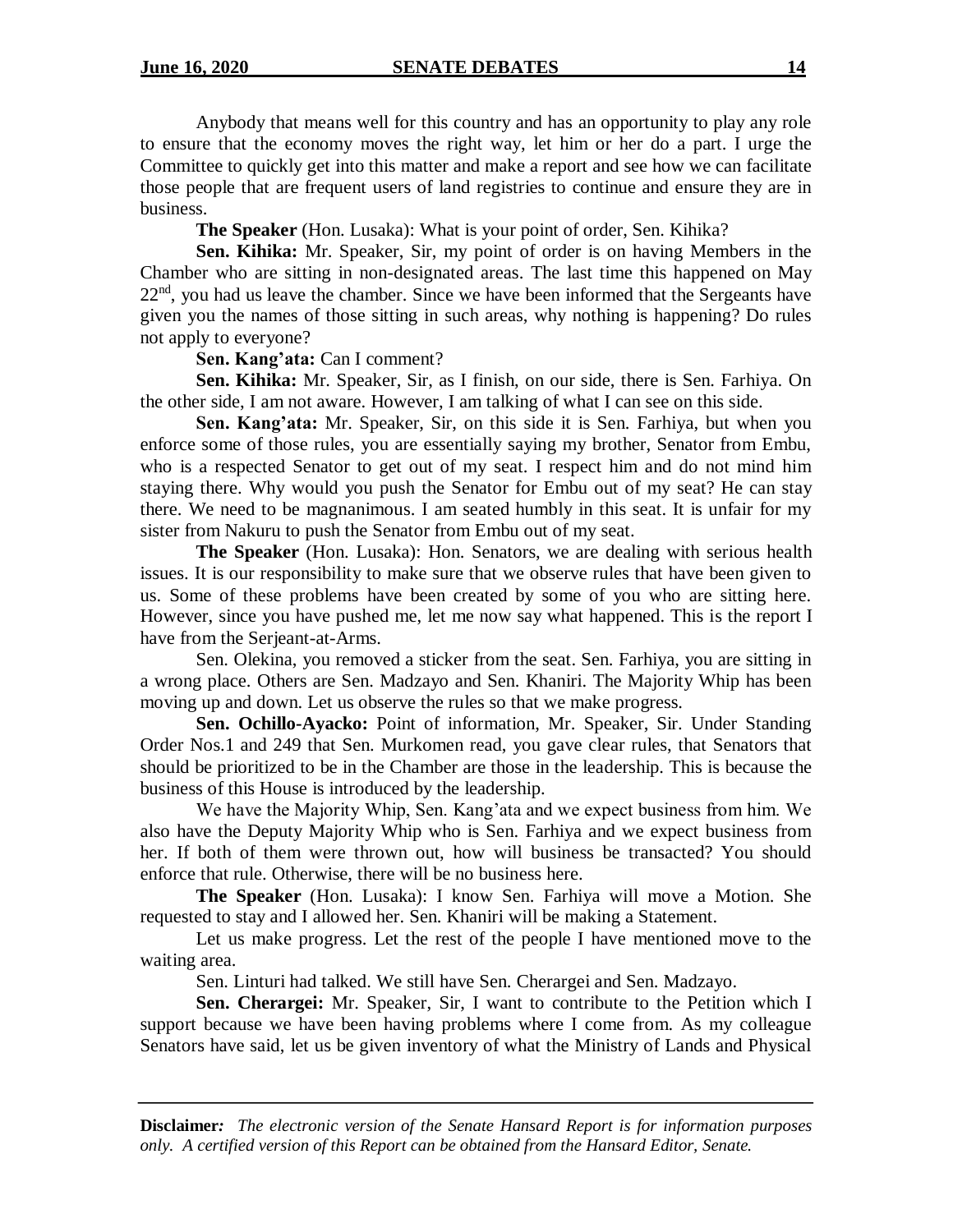Planning has done to ensure digitalization of land records. This is because land is an emotive issue in this country.

There are many blames that lands registry has become a conduit of land frauds in this country. It has led to deaths and family breakups. People have also been duped because of the inefficiency and ineffectiveness of our lands registries.

Coming from the KEPSA, that is serious. The most affected areas as indicated in the Petition are Nairobi and Central Kenya. It is time the Ministry of Lands and Physical Planning came up with a proper way of handling issues of land, especially in our counties because land is a problem. If it is not between the Government and the people, it is between families.

Mr. Speaker, Sir, you may be aware that along Nandi-Kakamega border, we have been having recurrent land clashes. It is because of non-address to the challenges we are facing regarding land. The Committee on Lands, Environment and Natural Resources must go beyond what has been raised in the Petition.

We have the County Boundaries Bill which we need to talk to the National Assembly to fast-track because some of challenges we are facing regarding border issues can be sorted out by the legislative proposal before Parliament.

Mr. Speaker, Sir, as I support this Petition, I hope the Committee on Land, Environment and Natural Resources will do justice to ensure that it gives direction to the counties and the country.

I thank you.

**The Speaker** (Hon. Lusaka): Finally, Sen. Madzayo.

**Sen. Madzayo:** Bw. Spika, kwanza naunga mkono hii *Petition*. Kuna maswali fulani ambayo lazima yaulizwe. Wizara ya Ardhi imezembea katika kazi yake. Kwa mara nyingine tena, maovu yamechipuka.

Tunafahamu kwamba uchumi wa Kenya unategemea sana ardhi ama mashamba. Biashara zote zinazohusiana na mambo ya ardhi zimesimama. Watu wa kuuza na kununua nyumba na mashamba hawawezi kufanya chochote.

Hali ya uchumi na pesa kuzunguka katika uchumi wa Kenya vimefungiwa katika ofisi za ardhi. Vile vile, mawakili ambao wanafanya kazi zinazohusiana na Ofisi ya Ardhi, mimi nikiwa mmoja wao, wamefunga ofisi zao na biashara pia zimelala. Hii ni kwa sababu Ofisi ya Ardhi haifanyi kazi. Kazi zote za mawakili na wale wanaouza na kununua mashamba zimelala. Wengine wana shida na pengine wanatafuta namna ya kupata pesa za kwenda kutafuta matibabu nje ya nchi. Hali imekuwa ngumu.

Wanafaa kuanza kutumia mtandao wa kisasa. Hata hivyo, ofisi hizo zinafaa kufunguliwa ili uchumi wa nchi uweze kuendelea.

**The Speaker** (Hon. Lusaka): Hon. Senators, pursuant to Standing Order, 232(1), the Petition should be committed to the relevant committee for its consideration. In this case, I direct that the Petition be committed to the Standing Committee on Lands, Environment and Natural Resources.

In terms of Standing Order No.232, the Committee is required in not more than 60 calendar days, from the time of reading of the prayer, to respond to the petitioner by way of a report addressed to the petitioner and laid to the Table of the Senate.

I thank you.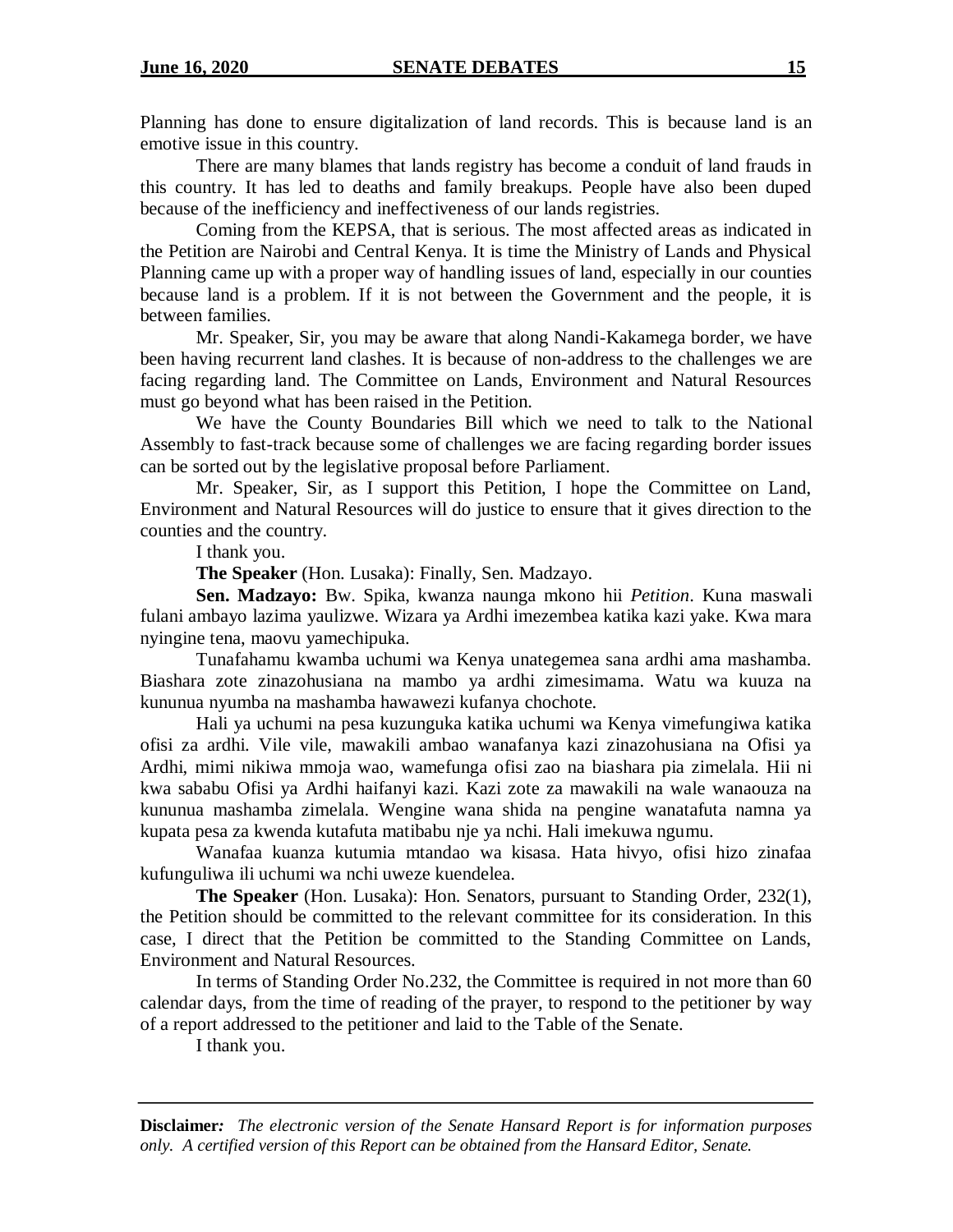*(The Petition was committed to the Standing Committee on Lands, Environment and Natural Resources)*

Let us go to the next Order.

## **PAPERS LAID**

## THE THIRD REPORT OF THE PRC ON AMENDMENTS TO THE SENATE STANDING ORDERS

**The Deputy Speaker** (Sen. (Prof.) Kamar): Mr. Speaker, Sir, I beg to lay the following Paper on the Table of the Senate, today, Tuesday,  $16<sup>th</sup>$  June, 2020:

The Third Report of the Procedure and Rules Committee on Amendments of the Senate Standing Orders to Facilitate Virtual Sittings of the Senate and its Committees.

*(Sen. (Prof.) Kamar laid the document on the Table)*

**The Speaker** (Hon. Lusaka): Yes, Senate Majority Leader.

**Sen. Murkomen:** Mr. Speaker, Sir---

**The Speaker** (Hon. Lusaka): Order, Sen. Murkomen, you are not the Senate Majority Leader.

**Sen. Murkomen:** Mr. Speaker, Sir, you know I got---

**The Speaker** (Hon. Lusaka): I have not given you permission. Order, Sen. Murkomen.

Sen. Dullo, proceed.

#### THE CROPS REGULATIONS, 2020

**Sen. Dullo:** Mr. Speaker, Sir, I beg to lay the following Papers on the Table of the Senate, today, Tuesday,  $16<sup>th</sup>$  June, 2020:

(1) The Crops (Tea Industry) Regulation, 2020 – Legal Notice No.97 of 2020.

(2) The Crops (Sugar) (General) Regulation, 2020 – Legal Notice No.99 of 2020. I thank you.

*(Sen. Dullo laid the documents on the Table)*

**The Speaker** (Hon. Lusaka): Let us have the Chairperson, Committee on Justice, Legal Affairs and Human Rights.

> REPORT ON APPROVAL OF APPOINTMENT OF HON. RACHAEL AMESO AMOLLO AS A MEMBER OF THE PSC

**Sen. Linturi:** Mr. Speaker Sir, I beg to lay the following Paper on the table of the Senate, today, Tuesday, 16<sup>th</sup> June, 2020: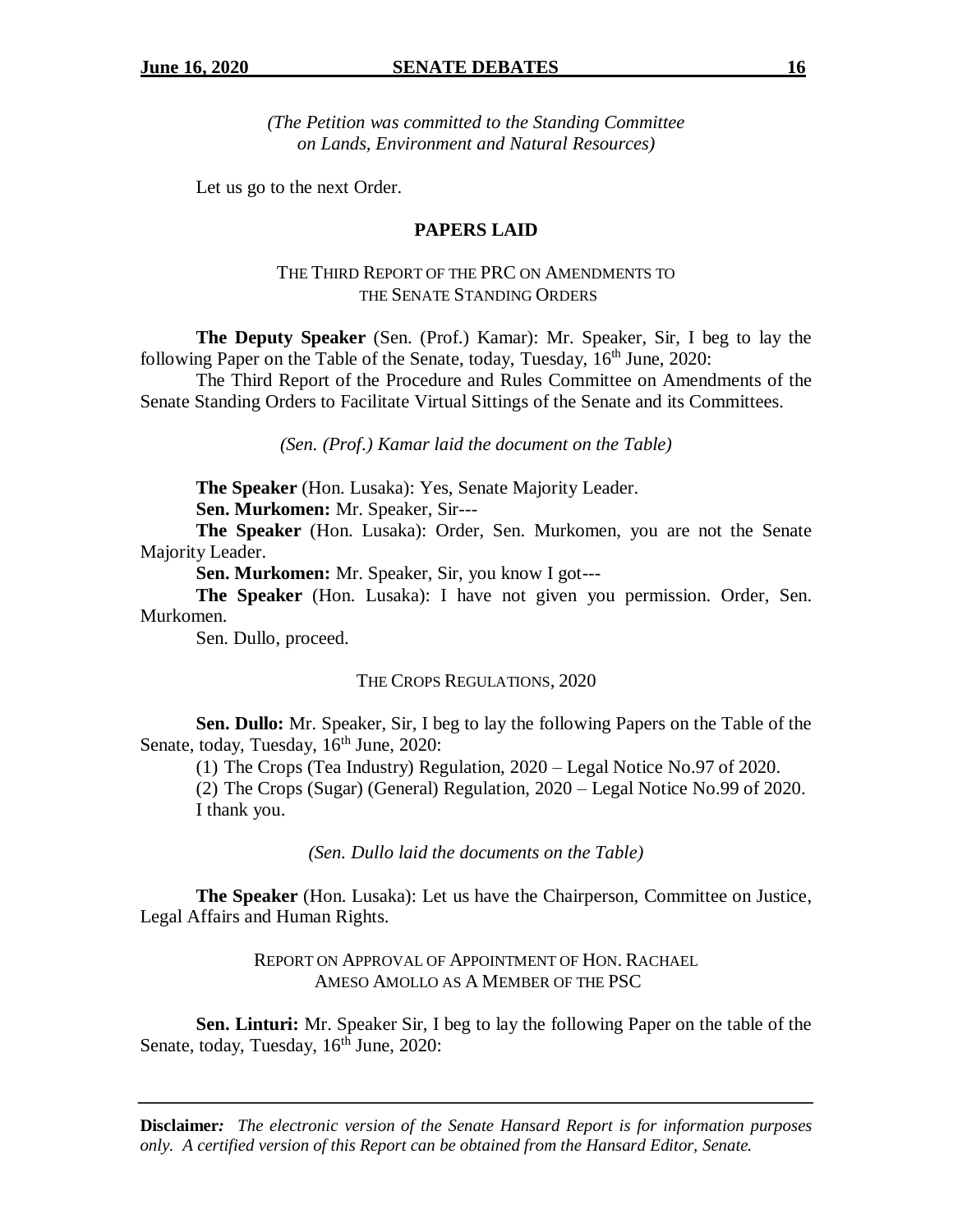Report of the Standing Committee on Justice, Legal Affairs and Human Rights on the approval of hon. Rachael Ameso Amollo for appointment as a non-member of Parliament Commissioner to the Parliamentary Service Commission.

### *(Sen. Linturi laid the document on the table of the senate)*

**The Speaker** (Hon. Lusaka): Let us have the Chairperson of the *Ad Hoc*  Committee on COVID19 Situation in Kenya.

## THE SEVENTH PROGRESS REPORT OF THE *AD HOC* COMMITTEE ON COVID19 SITUATION IN KENYA

**Sen. Sakaja:** Mr. Speaker Sir, I beg to lay the following Paper on the table of the Senate, today, Tuesday, 16<sup>th</sup> June, 2020:

The Seventh Progress Report of the *Ad Hoc* Committee on COVID19 Situation in Kenya.

*(Sen. Sakaja laid the document on the table of the Senate)*

**Sen. Murkomen:** On a point of order, Mr. Speaker Sir. Is it in order for Sen. Sakaja to - you know I am the one who moved the Motion to establish that Committee table a paper on COVID19 situation while sitting on the wrong seat, violating all the regulations and all the rules?

**The Speaker** (Hon. Lusaka): Proceed, Sen. Sakaja.

**Sen. Sakaja:** Mr. Speaker Sir, the immediate former Senate Majority Leader seems not to realize the fact that I have a lot of business and I have requested special permission because I have this Paper, a Notice of Motion, A Motion and Statement.

Right now, the most important and current issue this Senate is dealing with is COVID19. Would you kindly, inform him that I made a special request and you have allowed me?

By chairing the Committee, I understand the actual protocols of 1.5 meters and there is no person within a radius of 1.5 meters close to me. In fact, if I stretch my hands- -- I am six feet tall and if I stretch my hands, there is no one within earshot or my vicinity.

## *(Applause)*

Mr. Speaker, Sir, allow me to keep pushing the agenda that this House gave me the mandate to do.

**Sen. Murkomen:** On a point of order, Mr. Speaker, Sir.

**The Speaker** (Hon. Lusaka): Order! Order, Sen. Murkomen! You have been here for long and you know the rules; you cannot be talking and at the same time be seeking my attention. I must give you permission. It pays just to have some respect.

**Sen. Murkomen:** On a point of Order, Mr. Speaker, Sir.

**The Speaker** (Hon. Lusaka): Okay.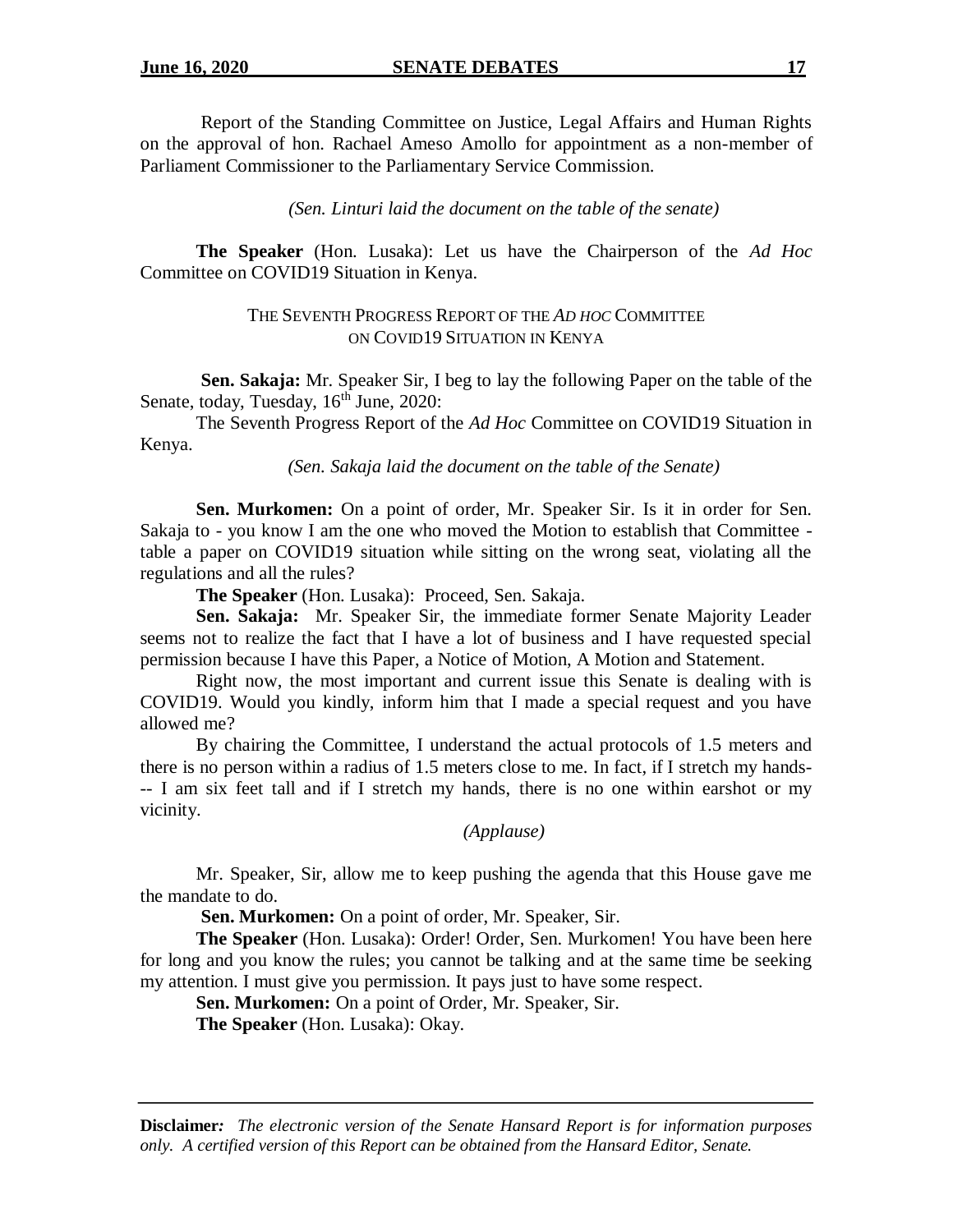**Sen. Murkomen:** Thank you, Mr. Speaker, Sir. The authority of the office of the Speaker has been challenged most of this afternoon and that is not good for the rules of the House.

The Senator of Murang'a is sitting next to the Senator of Siaya. You have told Sen. Madzayo to move out and he has not. You said something about the Senator of Narok. You talked about the nominated Senator from Nairobi; Sen. Farhiya.

If this will be the trend; Sen. Sakaja has walked in, sat in between two Senators and there are two Senators in front of him. It is not about me but about the authority of the Speaker and this House. If these COVID-9 rules are mere guidelines, then we should not have frog marched Sen. Kihika and Sen. Linturi. They were frog-marched in our eyes.

If the authority of this House has to be upheld, you must remain consistent, because, then otherwise, even people who are watching out there, just see that we are behaving in a manner that does not even respect the rules of COVID-19 that we raised.

Sen. Sakaja, you do not have to be condescending to me. I have seen all those things you are trying to parade---.

**The Speaker** (Hon. Lusaka): Order! Order!

**Sen. Murkomen:** I am raising the issue about COVID-19 and the rules of this House.

**The Speaker** (Hon. Lusaka): Order. That was exactly what I was saying. Sen. Murkomen, you are one of those who are not observing the rules. You are on your feet talking and yet you want to seek my attention. That is not to say that I am disregarding what you have said. I still maintain that except for Sen. Farhiya who is going to move a Motion in a short while, the Serjeant-At-Arms should be able to get the rest to the extended Chamber. That includes Sen. Khaniri.

**Sen. Sakaja:** Mr. Speaker Sir, If Sen. Murkomen is talking about your authority and it is the same authority that I have requested because of the kind of business that I am pushing this afternoon, what authority is he questioning?

Despite that, there is no protocol that is not being observed over here. The 1.5 metre rule being observed. I have this Paper, two Statements, a Notice of Motion and a Motion.

**The Speaker** (Hon. Lusaka): Proceed, Chairperson, Senate Committee on Land, Environment and Natural Resources.

> REPORT ON THE WILDLIFE CONSERVATION AND MANAGEMENT (AMENDMENT)BILL (SENATE BILLS NO. 24 OF 2019)

**Sen. Mwangi:** Mr. Speaker, Sir, I beg to lay the following Paper on the table of the Senate, today, Tuesday,  $16<sup>th</sup>$  June, 2020-

Report of the Standing Senate Committee on Land, Environment and Natural Resources on the Wildlife Conservation and Management (Amendment) Bill (Senate Bills No. 24 of 2019).

The Report is with the Clerk of the Senate.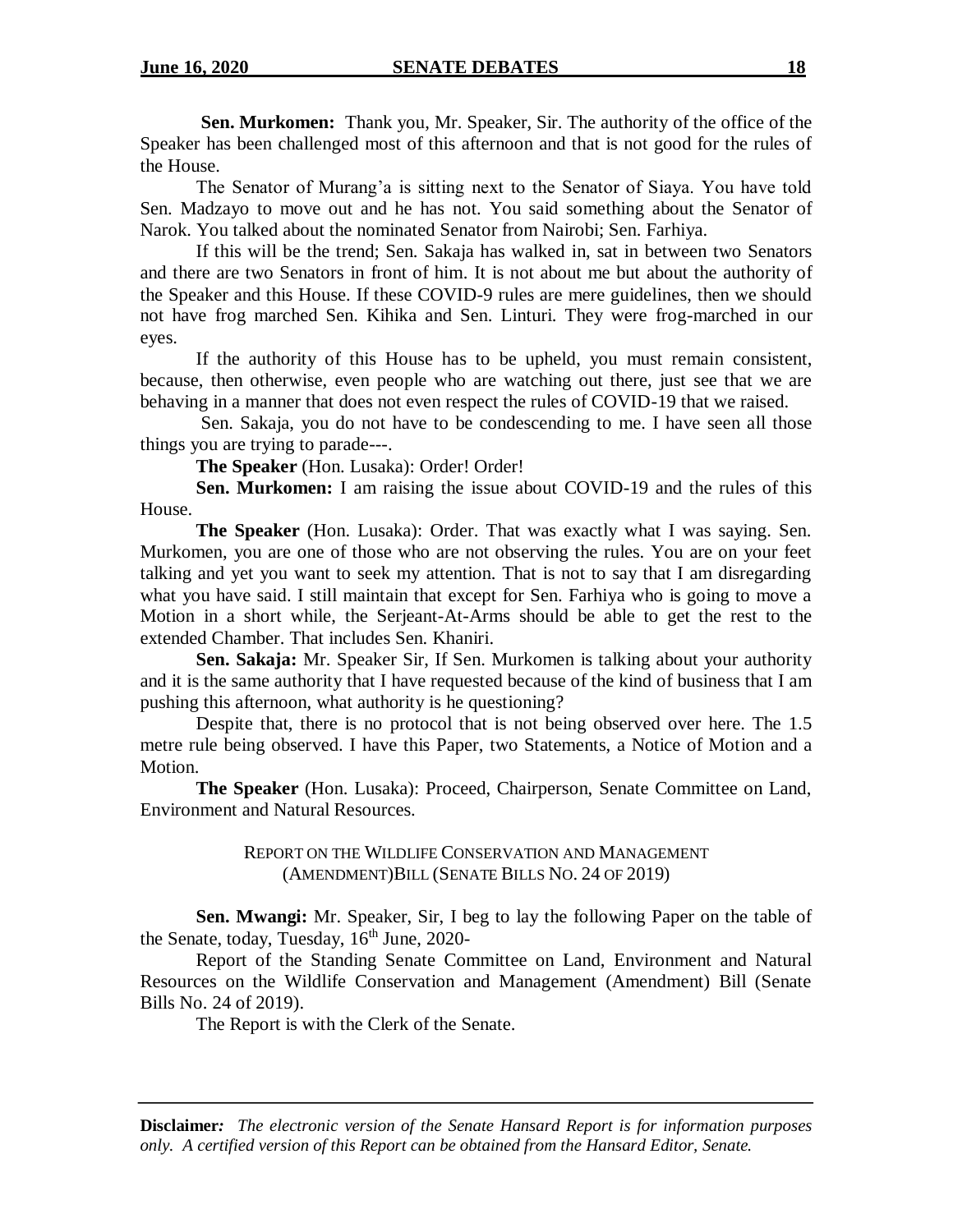*(Sen. Mwangi laid the document on the Table)*

**The Speaker** (Hon. Lusaka): Next Order.

#### **NOTICES OF MOTIONS**

APPROVAL OF THE THIRD REPORT OF THE PRC ON AMENDMENTS TO THE SENATE STANDING ORDERS

**Sen. (Prof.) Kamar:** Mr. Speaker, Sir, I beg to move the following Notice Motion:

THAT pursuant to Standing Order No. 25(2) and 25(5) the Senate approves the Third Report of the Procedure and Rules Committee on amendments of the Senate Standing Orders to facilitate virtual sittings of the Senate and its Committees laid on the Table of the Senate today, Tuesday,  $16<sup>th</sup>$  June, 2020 and pursuant to the provision of the Article 124(1) of the Constitution and Standing Order Nos. 255 and 257-

(1) resolves to amend its Standing Orders as contained in

Appendix 1 of the Report, and;

(2) order that the Amendments of the Standing Orders as contained in Appendix 1 of the report shall come into effect upon approval.

**The Speaker** (Hon. Lusaka): Proceed, Senate Majority Leader.

ESTABLISHMENT OF A SELECT COMMITTEE TO INVESTIGATE THE PROPOSED REMOVAL FROM OFFICE BY IMPEACHMENT OF THE GOVERNOR OF KIRINYAGA COUNTY

**The Senate Majority Leader** (Sen. Poghisio): Mr. Speaker, Sir, I beg to give Notice of the following Motion-

THAT WHEREAS Article 181 of the Constitution, Section 33 of the County Governments Act 2012 and Standing Order No. 58 of the Kirinyaga County Assembly Standing Orders on the  $9<sup>th</sup>$  June 2020 the County Assembly of Kirinyaga approved a Motion to remove from office by impeachment the Hon. Anne Mumbi Waiguru the Governor of Kirinyaga County.

AND FURTHER, by letter referenced REFCAKSPK SEN 1001 dated 9<sup>th</sup> June, 2020 and received in the office of the Speaker of the Senate on Wednesday, 10<sup>th</sup> June, 2020, the Speaker of the County Assembly of Kirinyaga informed the Speaker of the Senate of the Motion by the County assembly and further forwarded to the Speaker of the Senate documents in evidence of the proceedings of the Assembly.

AND WHEREAS pursuant to section 33(3)(b) of the County Government act, 2012 and the Standing Order No. 75(1) (b) of the Senate, the Senate may-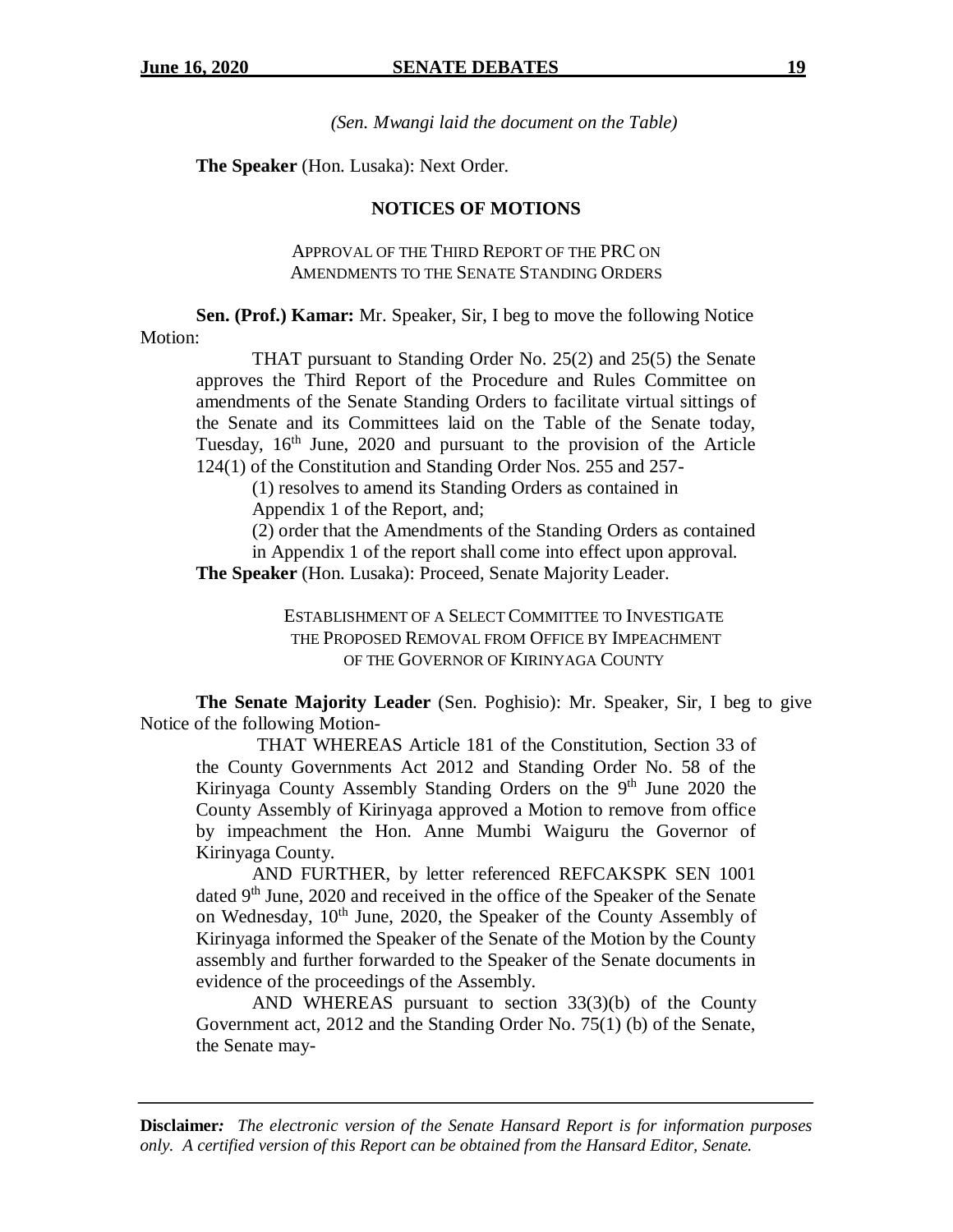(i)By resolution, appoint a Special Committee comprising eleven of its members to investigate the matter; or

(ii) Investigate the matter in Plenary,

NOW THEREFORE, Pursuant to Section 33(3)(b) of the County Governments Act, 2012 and the Standing Order 75(1)(b)(1), the Senate resolves to establish a special Committee comprising-

(1) Sen. Abshiro Halake, M.P

(2) Sen. Dr. Michael Mbito, M.P

(3) Sen. Mwangi Paul Githiomi, M.P

(4) Sen. Beth Mugo, E.G.H, M. P

(5) Sen. Annuar Loitiptip, M.P

(6) Sen. Philip Mpaayei, M.P

(7) Sen. Cleophas Malalah, M.P

(8) Sen. Beatrice Kwamboka, M.P

(9) Sen. Stewart Madzayo, M.P

(10) Sen. Judith Pareno, M.P

(11) Sen. Moses Kajwang', M.P

To investigate the proposed removal from office by impeachment of the Governor of Kirinyaga County and report to the Senate within 10 days pursuant to Standing Order No. 75(2) of its appointment on whether it finds the particulars of the allegations to have been substantiated.

**The Speaker** (Hon. Lusaka): The Chairperson of the Committee on Justice, Legal Affairs and Human Rights, proceed.

**Sen. Linturi:** Mr. Speaker, Sir, you better mention the name because we are now confused and do not know who the Chairperson of the Committee on Justice, Legal Affairs and Human Rights is. We are seeking guidance. We are in very unprecedented times in this country, including in this House.

When you mention that you want me to speak, just say: Sen. Linturi, because I do not know whether I am the Vice Chairperson, Chairperson or whoever I am. My boss, Sen. Cherargei, is here and, as far as I am concerned, he has not duly directed or assigned any duties to me because all Vice Chairpersons must be assigned business by their bosses.

**The Speaker** (Hon. Lusaka): Proceed, Sen. Cherargei.

**Sen. Cherargei:** Mr. Speaker, Sir, as far as I know, I was informed that I was dewhipped. Therefore, I am no longer the Chairperson of the Committee on Justice, Legal Affairs and Human Rights. I have not received any further communication from the State House appointee, the Majority Whip, Sen. Kang'ata.

**The Speaker** (Hon. Lusaka): Sen. Linturi, you have already tabled as the Vice Chairperson. So, carry it to the end.

Proceed, as the Vice Chairperson.

It is a Notice of Motion. Please, approach the Chair.

*(Sen. Linturi approached the Chair)*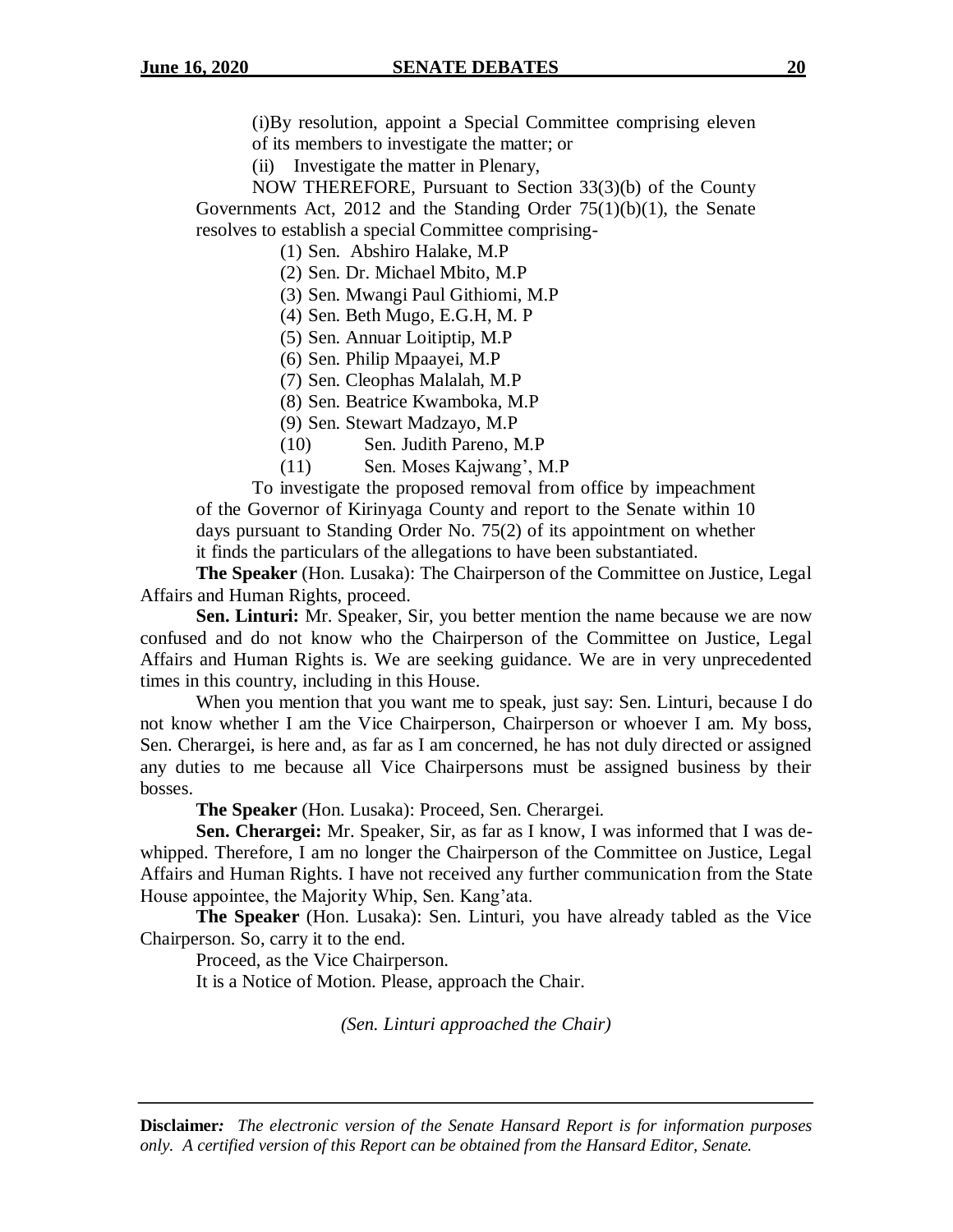ADOPTION OF REPORT ON APPROVAL OF APPOINTMENT OF HON. RACHAEL AMESO AMOLLO AS A MEMBER OF THE PSC

**Sen. Linturi:** Mr. Speaker, Sir, I beg to give notice of the following Motion-

THAT, the Senate adopts the Report of the Standing Committee on Justice, Legal Affairs and Human Rights on the approval of Hon. Rachael Ameso for appointment as a non-Member of Parliament Commissioner to the Parliamentary Service Commission (PSC) laid on the Table of the Senate on Tuesday, 16<sup>th</sup> June, 2020, pursuant to Standing Order No.71, Article 127 (2) (d) of the Constitution and Section 9 (2) of the Parliamentary Service Act, approves the appointment of Hon. Rachael Ameso as a member of the PSC.

Thank you.

**The Speaker** (Hon. Lusaka): Proceed, the Senate Majority Leader.

**Sen. Sakaja:** On a point of order, Mr. Speaker, Sir.

**The Speaker** (Hon. Lusaka): What is your point of order?

**Sen. Sakaja:** Mr. Speaker, Sir, thank you. I have a notice of Motion that has been approved because I have tabled the Report. Kindly, can I give notice?

**The Speaker** (Hon. Lusaka): It is next after the Senate Majority Leader. **Sen. Sakaja:** I am sorry, Mr. Speaker, Sir. I thought you said: "Next Order." **The Speaker** (Hon. Lusaka): The Senate Majority Leader, proceed.

#### ALTERATION OF THE SENATE CALENDAR

**The Senate Majority Leader** (Sen. Poghisio): Mr. Speaker, Sir, I beg to give notice of the following Motion-

THAT, notwithstanding the Senate resolutions made on  $27<sup>th</sup>$ February, 2020, (approval of Senate Calendar), 17<sup>th</sup> March, 2020, 14<sup>th</sup> April,  $2020$ , and  $2<sup>nd</sup>$  June,  $2020$ , (alteration of the Senate Calendar), the Senate, pursuant to Standing Order Nos.29 (4) and 31 (3) (b), now resolves to hold its sittings on Tuesday,  $23<sup>rd</sup>$  June, 2020 morning (starting from 10.00 a.m. and ending at 12.30 p.m.) and afternoon, and thereafter proceed on recess and resume sittings on Tuesday,  $7<sup>th</sup>$  July, 2020. Thank you.

**The Speaker** (Hon. Lusaka): Chairperson of the *Ad*-*Hoc* Committee on Coronavirus Disease (COVID-19) Situation in Kenya, proceed.

> ADOPTION OF THE SEVENTH PROGRESS REPORT OF THE *AD-HOC* COMMITTEE ON COVID-19 SITUATION IN KENYA

**Sen. Sakaja:** Thank you very much, Mr. Speaker, Sir. I beg to give the following Notice of Motion-

THAT the House adopts the Seventh Progress Report of the *Ad-Hoc* Committee on COVID-19 Situation in Kenya.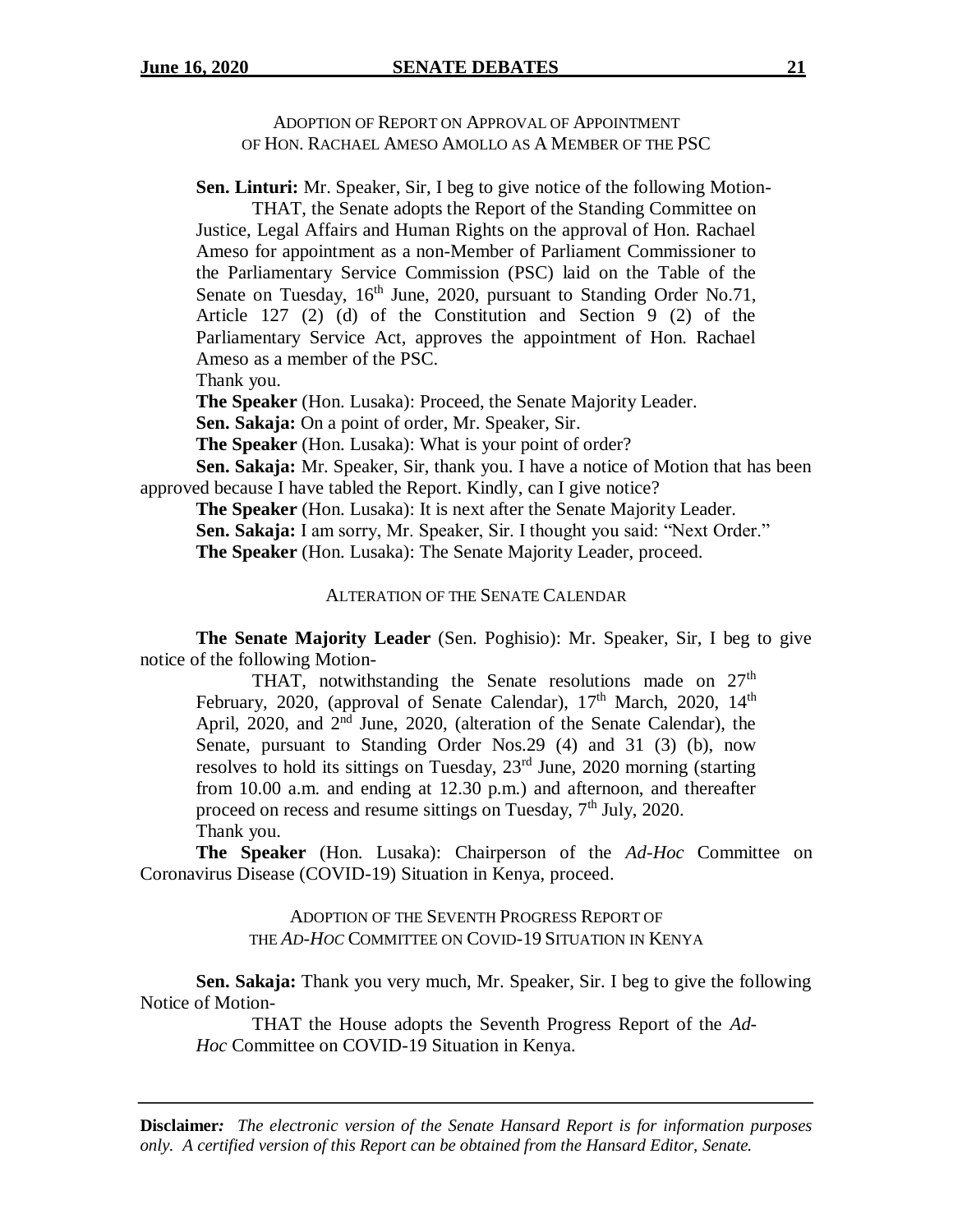**The Speaker** (Hon. Lusaka): Next Order!

### **STATEMENTS**

Proceed, Sen. Khaniri.

**Sen. Kang'ata:** On a point of order, Mr. Speaker, Sir.

**The Speaker** (Hon. Lusaka): You are already standing.

**Sen. Kang'ata:** Yes, Mr. Speaker, Sir, allow me. When you look at the Order Paper, you will see that there are many Statements. If we were to go through all of them, I think we will be doing---

We need to take into account some Members who came just for this Motion. In particular, there are some Members who specifically told us, as Whips, that we take their interests into account, including the curfew and some have health issues. I ask you to kindly rearrange the Order Paper and we give the Motion on the issue of impeachment of the Governor for Kirinyaga County priority.

Thank you.

**The Speaker** (Hon. Lusaka): I will use my discretion on the Statements.

What is your point of order, Sen. Wetangula?

**Sen. Wetangula:** Mr. Speaker, Sir, before you use your discretion to give direction, is it true that Members of this House, who are obligated to be in this House, anyway, have only come for the Motion of impeachment?

We have a duty as Senators to be in this House. Subject to availability of sitting space, we are obligated to be here. It cannot be true that there are Members who have just come here for the Motion of impeachment. If there are, let them stand up and be counted and we know who they are.

**Sen. Kang'ata:** Mr. Speaker, Sir, allow me to respond to that.

**The Speaker** (Hon. Lusaka): Okay.

**Sen. Kang'ata:** Mr. Speaker, Sir, the hon. Senators who are with us here do a lot of work both in and out of the House. There are those who go to lobby for their constituencies in the Ministries. That is the work of a Senator. There are also those who want to go and prepare Bills. That is their work. You need to take into account their interests.

**The Speaker** (Hon. Lusaka): Order! We have to make progress. I have said that I will use my discretion on that matter. Let it rest there. I will give directions in a few minutes.

Proceed, Sen. Khaniri

#### DEMISE OF MZEE JOHN AMUTABI MWANGA NZENZE

**Sen. Khaniri:** Thank you, Mr. Speaker, Sir. My Statement is on the death of Mzee John Amutabi Mwanga Nzenze.

You recall that I was to make this Statement last week, but we did not get an opportunity to do it since we had a lot of business. *Mzee* John Amutabi Nzenze was buried on Saturday, and I was hoping that I would do this before his burial. Nevertheless, I will proceed.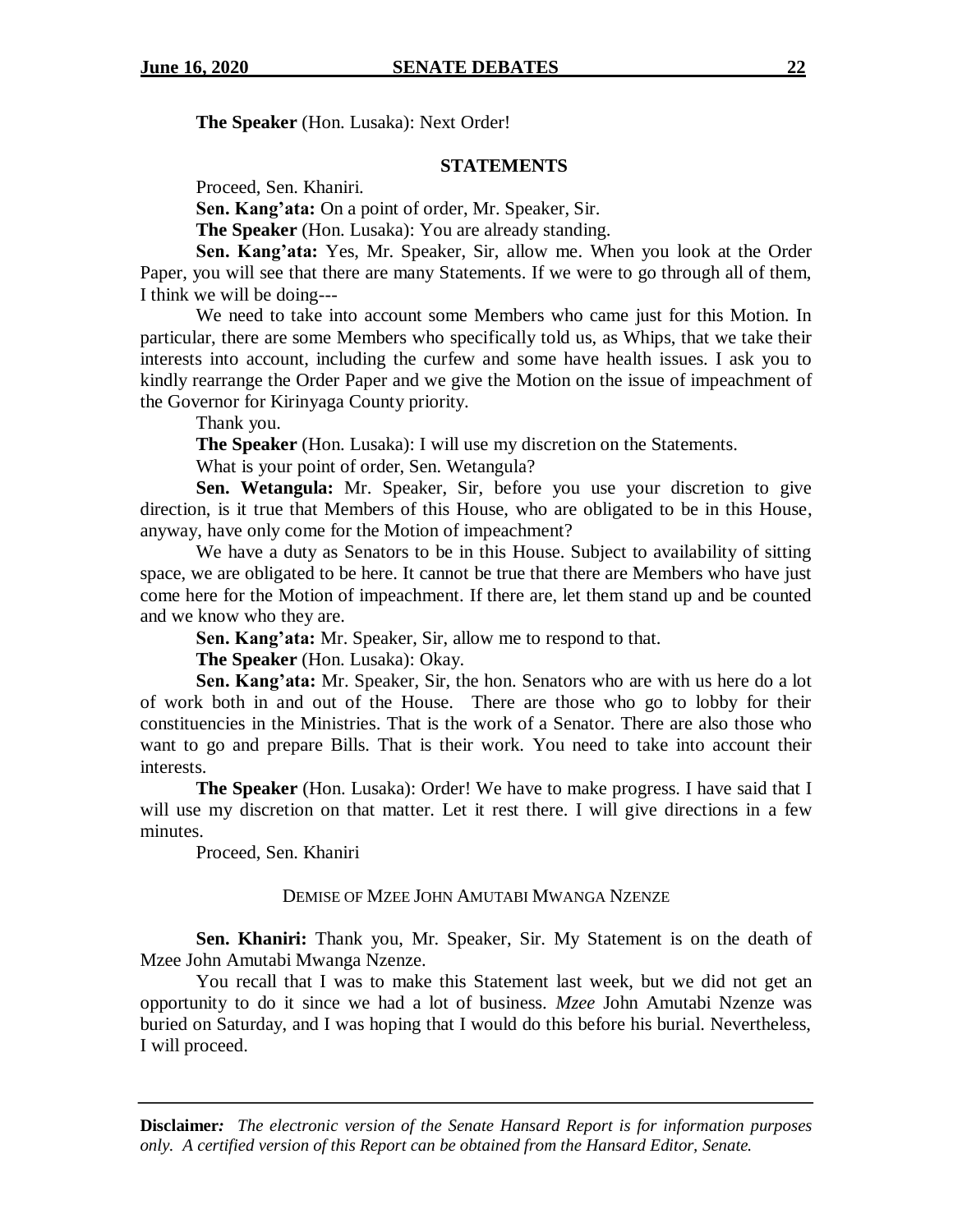First, I would like to pass my condolences to the family and friends of the late *Mzee* Nzenze following the death of their patriarch, husband, father and grandfather. Indeed, the country has lost one of the greatest pioneers of *Twist* music. However, the death of *Mzee* Nzenze is actually a celebration of a life well lived.

His moves, tunes and sounds will live on with us. Even though the COVID-19 pandemic has changed the way we provide a decent sendoff to our departed loved ones, we still have an opportunity to reflect, learn and praise them.

Mr. Speaker, Sir, to understand the greatness of *Mzee* Nzenze, one needs to reflect on twist music. Twist music is one of the earliest inventions of indigenous music styles introduced in the country even before Independence by Kenyan natives.

There are numerous pioneer artists of twist music who have since passed away. They include Daudi Kabaka, Gabriel Omolo, Habel Kifoto and now Mzee John Nzenze.

They belted timeless songs like *Msichana wa Elimu, Lunch Time, Christina, Angelike,* among others, that had the themes of love, life, nationalism, patriotism and development. Those of us who grew up in the 1960s, 1970s, and 1980s would understand this.

I will excuse Sen. Cheruiyot and Sen. Cherargei because this may sound like Greek to them. For those who were lucky to have the old gramophone, the nostalgic memories can never fade away. A great population born in the 1950s, 1960s, and 1970s can understand the memories I am talking about.

Mr. Speaker, Sir, the death of *Mzee* Nzenze though painful, should serve as a reminder of the urgency we have as a country to take time and reflect on the status and handling of our history and heritage. That includes the great music compositions and artists.

There are a number of issues about performing arts and artists that require urgent action to right the wrongs. One is the issue of royalty, protection of intellectual property, all artists, now media and Government support to musicians. Most of the musicians in our country are living in poverty in their sunset years and even in death they are not assured a descent sendoff.

Mr. Speaker, Sir, it is unfortunate that the Music Copyright Society of Kenya (MCSK) has failed to live up to its purpose of collecting royalties for and fairly handing over the same to artists. The mismanagement and corruption at MCSK is not only illegal, but also immoral. While this is a simple case of mismanagement that the Government has the mechanism to correct, the concerned Ministry is doing nothing. Surely, if the MCSK, an organization established by musicians for musicians, is the source of their misery, what hope do artists have in this country?

Mr. Speaker, Sir, the Cabinet Secretary (CS), Ministry of Sports, Culture and Heritage should institute measures to preserve our heritage in the form of music and develop policies that will ensure men and women who flew our national flag high internationally are appreciated. The Ministry should sponsor and spearhead the production of documentaries and establish art galleries of these great citizens.

While appreciating the efforts by the Senate in the legislation of the County Hall of Fame Bill (Senate Bills No. 39 of 2018), it must be recognized that some of the heroes and heroines of our country deserve national recognition and support today.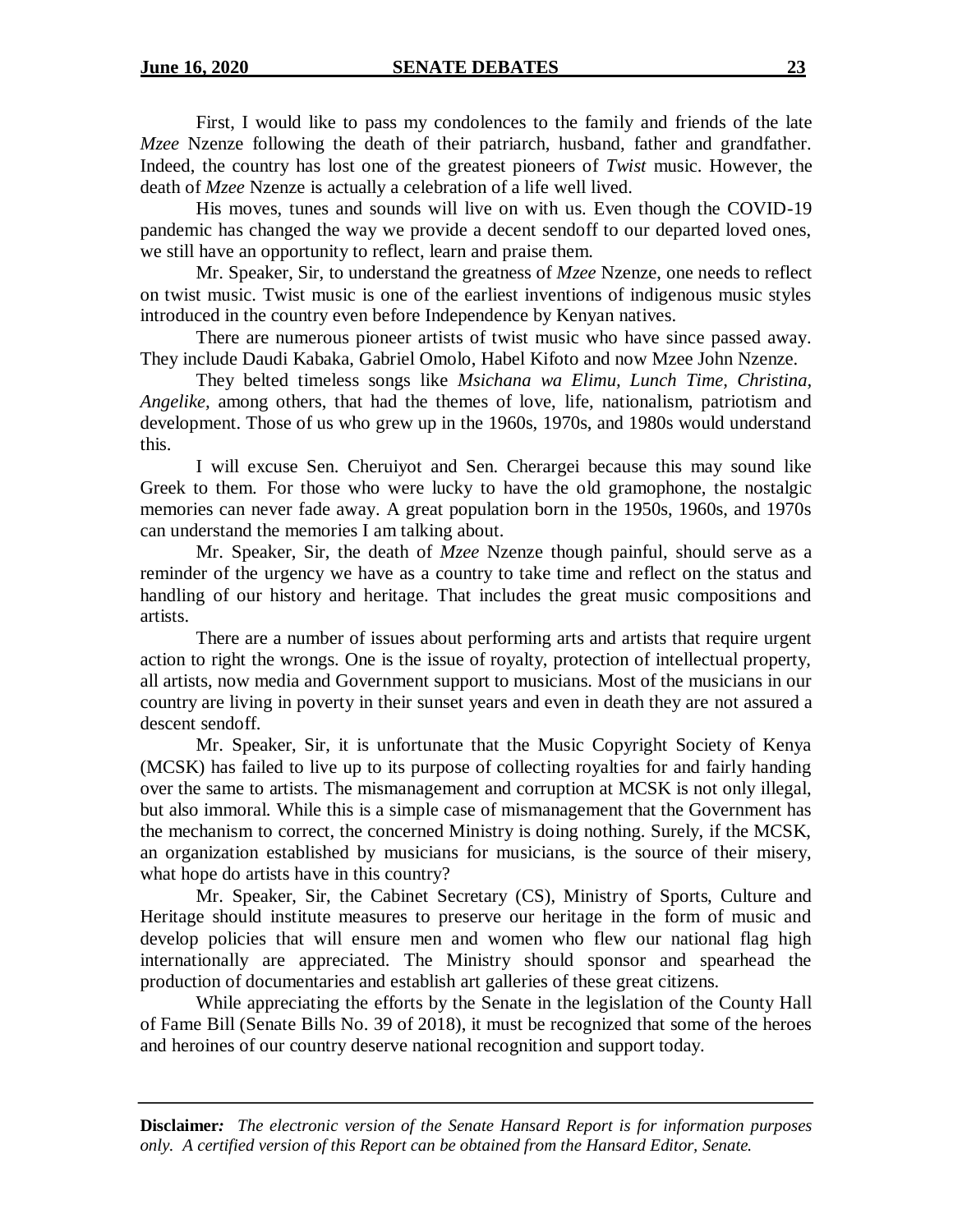Today, amateur documentaries on *YouTube*, or even the *Wako Wapi* series on *KTN* and other televisions, depict former musicians in abject poverty. Such depiction of misfortune should serve to remind us of the urgency to fast track such important legislations. While it might not be possible to legislate on how artists spend or invest their money, it is possible to ensure that they get their fair share of royalties and provided with social protection in old age.

*Mzee* Nzenze deserves a befitting tribute. Like many from his generation, he sang timeless songs that are very relevant even today. He sang in perfect Swahili that had African listenership. From his days with the late Daudi Kabaka, they sang *Msichana wa Elimu* to *Shauri Moyo,* and later on independently he sang *Angelike, Bibi Agineta, Susanna, Zipora, Amina, Bachalor Boy, Masitsa,* among others. He sang throughout Eastern Africa to Mozambique and China.

Mr. Speaker, Sir, it so unfortunate that Kenyans will mourn a country music legend and not even spend a minute to pass condolence message to a fallen legend of twist music. Nobody will celebrate our heroes for us. As much as the Government has for a very long time failed musicians in terms of providing them with special social protection, *Mzee* Nzenze should not be neglected today.

There will never be another opportunity to pay him another last respect, he deserves a befitting send off. *Mzee* John Amutabi Nzenze was laid to rest on Saturday  $13<sup>th</sup>$  June 2020 at his home in Vihiga County, Hamisi Sub-county at Kaptech. May his soul rest in eternal peace.

Thank you.

**The Speaker** (Hon. Lusaka): Sen. Olekina. He is not in the House.

Hon. Senators, because of the Motion that we have, I am rearranging the Order Paper so that we go to Order No. 15.

## **MOTION**

## ESTABLISHMENT OF A SELECT COMMITTEE TO INVESTIGATE THE PROPOSED REMOVAL FROM OFFICE BY IMPEACHMENT OF THE GOVERNOR OF KIRINYAGA COUNTY

**Sen. Farhiya:** Thank you, Mr. Speaker, Sir. The Motion is entitled -

Establishment of a Select Committee to Investigate the Proposed Removal from Office by Impeachment of the Governor of Kirinyaga County.

THAT, WHEREAS pursuant to Article 181 of the Constitution, Section 33 of the County Governments Act (2012), and Standing Order 58 of the County Assembly of Kirinyaga approved a Motion to remove from Office---

**The Speaker** (Hon. Lusaka): Sen. Farhiya, you need to move the Motion. Say, "I beg to move".

**Sen. Farhiya:** Okay.

Mr. Speaker Sir, I beg to move the Motion---

**The Speaker** (Hon. Lusaka): The following.

**Sen. Farhiya:** Mr. Speaker, Sir, I beg to move the following Motion---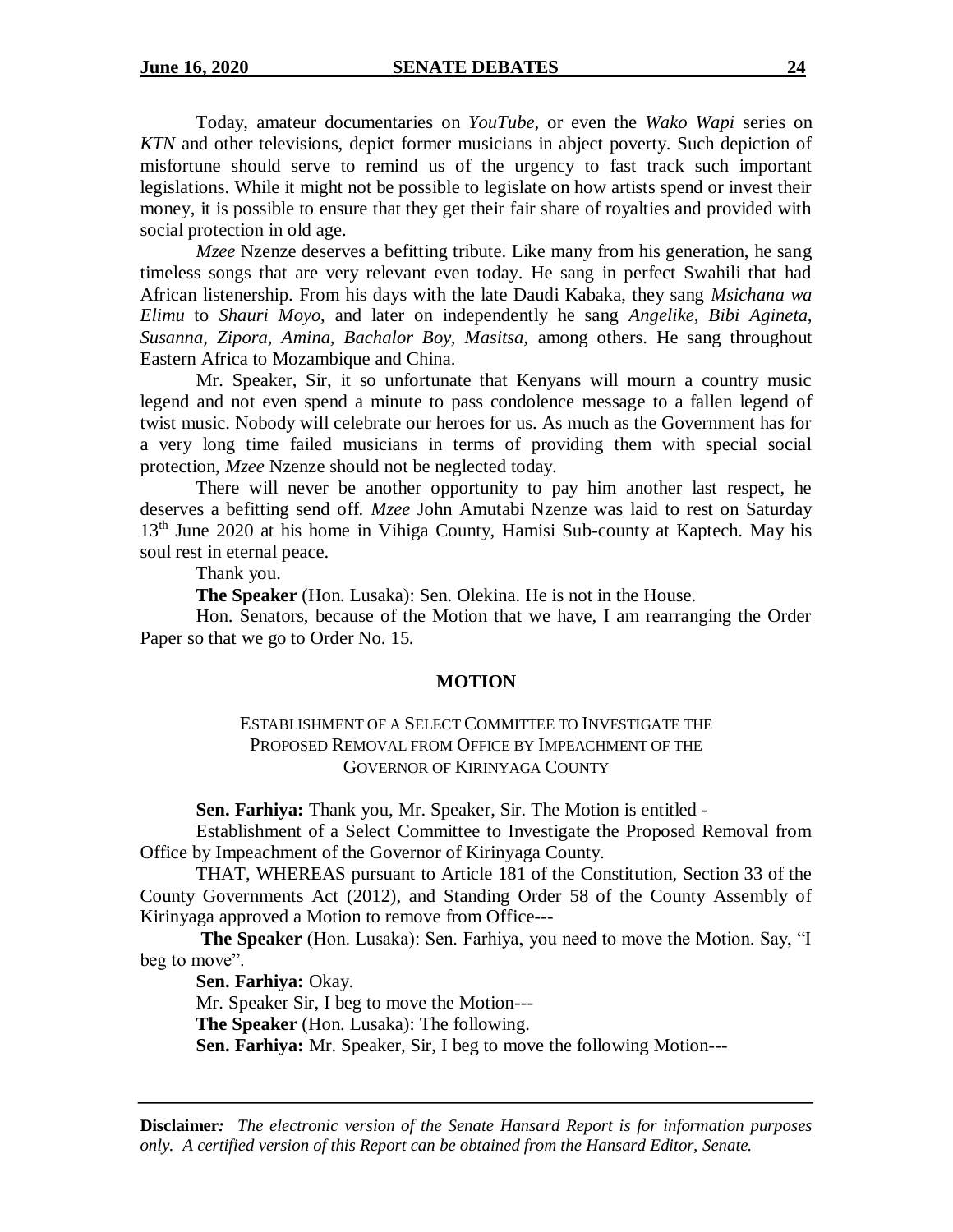**Sen. Murkomen:** On a point of order, Mr. Speaker Sir.

**The Speaker** (Hon. Lusaka): What is your point of order, Sen. Murkomen?

**Sen. Murkomen:** Mr. Speaker, Sir, I know that we have only two years to the end of our term, but maybe after the COVID-19 pandemic, we need to organize a small seminar for Members of Parliament to appreciate the Standing Orders.

**The Speaker** (Hon. Lusaka): Proceed, Sen. Farhiya.

**Sen. Farhiya:** Thank you, Mr. Speaker Sir. I beg to move the following Motion-THAT, WHEREAS pursuant to Article 181 of the Constitution, Section---

### *(Loud consultations)*

He is distracting me.

Section 33 of the County Governments Act, 2012, and Standing Order 58 of the Kirinyaga County Assembly Standing Orders---

### *(Loud consultations)*

**The Speaker** (Hon. Lusaka): Hon. Senators, let us consult in low tones.

**Sen. Murkomen:** On a point of order, Mr. Speaker Sir.

**The Speaker** (Hon. Lusaka): What is your point of order, Sen. Murkomen.

**Sen. Murkomen:** Mr. Speaker, Sir, have you seen Sen. Moi? He is holding a mini rally in the corner.

#### *(Laughter)*

More importantly, I know that you gave guidelines about COVID-19. Are the gloves he is wearing part of the protection, because I have not seen any other Senator having such kind of gloves? Maybe you should give further direction on how we should dress in future.

**The Speaker** (Hon. Lusaka): Order, Sen. Murkomen! There are different types of protective gear. You can decide to wear a mask. If it is recommended, you can also decide to wear a *gunia* if it can assist you.

Sen. Farhiya, proceed.

**Sen. Farhiya:** Mr. Speaker, Sir, I beg to move the following Motion-

THAT, WHEREAS pursuant to Article 181 of the Constitution, Section 33 of the County Governments Act, 2012, and Standing Order 58 of the County Assembly of Kirinyaga Standing Orders, on 9<sup>th</sup> June, 2020, the County Assembly of Kirinyaga approved a Motion to remove from office by impeachment, Hon. Anne Mumbi Waiguru, the Governor of Kirinyaga County;

AND FURTHER, WHEREAS by letter Ref. Ref:  $CAK/SPK/SEN/1/001$  dated 9<sup>th</sup> June, 2020, and received in the Office of the Speaker of the Senate on Wednesday,  $10<sup>th</sup>$  June, 2020, the Speaker of the County Assembly of Kirinyaga informed the Speaker of the Senate of the approval of the Motion by the County Assembly and further forwarded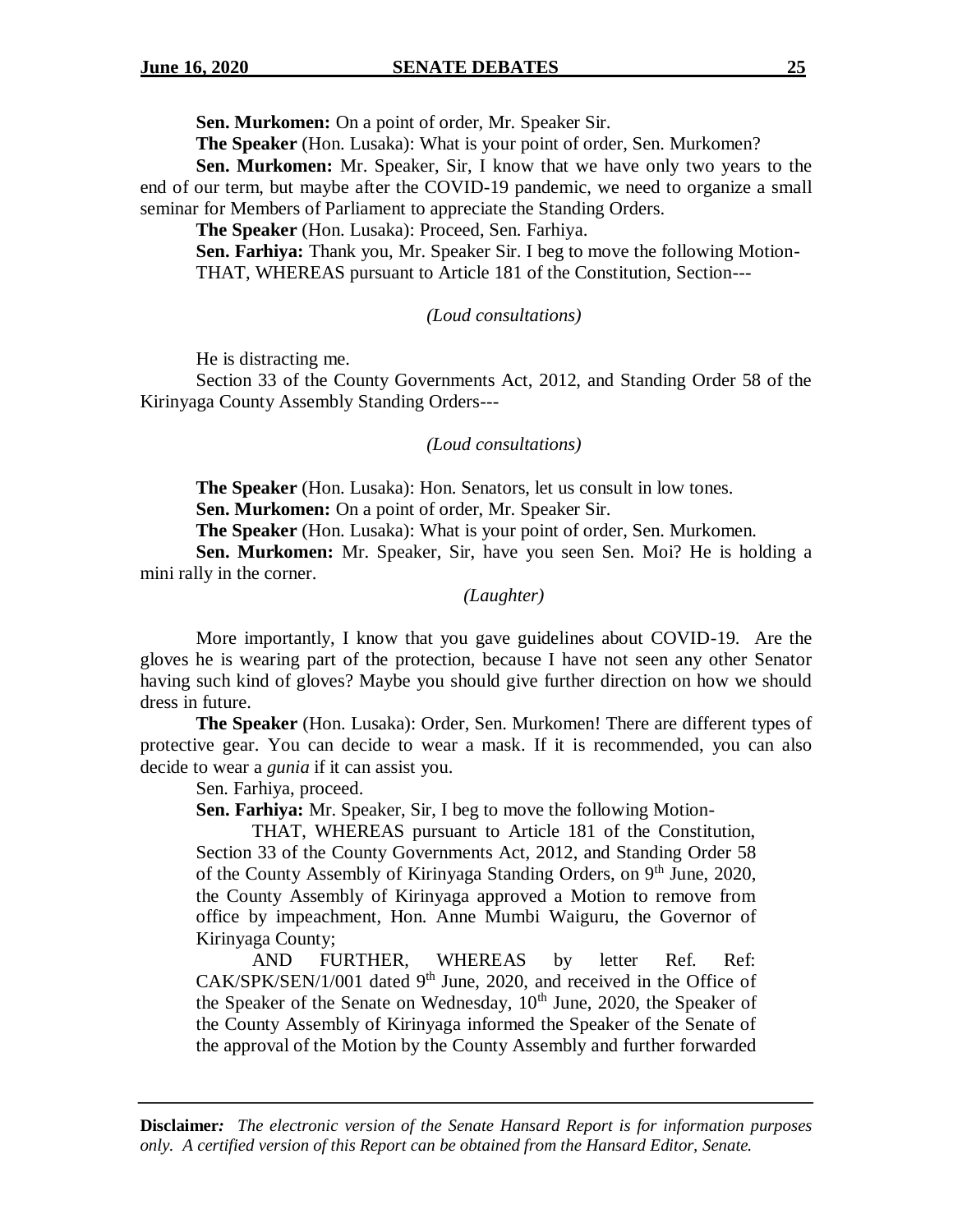to the Speaker of the Senate documents in evidence of the proceedings of the Assembly.

AND WHEREAS, pursuant to Section 33(3) (b) of the County Governments Act, 2012 and Standing Order No. 75(1)(b) of the Senate, the Senate may, by resolution, appoint a Special Committee comprising 11 of its Members to investigate the matter in Plenary;

NOW THEREFORE, pursuant to section 33(3)(b) of the County Governments Act, 2012 and Standing Order No.  $75(1)(b)(i)$ , the Senate resolves to establish a Special Committee comprising-

(1) Sen. Abshiro Halake, MP;

(2) Sen. (Dr.) Michael Mbito, MP;

(3) Sen. Mwangi Paul Githiomi, MP;

(4) Sen. Beth Mugo, EGH, MP;

(5) Sen. Anuar Loitiptip, MP;

(6) Sen. Philip Mpaayei, MP;

(7) Sen. Cleophas Malalah, MP;

(8) Sen. Beatrice Kwamboka, MP;

(9) Sen. Stewart Madzayo, MP;

(10) Sen. Judith Pareno, MP; and

(11) Sen. Moses Kajwang', MP.

to investigate the proposed removal from office, by impeachment, of the Governor of Kirinyaga County and to report to the Senate within 10 days, pursuant to Standing Order No. 75(2), of its appointment, on whether it finds the particulars of the allegations to have been substantiated.

Mr. Speaker, Sir, on several occasions, select committees have been used to conduct impeachment. I think, on two occasions, we have also used Plenary to conduct the same. I had an opportunity to attend both. We should remove emotions, Members taking sides and other issues.

I had the advantage of being in the Gov. Samboja Impeachment Committee and I found it to be more detailed, probing and investigative in nature.

Mr. Speaker, Sir, because the Senate Business Committee had decided on the same, from my experience on investigations through both plenary and a select committee, I found that the probing was more thorough when it was done through committee.

I beg to move and ask Sen. Malalah to second.

## *(Loud Consultations)*

**Sen. Malalah:** Thank you, Mr. Speaker, Sir. I do not know why I am causing a lot of excitement from the other side.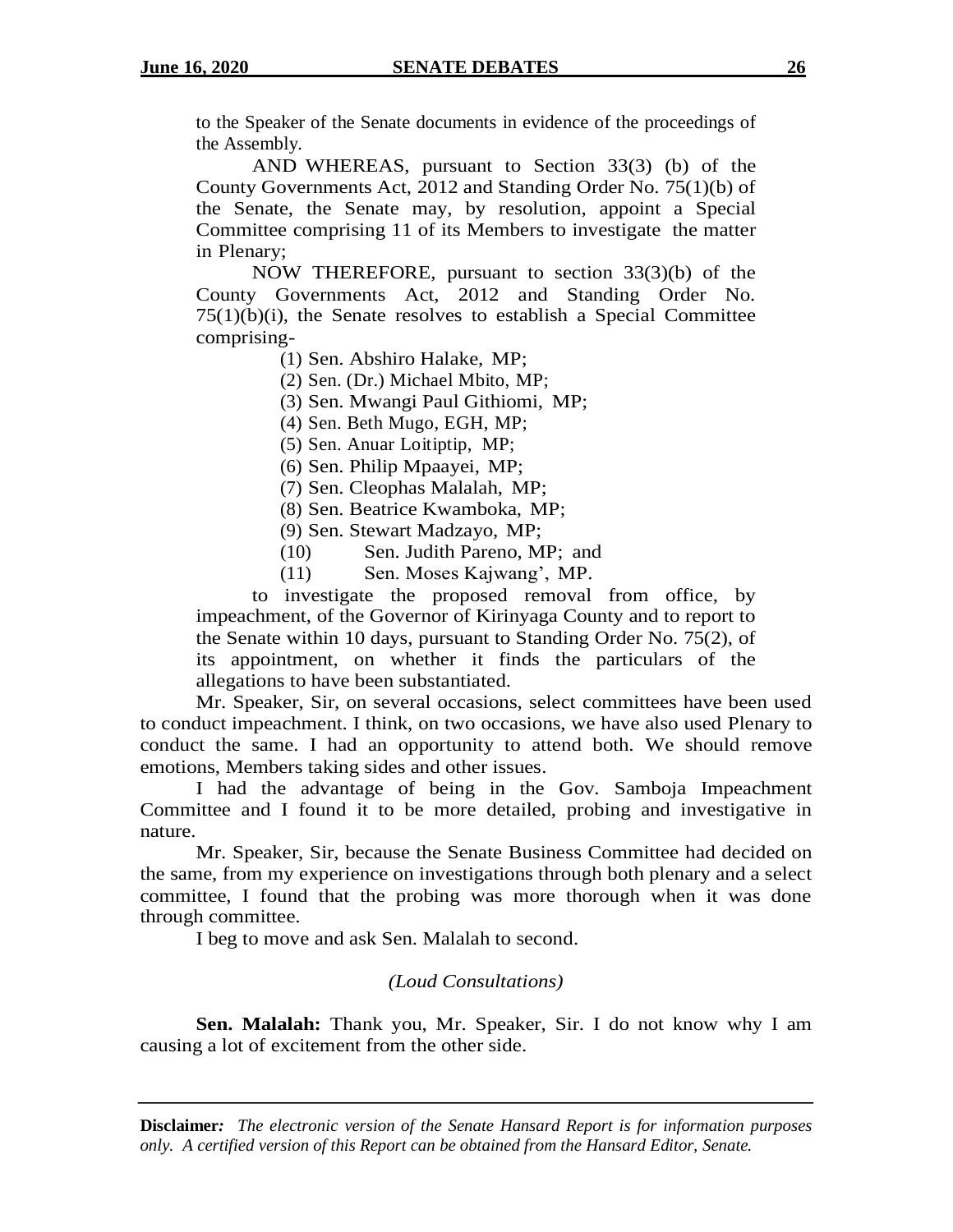**The Speaker** (Hon. Lusaka): The excitement is that you may be defending your position because you are a Member of the Committee. On a light note.

**Sen. Malalah:** Mr. Speaker, Sir, I beg to second this very important Motion.

First, this is because the mode in which the Motion has been proposed, on how we are going to transact the Impeachment Motion has been provided for in our Standing Orders; Standing Order No. 75 (1) (b) (i), which clearly says that:

"The Senate may, by resolution appoint a special committee comprising 11 of its Members to investigate the matter."

Secondly, I second this Motion because I am a Member of the Senate Business Committee. The Senate Business Committee has been very consistent in the manner in which it proposes on how such Motions are transacted in this House. Many a times, the Senate Business Committee has been proposing the committee way, although I am alive to the fact that it is a matter that has to be adopted on the Floor of this House.

Therefore, as a Member of the Senate Business Committee, that was our position. We proposed that we are going to bring forth a Motion proposing membership of a committee which is going to transact this Motion.

Mr. Speaker, Sir, it has been the tradition of this House that the business of this House will be transacted by committees. Committees will transact the business of this House on behalf of the Plenary. That is why we have 16 committees transacting various businesses of this House. Therefore, we are within the normal traditions of this House.

The big question is: Why the Committee? One, it is because last time we transacted Governor Waititu's impeachment through Plenary, I was not satisfied with the manner in which we interrogated that matter on the Floor of the House.

The evidence adduced before this House was not deeply interrogated. We did not have enough time to peruse through the evidence and the submissions. Therefore, we turned this House into a political gathering that was just meant to make a decision. However, through the committee, we will have an opportunity to look thoroughly into the submissions of both parties, make determinations, do research and come up with a resolution that we shall bring to this House for adoption.

Mr. Speaker, Sir, I have seen in both print and broadcast media pressure from the residents of Kirinyaga ---

**Sen. (Dr.) Langat:** On a point of order, Mr. Speaker, Sir.

**The Speaker** (Hon. Lusaka): What is your point of order, Sen. (Dr.) Langat?

**Sen. (Dr.) Langat:** I do not think it is in order for Sen. Malalah to refer to this particular House as a political gathering, when we are actually deliberating on matters to do with the benefit of the country. I think it is not in order.

**The Speaker** (Hon. Lusaka): Sen. Malalah, do you want to respond?

**Sen. Malalah:** Mr. Speaker, Sir, I think Sen. (Dr.) Langat has already made up his decision on this matter and, therefore, he is not concentrating. He is just waiting to vote. I would urge Sen. (Dr.) Langat to concentrate on what I am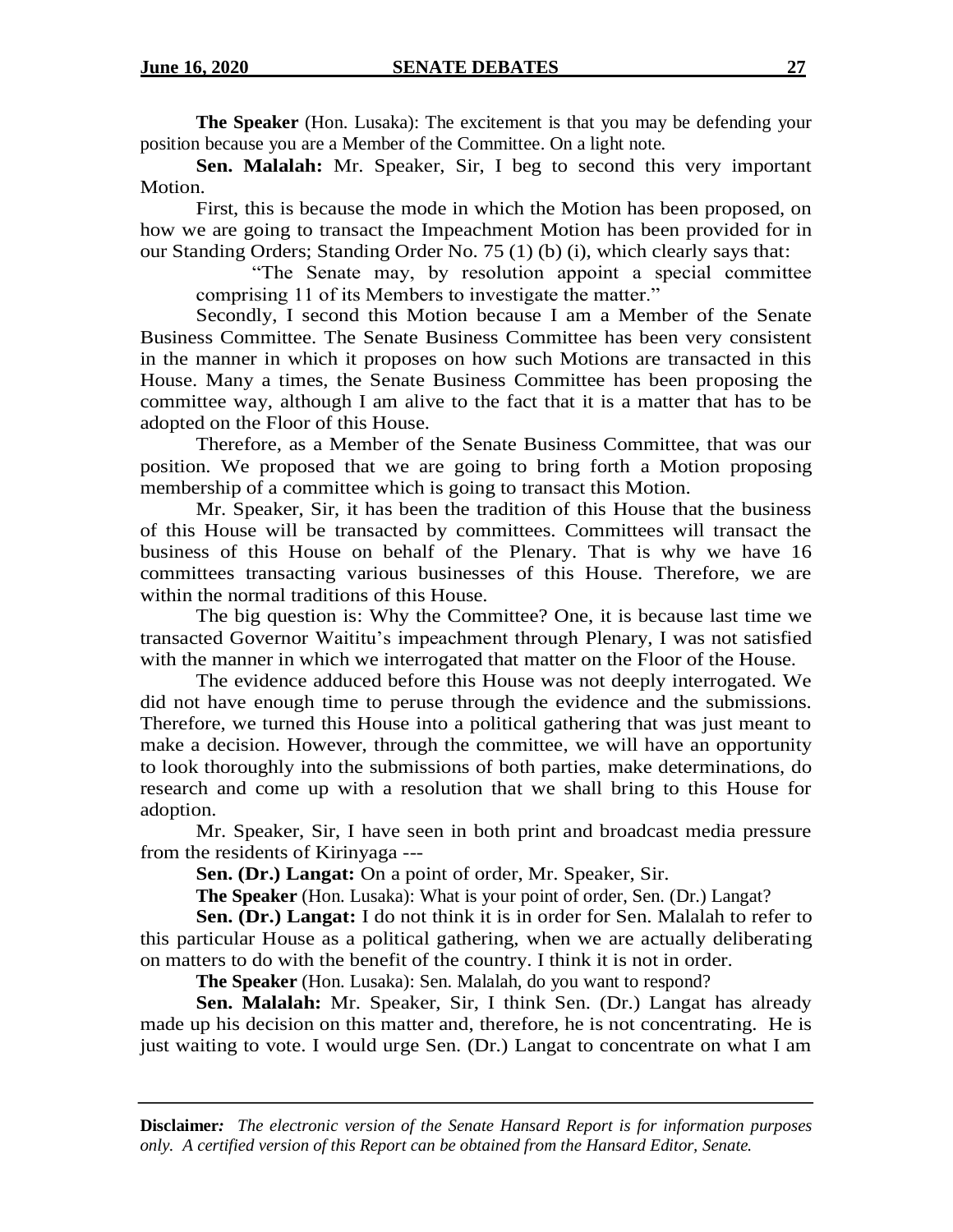saying. This is because I did not term this House as a political gathering; I was trying to juxtapose the benefits of us---

**Sen. (Dr.) Langat:** Last time, he was the Chair of the Committee that was selected and he refused to take over during that time. Talking about juxtaposition is not in order. He should withdraw calling this particular honourable House a political gathering when it comes to deliberating on matters which are very serious and important.

**Sen. Cherargei:** Mr. Speaker, Sir, my point of order is on the use of the word "political gathering". I wish he would have said it is a Senate decision that was made. I can assist him in a train of thought so that he maintains the focus that he has decided to stay on.

I thank you.

**Sen. Kibiru:** On a point of order. Mr. Speaker, Sir. Is it in order for the Senator who is speaking to keep on referring to the issue of former Governor Waititu, whereas, in essence, he has become a professional committee Member? This is because, in that committee, he was a Chairman of that committee and when it was brought to the Floor of the House, he declined and voted against it.

Is he in order to keep on referring to that issue?

**The Speaker** (Hon. Lusaka): What is your point of order, Sen. Murkomen?

**Sen. Murkomen:** Mr. Speaker, Sir, Sen. Malalah is my good friend. His thought was flowing, but I do not know if it is order for me to deduce from what he was saying that he was trying to confess his past sins and trying to ask for apology form the House.

Mr. Speaker, Sir, as you know very well, Sen. Malalah being a Member of the Senate Business Committee sat with me and passed a resolution to establish a Committee to investigate the matter of impeachment of former Governor Waititu.

I know the explanation he gave, but that explanation is for our memoirs. Sen. Malalah came to the Floor of the House after he had been proposed to be the Chairperson of the Committee, he walked to the House and voted against the decision he had made.

How do we know that Sen. Malalah will not second this Motion then vote against it after the deliberation?

**The Speaker** (Hon. Lusaka): What is your point of order, Sen. Linturi?

**Sen. Linturi**: Mr. Speaker, Sir, as we approach the future, we need to be serious as a House, because this House is a House of record. It is disorderly conduct when a Member takes a certain position and runs away from the same position that has been taken without any reasonable cause.

The Constitution requires us not to participate in matters that we may have interest in. The seconder of this Motion, in my view, would have been pricked by his conscience to understand that since he is a Member of this Committee, the best thing he would have done was to keep quiet or fail to second this Motion for him to see the reaction of other Members.

What we expect him is to do is to defend his position; a position which he declined to support last time when we had a Motion that was brought before this House.

**Sen. Olekina:** On a point of order, Mr. Speaker, Sir.

**The Speaker** (Hon. Lusaka): Sen. Olekina, he is on a point of order.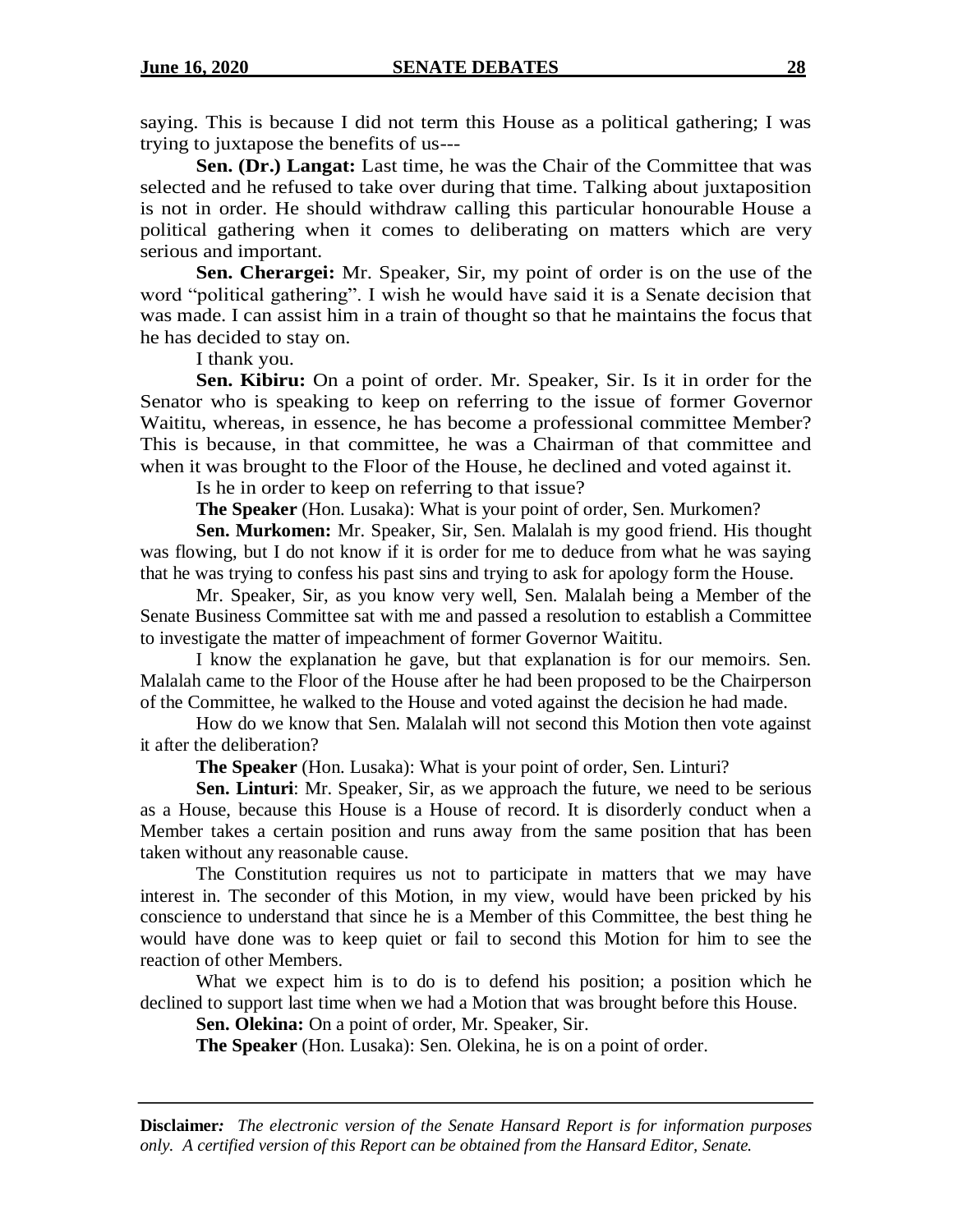**Sen. Linturi**: Mr. Speaker, Sir, is it in order for Sen. Malalah to second this Motion when he has interest as a Member of that Committee?

Secondly, the position that he is advancing today is a position that he opposed last time because we thought that the Committee was not necessary that time because it did not serve his interest.

**The Speaker** (Hon. Lusaka): Sen. Olekina.

**Sen. Olekina**: Mr. Speaker, Sir, a wise man said that only a fool does not change his mind.

**The Speaker** (Hon. Lusaka): Sen. Olekina, wear your mask.

#### *(Sen. Olekina wore his mask)*

**Sen. Olekina**: It just came out. My head is too big, but it is okay.

Mr. Speaker, Sir, let me repeat this; a wise man said that only a fool does not change his mind. I have listened to Sen. Linturi trying to point out how Sen. Malalah is out of order, yet we are not discussing the substance of the matter.

I think he can either support or oppose when we are discussing the Motion. Currently, he is only seconding the Motion. Therefore, can you please allow Sen. Malalah to finish seconding the Motion? When the Motion has been properly moved, we can then support or oppose by giving the reasons that Sen. Linturi is giving.

Thank you.

**The Speaker** (Hon. Lusaka): Sen. Nyamunga and then Sen. Ochillo-Ayacko.

**Sen. Nyamunga**: Mr. Speaker, Sir, to the best of my knowledge, I think this is the work of the House Business Committee that decides on the names of Members to be floated in this House for the Committee. Therefore, it is not a Member to decide. He cannot be an interested Member and cannot choose himself to be here.

The list is not yet approved. Once the list is approved, that is when someone can declare their special interest.

**The Speaker** (Hon. Lusaka): Hon. Senators, we need to make progress.

Sen. Malalah, I just want to caution you to be careful. Your generosity with English words may land you in a problem.

#### *(Laughter)*

Try to be careful and guard what you say.

**Sen. Malalah**: Thank you, Mr. Speaker, Sir. That was expected and we take it as it is.

We saw the former Senate Majority Leader, Sen. Murkomen, bring here names for adoption to Committees and Members who were listed to be selected into those Committees contributed to those Motions. Therefore, it is not unique that I am a Member of that Committee and I am seconding.

By seconding, I am trying to ask this House to support this Motion so that we can go the Committee way.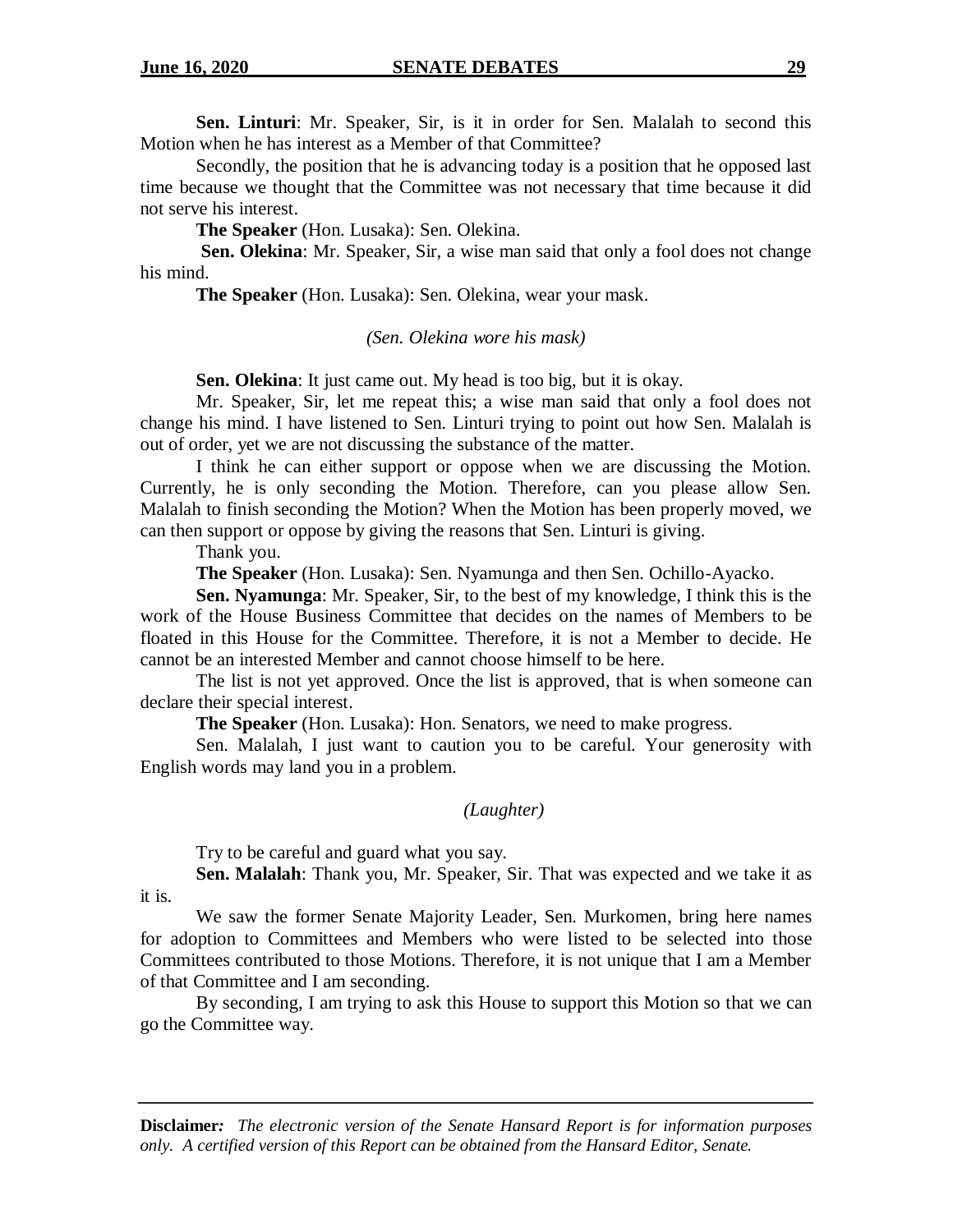I have read in both print and broadcast media that citizens of Kirinyaga County and the leadership of Kirinyaga, the Senator, Women Representative and the Members of Parliament giving their positions and suggestions on how they would want this matter to be transacted in this House.

In as much as we respect the position of the people of Kirinyaga, I want to assure them that their sovereign power was exercised by the Members of the County Assembly of Kirinyaga. Their aspirations were encapsulated in the Motion tabled at the County Assembly.

Therefore, when this matter comes to the Senate, the Senate is an independent organ and an independent institution. We cannot be dictated by the people of Kirinyaga on how the Senate should transact its business.

I am a Member of the Senate from Kakamega County and, therefore, I would want---

**Sen. Kihika**: On a point of order, Mr. Speaker, Sir. Is it in order for Sen. Malalah to continue talking with his mask off?

**The Speaker** (Hon. Lusaka): Hon. Senators, try to keep your masks on.

## *(Sen. Malalah wore his mask)*

Why can you not allow him to conclude so that we get to the---

**The Senate Minority Leader** (Sen. Orengo): On a point of order, Mr. Speaker, Sir.

This is a very serious Motion. In a hundred years' time, people will want to read what the Senate said on this important Motion. For the last 10 minutes, people have been rising on points of order, some of which are not grounded on any Standing Order.

I would plead with you, and if we go by the records of this House, all the impeachment Motions that have come, either to establish a Committee or in the debate, people have tended to address the core issues raised in the Motion or in the charges that are brought before the Senate.

I am pleading with you because this is going to be a matter of record and if we go on this way, we will be dealing, not with the problem, but with our own idiosyncrasies instead of going into the content.

**Sen. Murkomen**: On a point of order, Mr. Speaker, Sir. With all due respect - I respect you giving me this opportunity - we cannot predict how many points of orders we can raise in the Chamber as long as it is a point of order, including the ones that we raised on the health issues and so forth. However, this is more fundamental.

Is it in order for Sen. Malalah in moving this Motion to insinuate that the people of Kirinyaga have no power or authority to direct this House? When the Constitution says sovereign power belongs to the people of Kenya, can the Senate of the Republic of Kenya tell off citizens of this country who pay tax money for Sen. Malalah to sit in this House, and tell them that they have no power to dictate to us? We say that what we do here is because the sovereign power belongs to the people.

**The Speaker** (Hon. Lusaka): Sen. Malalah, I cautioned you. As we come to discuss, please, remember what I said in my Communication. I said that this should not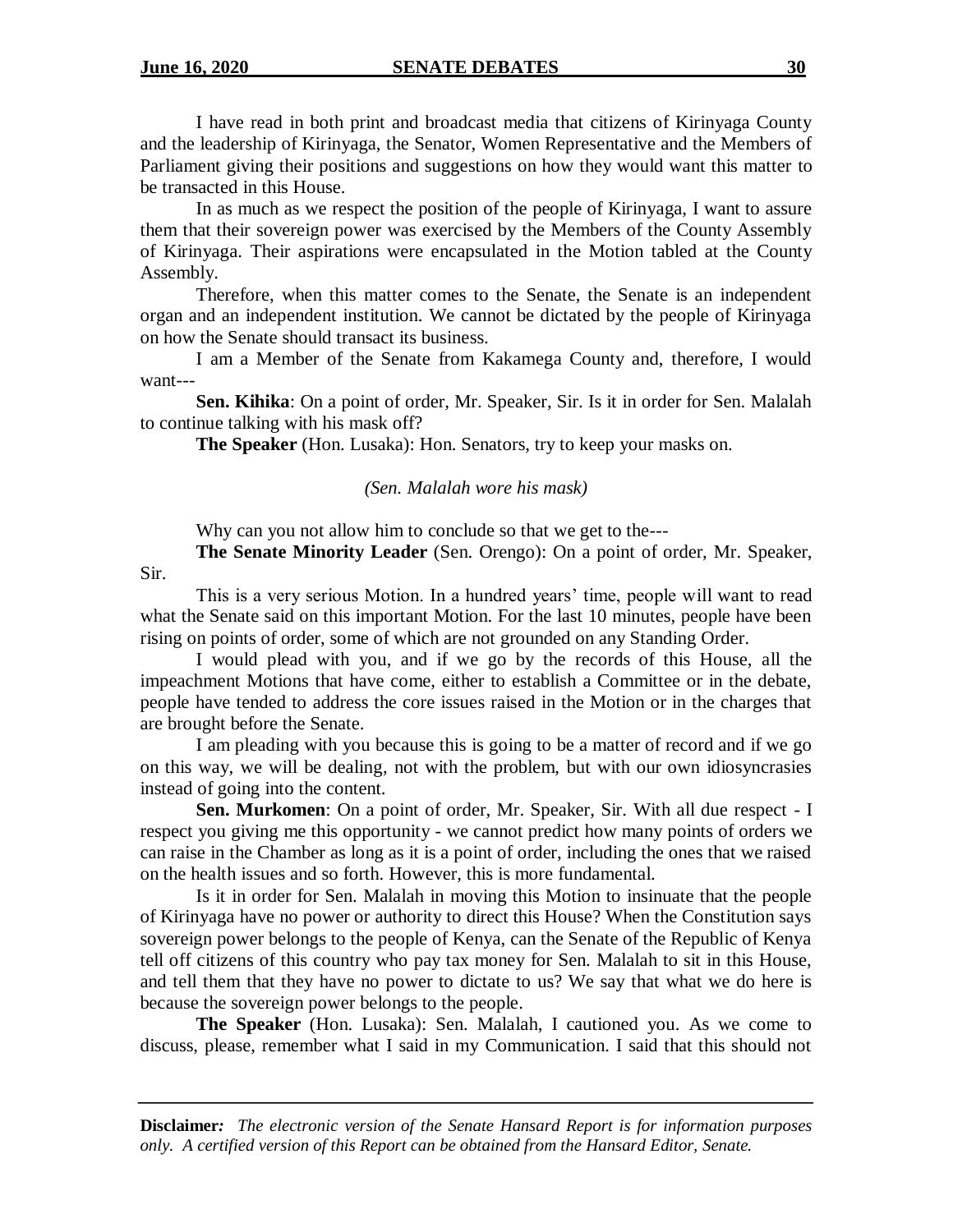be a debate on the substance of the impeachment or its merit, propriety, prudence, constitutionality or the legality of the processes that have proceeded the submission of this matter to the Senate.

**Sen. Malalah**: Mr. Speaker, Sir, the gist of my presentation was very clear, that the Senate cannot be micro-managed by certain citizens of this country. The Senate is independent. I still stick to that fact; that we are an independent House and we shall not be micro-managed by people seated in a certain corner thinking that the Senate can be manipulated.

Lastly, I want to ask Hon. Members of this House to support the proposals made in this Motion. This is because if you look at the Membership of this Committee, I think we have hon. Members who are competent enough to interrogate this matter in a fair manner.

I do not know why some of the Members here think that going the Committee way is not going to be fair. I think the fairest way is the Committee way because we shall have enough time.

Mr. Speaker, Sir, looking at the Membership, we have considered regional balance. We have Sen. Mugo from Nairobi, Sen. Loitiptip from Coast, Sen. (Dr.) Mbito from North Rift, Sen. Mpaayei from the Lower Rift, Sen. Malalah from Western, Sen. Madzayo from Coast, Sen. Pareno from Maasai land and the whole country. The face of Kenya has been reflected in this Committee. We have Sen. M. Kajwang' from Nyanza.

This is the best platform to ensure that this matter is adjudicated in a fair manner, and we shall be setting good precedent for this House.

I beg to second this Motion.

## *(Question proposed)*

**The Speaker** (Hon. Lusaka): Sen. Linturi, proceed.

**Sen. Linturi:** Thank you, Mr. Speaker, Sir. I open by saying that I have heard and understood your Communication in terms of the directions you gave us in addressing this matter.

I am cognizant of the fact that this Motion is not intended to look on the merits or demerits of the Motion, otherwise, we will be very speculative.

**The Speaker** (Hon. Lusaka): I will give each Senator five minutes.

**Sen. Linturi**: Mr. Speaker, Sir, we must only confine ourselves either to the merits or demerits of having a Committee or going to Plenary.

May I remind every Member that this Senate took oath to defend and protect the Constitution of this country. This being the case, we are here courtesy of the people who gave us this high office to exercise their authority on their behalf, and in the event that we fail to exercise that authority diligently, the public or people have a right to go to the streets and exercise their own authority when we fail them.

That is the sovereign power that Article 1 of the Constitution talks about. The people have donated this power to us to exercise it on their behalf. In the event that we do not, then they can do it themselves.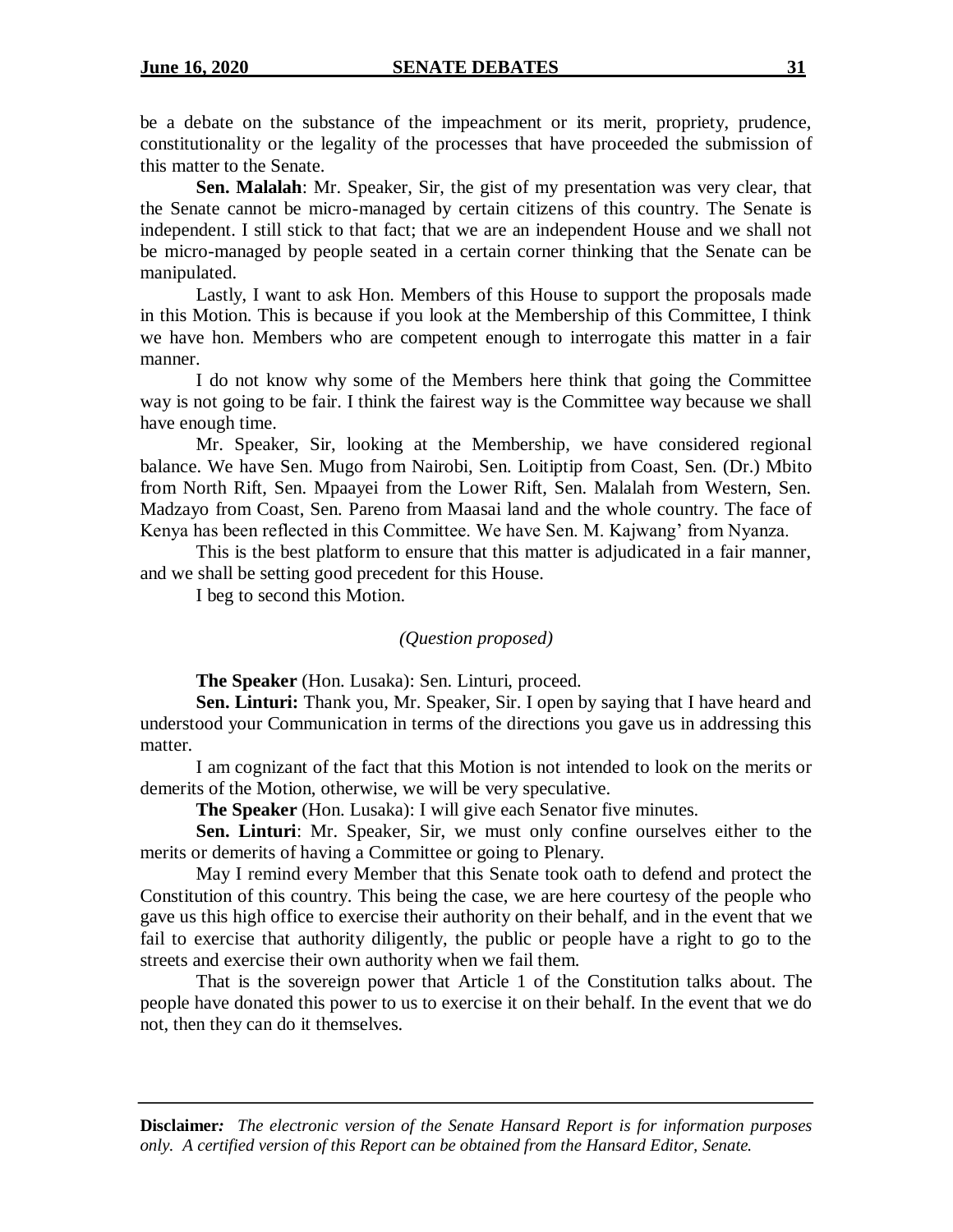Mr. Speaker, Sir, I have heard the people of Kirinyaga County speak. They have spoken through their representatives. I invite every Senator here to look at the Second Schedule of the Constitution of Kenya, which has clearly put the oath that we take. May I remind them that the oath that we take when we are sworn in is to bear true allegiance to the people and the Republic.

The Oath of Assumption of Office of Governor is different from ours because they are supposed to truly serve the people. When we look at the Speaker, the President and his Deputy, it is true allegiance to the people; be faithful to the people and the Republic. A Cabinet Secretary (CS) does not do that.

I agree that impeachment is a new phenomenon in this country. Since there is no developed jurisprudence on how this is supposed to be done, we must seize the moment to create jurisprudence in the manner in which future impeachments will be done.

Mr. Speaker, Sir, Article 185 of the Constitution lays down the legislative authority to the counties. Article 185(3) says that one of the serious duties of the county assemblies is oversight.

Section 8 (b) of the County Governments Act clearly states or defines the authority of the county assembly in terms of what they need to do and what is expected of them. What the County Assembly of Kirinyaga did is within their mandate.

For consistency, I want this to go on record. I remember last time I sat here and listened quietly because I was a Member of the Committee that was proposed to impeach former Governor Waititu. I was listening to what the distinguished Senators were saying that day.

What is shocking me today is the change of heart of the very serious proponents of the Plenary sitting to try former Governor Waititu at that time. I remember – and the HANSARD can bear me out  $-1$  said that a time will come when we will remember the position we are taking and be required to be answerable to it because our governors or friends will be brought here.

Since this House sets precedent, it is not more than two months ago that this House voted unanimously to go the Plenary way. This was despite some of us opposing because we thought that a Committee could interrogate the matter better than the Plenary. However, because of the interest then, people decided to use reason and apply a method they thought was best at that time.

Mr. Speaker, Sir, in view of this, I am considering the pain that I can see the people of Kirinyaga County speak with. If we are to support the Building Bridges Initiative (BBI), corruption is one of the things that we must fight.

**Sen. Kang'ata**: On a point of order, Mr. Speaker, Sir.

**The Speaker** (Hon. Lusaka): What is your point of order, Sen. Kang'ata?

**Sen. Linturi**: With that, Mr. Speaker, Sir, I beg to oppose this Motion of creation of a Committee and urge the House to adopt a Plenary.

Thank you.

**The Speaker** (Hon. Lusaka): Sen. Kang'ata, what is your point of order?

**Sen. Kang'ata**: Thank you, Mr. Speaker, Sir. I did not intend to interrupt my brother from Meru County.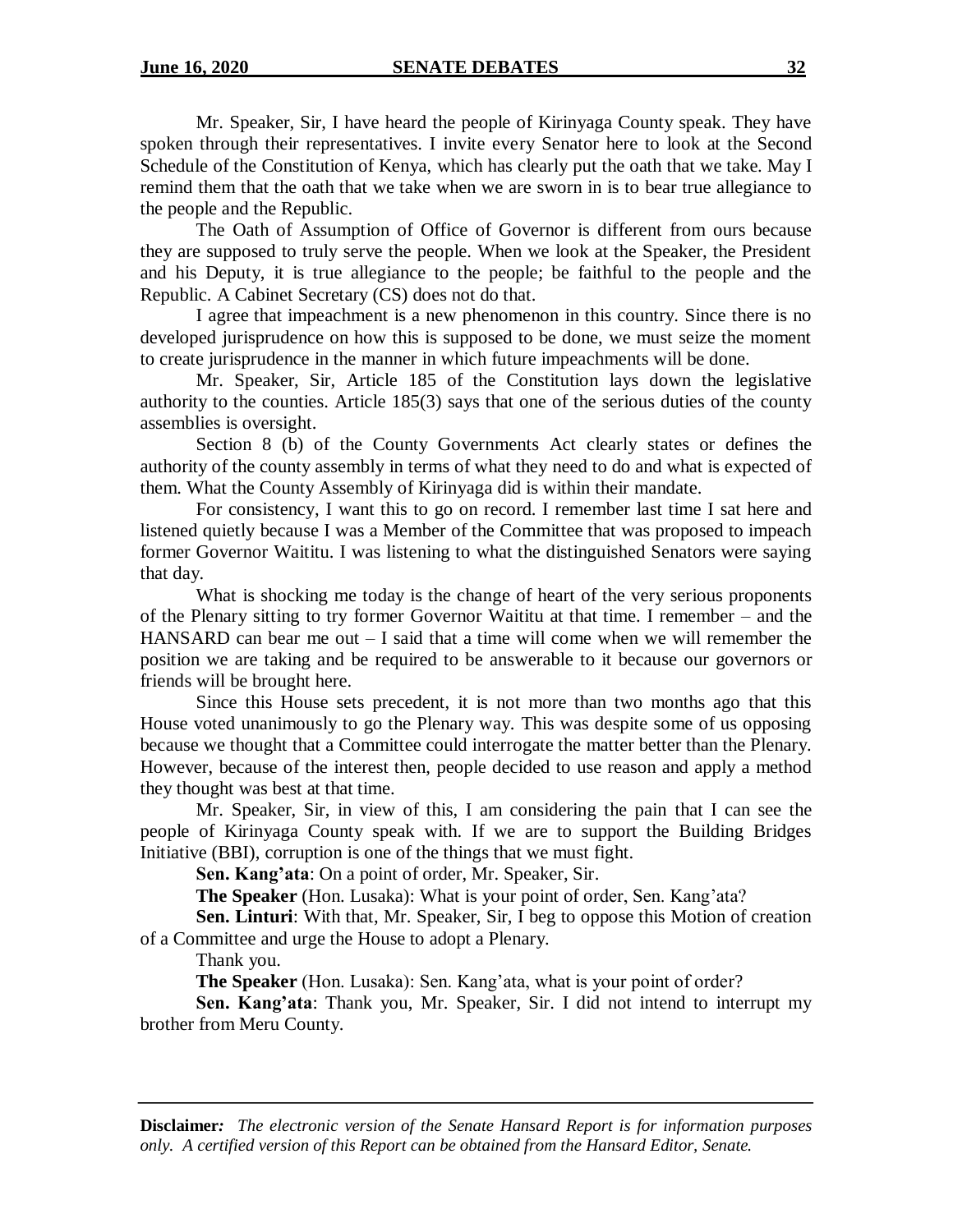Mr. Speaker, Sir, I am doing that because I am asking you to confirm whether he used the phrase "people did not use reason". You know that then imputes something very negative on hon. Members who rendered that verdict.

**The Speaker** (Hon. Lusaka): Sen. Olekina, proceed.

Sen. Wambua from the extended Chamber should be approaching.

**Sen. Olekina**: Thank you, Mr. Speaker, Sir. I rise to Support this Motion for the following reasons: One, earlier on during your Communication, I rose on a point of order on a very serious matter in terms of the legal framework which---

**The Speaker** (Hon. Lusaka): Sen. Omogeni, I am told you have a point of order.

#### *(Sen. Omogeni spoke off record)*

**Sen. Olekina**: It is past.

**The Speaker** (Hon. Lusaka): Is it a point of order or point of information?

**Sen. Omogeni**: Mr. Speaker, Sir, it is a point of order. If you may permit me. The Order Paper indicates that each Senator will be allocated 15 minutes to make his submissions on this fairly weighty matter.

Under Standing Order No.106 (2), the only way that there can be limitation on time is if an hon. Member has moved a Motion. However, you have directed that debate on this issue be limited to five minutes. Standing Order No.106 (3) on Limitation of Debate says:

"A Motion under paragraph (2) shall not be made in the course of debate to which it refers, unless it is moved after the adjournment of such debate and before the debate is resumed."

## *(Applause)*

Mr. Speaker, Sir, already Sen. Linturi was on the Floor making his submissions.

I do not want to anticipate debate. However, if this matter goes to the Committee, we will not have time to make any comments. So, we need time. We watch deliberations of the House of Commons and even our neighbours in Tanzania where elected Members are given adequate time to ventilate the issues that come before the Floor. That is why all of us were elected.

I want your direction whether it is really in order to limit our deliberations to five minutes while the Order Paper talks of 15 minutes. There has not been any substantive Motion to alter the 15 minutes allocated to us.

Thank you.

## *(Applause)*

**Sen. Murkomen:** On a point of order, Mr. Speaker, Sir. I had approached the Table to also establish how best this can be tackled.

We have violated Standing Order No.106 many times. We are all guilty here because we are the ones who run to the Chair and ask you to limit our time to three or five minutes. However, this has been brought substantially by Sen. Omogeni and I totally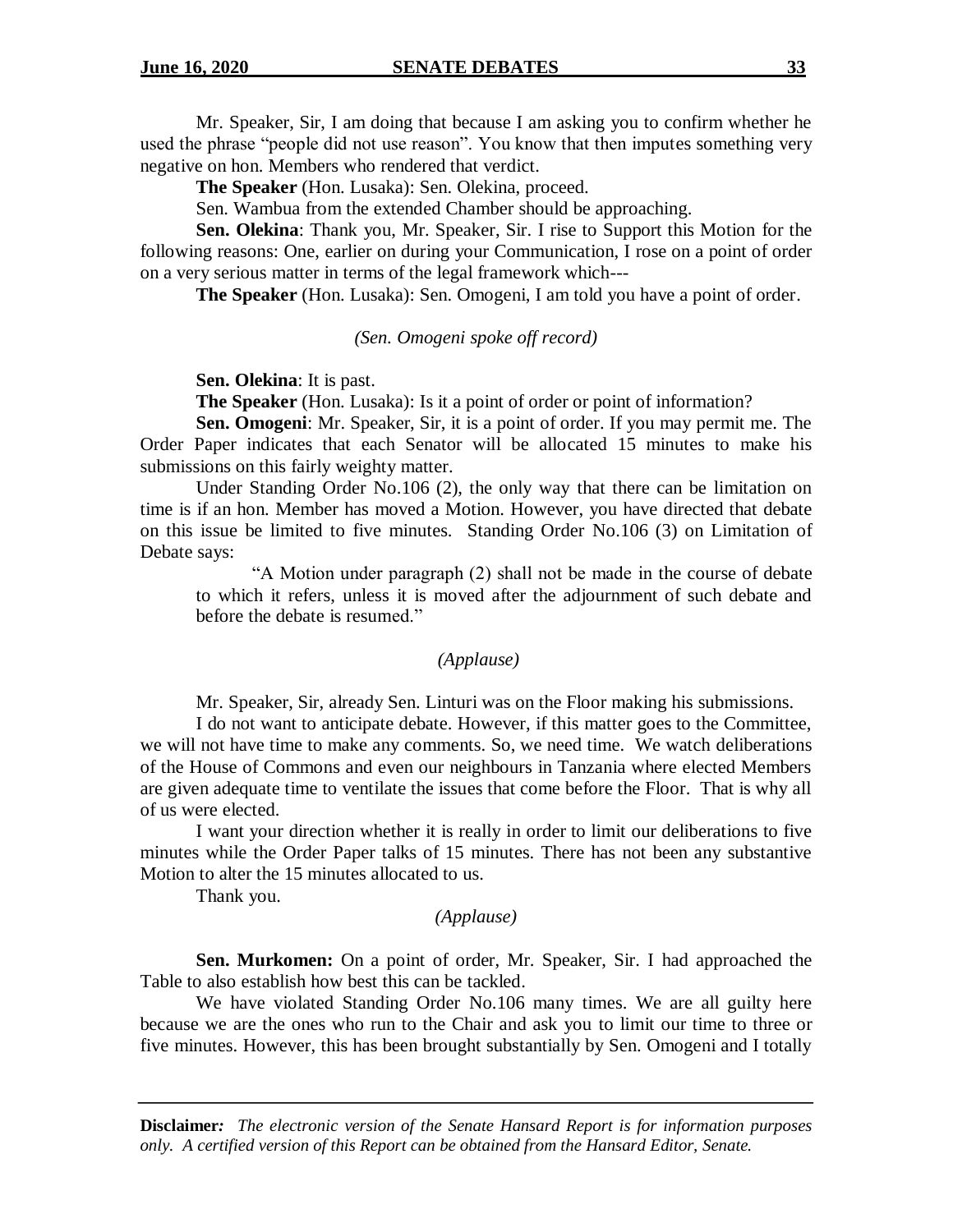agree with him. It is only in few instances in the history of the House that we have a Motion of this magnitude.

At the moment, Kenyans are tuned in from all over the country. In fact, I am told in Kirinyaga County, the social places that have been opened up to 7.30 p.m. and people are sitting in their homes waiting for this very important decision. They are not just waiting for the decision, but they want to hear whether our decision is based on serious deliberations in this House.

Mr. Speaker, Sir, if you look at the American Congress, the House of Commons or even the South African Parliament, Members are given adequate time to deliberate on issues. Today, we all know Hon. Julius Malema, MP and Leader of Economic Freedom Fighters because of the South African Parliament. He is not holding any position. He sits at backbench, but we know him because of the serious deliberations of their House. Please make a decision on this issue as raised by Sen. Omogeni so that you allow this House to ventilate on it.

If Senators decide to have only three minutes to make their comments, it will be fine because we need to enjoy the 15 minutes provided for by the Standing Orders. We do not want to violate our own Standing Orders. If someone is unhappy with the 15 minutes, they should raise a Motion on it to amend. However, we cannot raise the Motion at this point in time because the Standing Order itself says so.

Legally speaking, we have 15 minutes to make our serious deliberations. Those who are in a hurry and those who have their farms to tend to and all those other issues Sen. Kang'ata was talking about can excuse themselves. Those of us who are interested in sitting here even if it is up to midnight should be allowed to do so. I remember during the impeachment of Governor Wambora, we sat here upto 10.00 p.m. The few of us who want to make serious deliberations can have our time.

**Sen. Kang'ata:** On a point of order, Mr. Speaker, Sir. I beg to argue the point of order which was raised by the Hon. Senator from Nyamira. It is misplaced because you had already made a ruling. Looking at the Standing Orders, I do not see where they provide that the Chair can vacate or review whatever findings it has already made a ruling on.

Secondly, in my honest view, the powers bestowed in your Office by Standing Order 1 are enough for you to render the kind of judgment that you have already rendered in terms of limiting time.

Most importantly, we must also take into account the interest that many Members want to speak on this matter. Therefore, you allow as many Members as possible to ventilate on this issue. That can only be achieved if you limit time.

**The Speaker** (Hon. Lusaka): I have given direction on the time. However, where I notice that a Member still wants to talk, I will use my discretion to allow him to ventilate.

**Sen. Olekina:** Thank you, Mr. Speaker, Sir. Once again, I rise to support this Motion for the following reasons. Earlier on, during your Communication, I rose on a point of order on a very serious constitutional provision regarding the management or the authority of a county government.

Article 179(1) of the Constitution of Kenya is very clear. It says: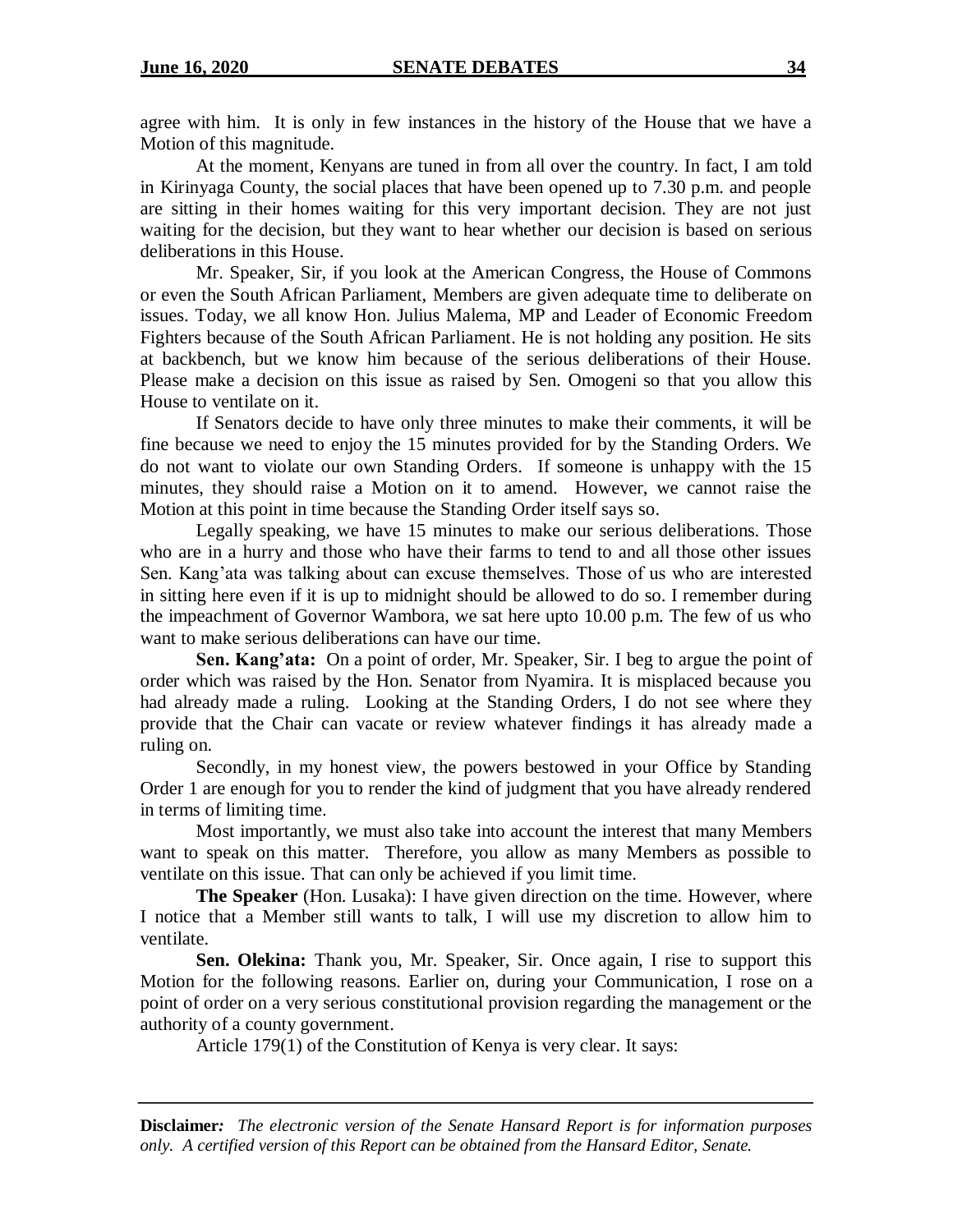"The executive authority of the county is vested in, and exercised by, the county executive committee."

The hon. colleague from Meru County quoted Article 185 of the Constitution while he was opposing this Motion. In his submission, he said that the County Assembly is given the authority to oversight. However, he forgot to draw our attention to Article 179 which vests that authority on the executive committee.

Mr. Speaker, Sir, a select committee will look at all these matters. I agree with him that we will be setting precedence on how future---

**Sen. Linturi:** On a point of order, Mr. Speaker, Sir. I can be challenged by Sen. Orengo, Sen. Murkomen or Sen. Wetangula. I want to bring to the attention of Sen. Olekina that if he does not really understand what that particular provision of Article 179 means - I wish Sen. Kang'ata will address himself to it - the executive authority of the county is vested and exercised by the executive committee. However, it has nothing that relates to the functions and the office of the governor.

The area that I referred the House to is the function of the county assembly because Articles are read differently. I want him to look at that particular provision and be guided that the matter which he is addressing is one to do with the office of the governor and not the authority and work of the Members of the County Assembly.

**Sen. Olekina:** Mr. Speaker, Sir, when everything is written in black and white, there is no point in trying to assume that some people are blind. These are very weighty matters. Article 179 says that authority is vested in the executive committee.

Yes, I agree with him that we are setting a precedence. Remember that before we start any proceedings in this House, we begin with a prayer---

**Sen. Cherargei:** On a point of order, Mr. Speaker, Sir. I would not want to interrupt my brother, Sen. Olekina, but let me do so. I want to invite him to read Article 181 on the removal of a governor. It does not talk about removal of county executive. Let him not read the Constitution in a selective way. He should try to read it harmoniously so that he gets the framework, decision, substance, spirit and the letter of the Constitution.

**Sen. Olekina:** Mr. Speaker, Sir, some people read the Constitution upside down. I said this Constitution itself is ambiguous. If you look at Article 179 and Article 181 referred to by the distinguished Senator for Nandi, there are issues that are not clear.

We have agreed here that we are setting a precedent. If we are, indeed, setting precedence, then we are the only people who can sit down as a committee and adduce evidence presented to us by the county assembly.

Article 179 says that the executive authority is vested and exercised by an executive committee. Unless this Committee, which is being prosecuted in this House looks at the evidence, the work or the charges and be able to present a report to this House, there is really no way that we will be doing justice to the people of Kenya.

## *(Loud consultations)*

Mr. Speaker, Sir, can you protect me from the distinguished Members? When they were contributing, I was silent and listening to them.

**The Speaker** (Hon. Lusaka): Let us consult in low tones.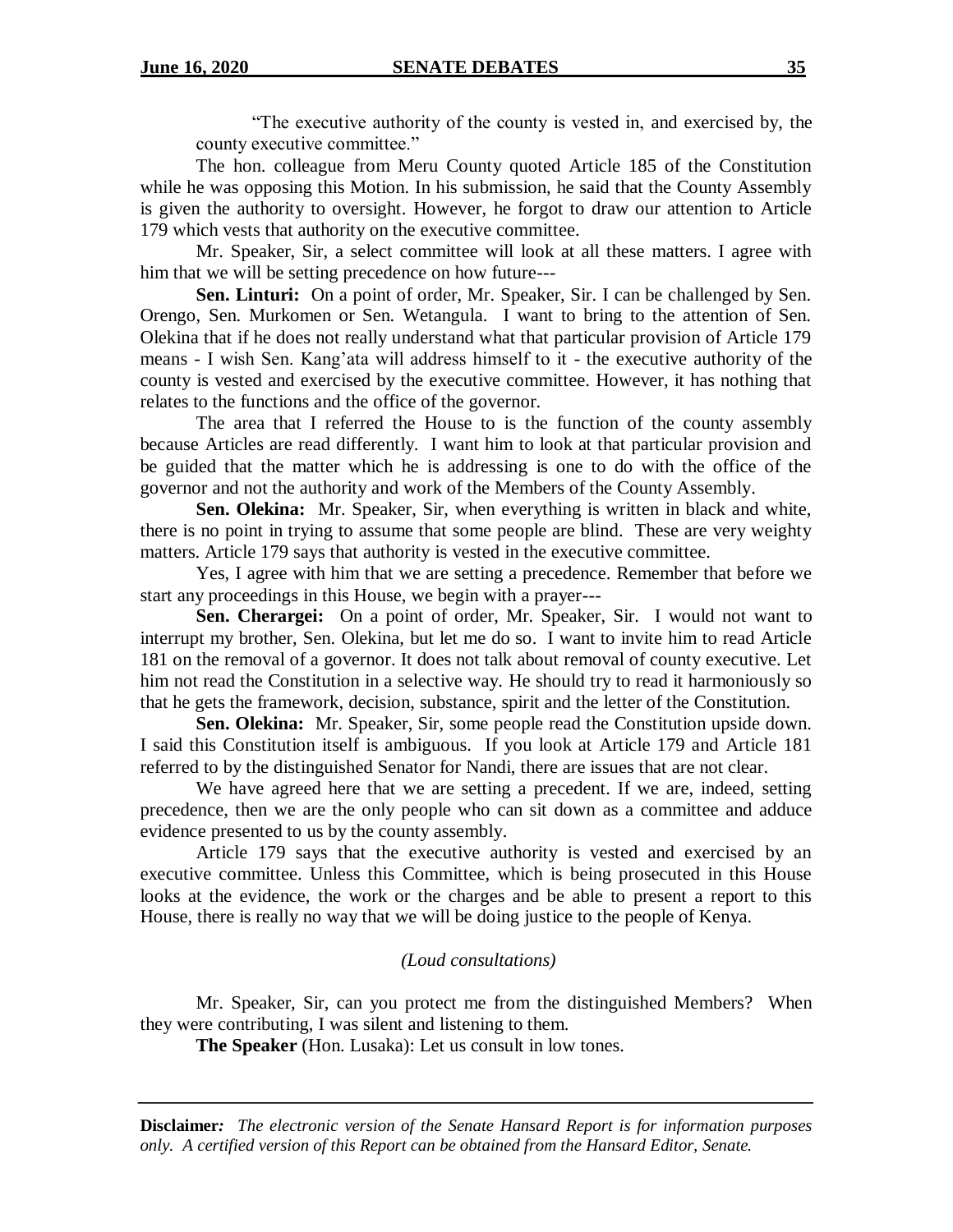**Sen. Olekina:** Mr. Speaker, Sir, if I am a threat because I am reading the Constitution properly, then so be it.

In my support for this Motion, I feel like we can serve this country well. We should always be guided by the rule of law and the Constitution. This House does not interpret the Constitution but makes laws. Where there is ambiguity, it does not hurt to give it to our respectable Members. I have listened to the conversation of the distinguished Members and respected lawyers who can take time and guide this country.

Article 96 of the Constitution is very clear that this Senate protects the interests of the counties and their governments. If we are clear and sincere to the oath of office that we took and to the prayer you read every single day when we enter the chambers, then the only way to be objective is to allow a Committee to guide us and look at the voluminous documents which will be presented. The last time when we were prosecuting the matter of Governor Waititu I felt like there were things we did not do right. The only thing that consoled me was the fact that in line with Article 179 of the Constitution, the Deputy Governor had bolted from the word go.

Article 179(7) clearly says that when we exercise the provision of Article 181 the Committee Members will also lose their offices. The only reason why I was consoled and said it was fair to proceed the plenary way that time is because in the executive committee there was a Member who was not part of that government although he was elected and he was also appointed to be the deputy governor.

Mr. Speaker, Sir, because of the interest on this matter I want to summarise as follows; only a Committee will give the people of Kirinyaga justice. Only a Committee will guide us for all future impeachments. So that when we are punishing somebody let us not be selective but objective. The last time I checked a governor does not sit in tender Committee. A governor does not write checks or go to the bank to give out money.

**The Speaker** (Hon. Lusaka): You are getting into the substance of---

**Sen. Olekina:** In conclusion, I fully support the distinguished Members appointed by the House Business Committee to represent this House in doing the hard work. Our work will be so simple; that is, to read the report. If we find that the Governor of Kirinyaga has a case to answer, then we follow the law. If she does not, then we give the people of Kirinyaga justice.

I support.

**The Speaker** (Hon. Lusaka): Sen. Wambua, proceed.

**Sen. Wambua:** Mr. Speaker, Sir, thank you. I do not know what the cause of excitement is.

I want to thank you for this opportunity to contribute to this Motion.

I want to begin by reminding us that the motto of the Parliament of Kenya clearly states that both Houses of Parliament exist to push forward the welfare of society and the just government of the people.

The people of Kirinyaga County are crying out for justice from the Senate of the Republic of Kenya. They define justice differently according to different segments of that society. However, all of them are crying out for justice. Governor Anne Mumbi Waiguru is crying out for justice from the Senate of the Republic of Kenya. I do not know how she has defined that justice but she wants justice. The matter before this Senate is not a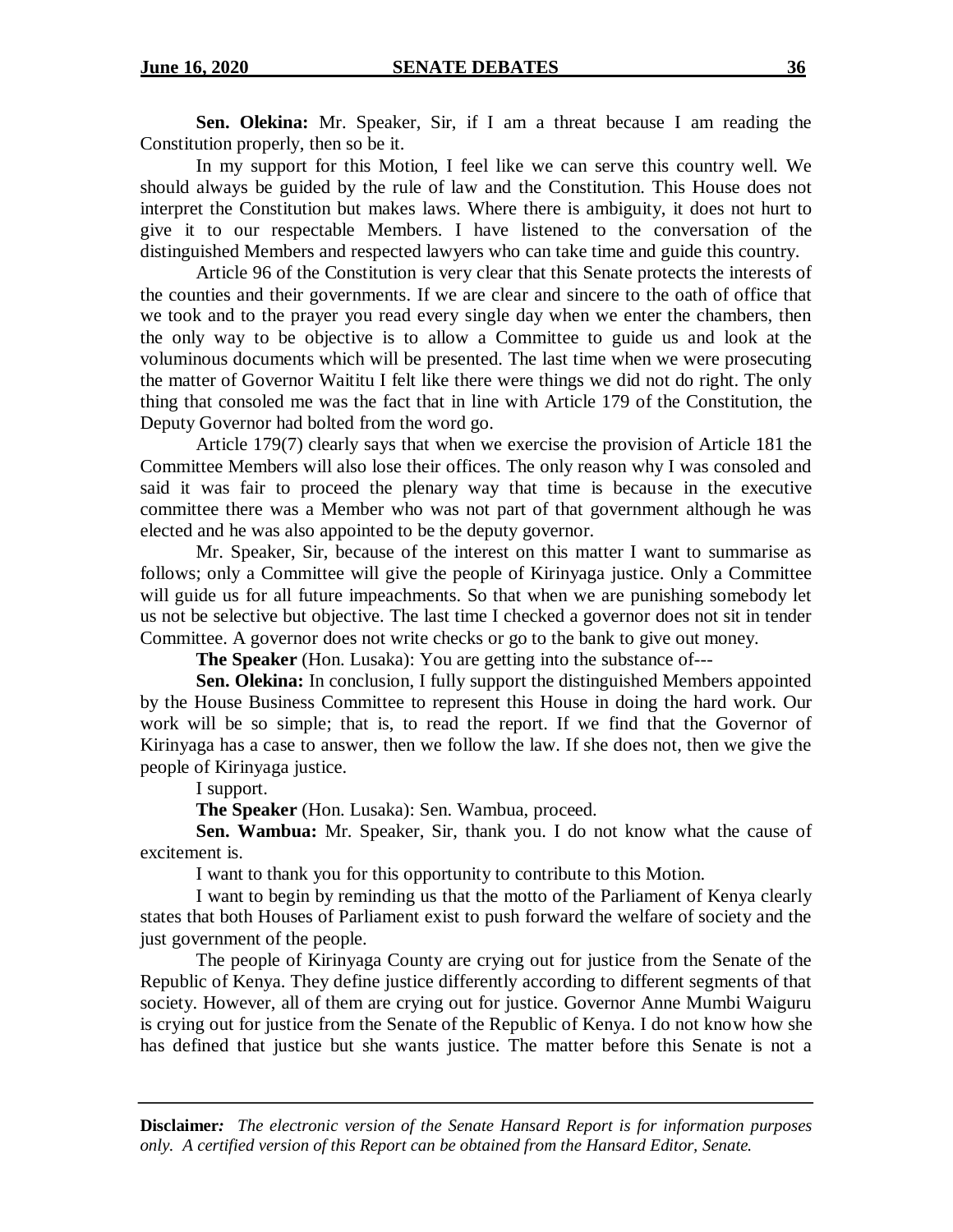simple matter but a weighty matter. It is a public issue. There is nothing private about the decision that the Senate will make today on the process we will use in determining the impeachment process of Governor. Anne Waiguru.

I have listened carefully to the voice of almost the entire elected leadership of Kirinyaga County. They have made their position very clear about what their expectations are. I have listened and taken the liberty to consult widely. I have also listened to the voice and reasoning of the great people of Kitui County on what position they want their Senator to take on this matter. I have followed opinion in both mainstream media and social media on what this country wants. If this Senate will choose to benefit from the opinion of one of the most senior journalists of long and good standing in the name and character of Sen. Wambua, the people of the Republic of Kenya want Plenary.

It does not matter what the outcome of the process will be but we are a House that pushes forward the agenda of devolution and in it we advocate for inclusivity. We want to listen to the different views on the same subject. We want as many people to state their position on a matter before we make a decision. If the worry of those who are pushing the Committee route is that there will be limited time for Senators to ventilate on this matter, then we are not bound by a single day but can sit for two or three days in plenary and transact this matter but give an opportunity to every Senator to contribute to this matter.

At some point - I do not see my brother, the Senator for Kakamega County - I heard him say something about this Senate being coerced or pushed to make a decision by the people of Kirinyaga which is a very unfortunate statement. The Senate of the Republic of Kenya does not exist in a vacuum. Public opinion must always shape the decisions we make. We are here to transact public business

With those many remarks, I oppose the Committee route.

**The Speaker** (Hon. Lusaka): Sen. Ochillo-Ayacko

**Sen. Wambua:** Mr. Speaker, Sir, for the record I oppose the Motion for the establishment of a Committee to process impeachment of Governor Anne Mumbi Waiguru.

**Sen. Ochillo-Ayacko:** Thank you, Mr. Speaker, Sir, for giving me an opportunity to contribute to this important matter. I have also been listening to my colleague Senators and the public out there. The common denominator of what they are saying is that they want justice. I happen to be fortunate that I am a trained lawyer and I went to one of the best universities in Kenya; that is, the University of Nairobi, not just once but twice. I also went to the Kenya School of Law, the only school of law in Kenya that enables us to be Advocates, so I know what justice is.

When you seek justice as an aggrieved person, you cannot insist on a particular process, unless you do not want to afford the other side justice. Justice is for both parties that seek it.

As I listened to the people of Kirinyaga, to the extent that I can do it as Ochillo, I guarantee that I will give them justice. However, they should also be open to the fact that the other side is also in need of justice. What is important in a judicial process or a process of justice is an open hearing where both parties are given opportunity to present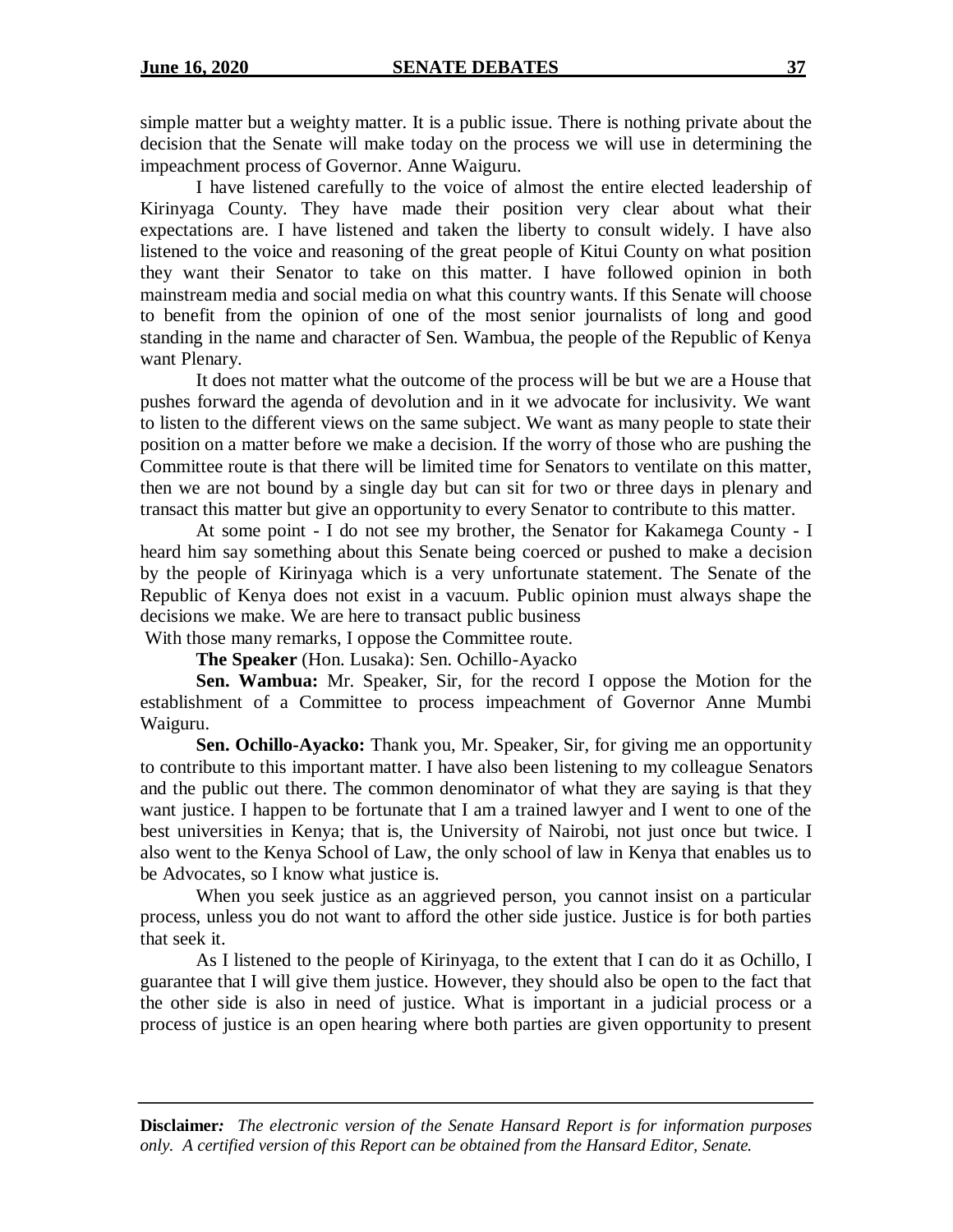evidence and documents and to invite witnesses to support their case. In my view, a select committee would be the most suitable to do that.

We are a plenary here. Other than listening, all of us are entitled to raise points of order. I can assure you that if the 67 of us were to raise points of order in the intensity that our colleague Sen. Murkomen is doing - and he is entitled to do so - there would be no hearing in that plenary. That plenary will be charged. I can assure you the Senator for Migori is light footed. He will rise frequently on points of order. So, nothing will be heard in that plenary.

I believe the people of Kirinyaga have a cogent case. If we want to hear them---

**Sen. Murkomen:** On a point of order, Mr. Speaker, Sir. I respect my colleague Senator for Migori. I witnessed his second coming at the University of Nairobi (UoN). We were in the same class. I was standing while he was seated. However, what is important is that we should not allow the argument he is making about lack of order in plenary proceedings, which is misleading, and that there will be points of order.

There are rules that have been applied in the two impeachment proceedings that happened in the plenary. You will remember that even in the Waititu Impeachment, there were no interruptions because time was given to the lawyers. He can make his argument for the committee but not bastardize the whole process of the House.

**The Senate Minority Leader** (Sen. Orengo): On a point of order, Mr. Speaker, Sir. A point of argument can never be out of order. In fact, he is suggesting arguments that Sen. Ochillo-Ayacko should propose. That is Sen. Ochillo-Ayacko's opinion. You cannot impose opinion of another Member on another Member who has a different opinion. That is not a point of order. Otherwise, if he was of the same opinion, we will not be debating.

Mr. Speaker, Sir, we better go to the substances instead of having points of order which have no basis. In fact, there is a time that hon. Marende insisted that when you stand on a point of order, cite the Standing Order first and then continue from there. The way we are operating, everything is a point of order.

**The Speaker** (Hon. Lusaka): Proceed, Sen. Ochillo-Ayacko.

**Sen. Ochillo-Ayacko:** Mr. Speaker, Sir, they will take all my time yet everybody is interested to talk.

Mr. Speaker, Sir, justice is about a fair hearing and it is a process. The mandate of the Senate is to legislate, carry out oversight, allocate funds to the counties and also impeach wayward governors.

If you look at legislation, oversight, and allocation of finances, we do them through committees. When we want to investigate a particular governor, a committee is recommended here. If we think that the Senate is useless, why do we do those other important functions through committees?

I believe that Members of the Senate who have been appointed to committees are people who have merited being in the Senate. They are people of character and substance. If Members who constitute other committees are also people of substance, I do not see why there is hullabaloo about going the committee route.

I had the occasion to be a Member of a committee that was listening to matters of Taita-Taveta when the Governor appeared before the Senate. I can assure you that we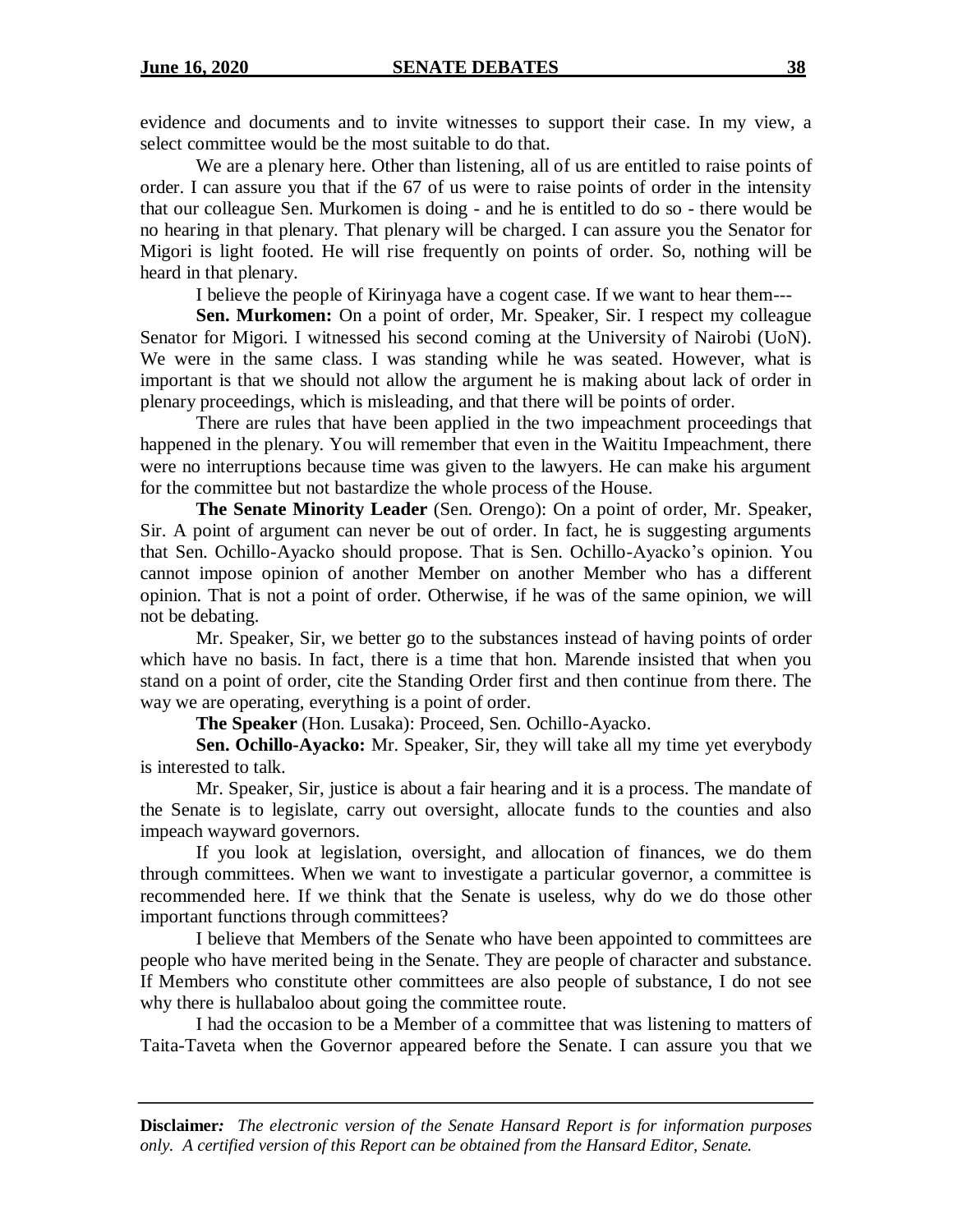arrived at a decision. I have heard people talk negatively about the decision but the other side did not even present evidence for prosecution, leave alone not showing up.

I encourage all of us to believe in the Senate. We must believe in our committees and their membership and support them. Tomorrow we will have a committee made up of other members.

The undertone here is that some Members are suspicious of other Members being part of that committee and they would rather do it themselves. Why can they not belong to the Senate Business Committee (SBC)? Why do they trust the SBC? Why do they trust other committees where they are not members? Let us believe in ourselves and the institution of the Senate. Let us believe that Members in those committees have a right to be there and can do the job as well as any of us.

Mr. Speaker, Sir, I have heard the people of Kirinyaga with a lot of sympathy. I am actually concerned and humbled that they are petitioning this House. The assurance they will get from me and Members in this House is that that committee will do its work. That work will be done publicly and with opportunity being given to anybody who has information that will help the committee arrive at the correct position.

If the people of Kirinyaga County, including the elected leaders who are attacking other leaders who cannot defend themselves, have information that is relevant to that committee, that is the place to take it. That is the place to prosecute that information. Whenever I will get opportunity to talk to Members of that committee because they are my colleagues, I will encourage them to vindicate the dignity of the Senate; that the Senate can do justice through a committee or through plenary. That is very important.

What I am apprehensive about is that some people take it out there that the independence of the Senate is something they own and walk with. The independence of the Senate is for the Senate to listen to everybody. The independence of the Senate does not mean that the Senate does not listen to them.

If they make decisions out there and say that the Senate must abide by that, then there is no need to have the Senate. They should have just removed that governor from there and made it a *fait accompli*. The Senate is here to listen to the parties that are interested in the outcome of the matter. I believe that a committee provides valuable time and an atmosphere where all the persons presenting evidence can do so without intimidation.

When we are seated here as a fully constituted Senate, we are quite intimidating. In fact, we are scaring. Witnesses who come before us and see this number of fellows, including Senators like my brother and friend, Sen. Murkomen, Sen. Orengo and Sen. Wako, could be scared. So, it is important for them to appear before a panel of 11 Members and present, without intimidation, the facts they have. That panel of 11 will bring to us their findings, so that we make a well-researched decision which will be in the interest of the Senate.

In conclusion, I hope that committee will vindicate the image of the Senate and give convincing reasons for whatever findings they will arrive at.

I thank you.

**The Speaker** (Hon. Lusaka): Let us listen to Sen. Ndwiga.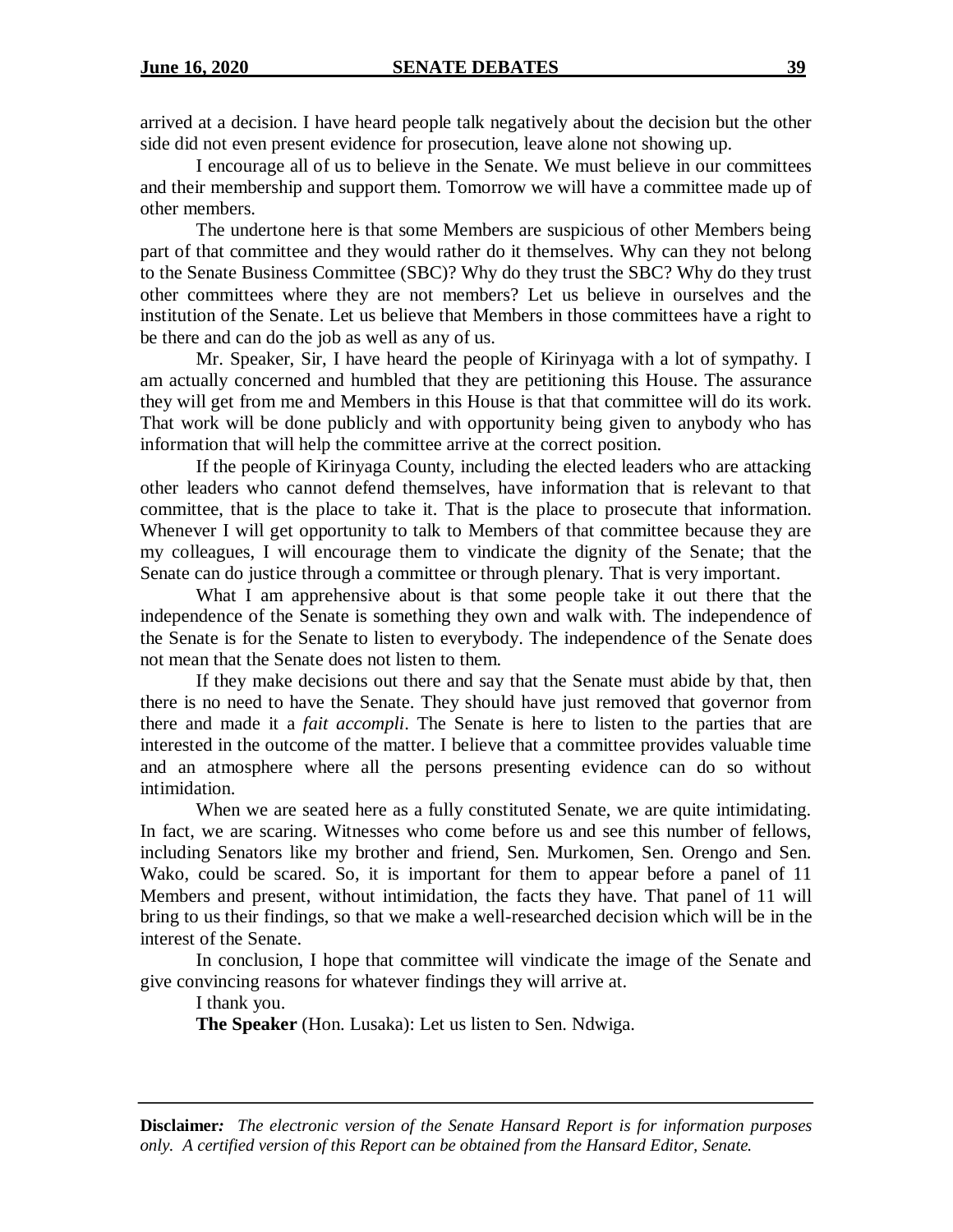**Sen. Ndwiga:** Thank you, Mr. Speaker, Sir. This House today is seized of a very important task of determining whether the accusations against the Governor of Kirinyaga County will be heard by a Committee or the Plenary of this House.

Whereas I have no problem with the Members of the Committee chosen and I have no problem with a Committee system, I want to persuade this House to listen to the People of Kirinyaga.

*(Applause)*

This is because I know the Committee will give us a report. What the people of Kirinyaga want is justice.

**Sen. Linturi:** On a point of information, Mr. Speaker, Sir. **The Speaker** (Hon. Lusaka): Does he want to be informed?

*(Loud consultations)*

**Sen. Ndwiga:** Okay.

**Sen. Linturi:** Mr. Speaker Sir, I want to inform the public---.

**The Speaker** (Hon. Lusaka): It is the Member on the Floor not the public.

**Sen. Linturi:** Mr. Speaker, I want to inform the distinguished Senator that however much we want to agree, the information that is not known out there is that, in the event that the Committee does not return the agreed verdict, then the report does not come to the Chamber, the Senate will not have an opportunity. It is important so that we are clear in our minds.

**Hon. Senators**: No! No! No!

**Sen. Mutula Kilonzo Jnr.:** On a point of order, Mr. Speaker, Sir.

**The Speaker** (Hon. Lusaka): What is your point of order Sen. Mutula Kilonzo Jnr.?

**Sen. Mutula Kilonzo Jnr.:** Mr. Speaker Sir, the Senator who spoke last has misled the House. It is so unfortunate because he is the Vice-chairperson of the Senate Committee on Justice, Legal Affairs and Humans Rights. The gentleman who was on the Floor, who he was purporting to inform was the Chairperson of the Gov. Samboja Committee and the Report was brought here.

Is it in order for a Member to stand up and mislead the House? The Report was tabled.

*(Loud consultations)*

**The Speaker** (Hon. Lusaka): Order, Members. Let me put this on record. If the Committee finds allegations substantiated, then the report will still come here and a vote will be taken.

If the allegations are not substantiated, it will be tabled but there will be no further debate on the matter; it dies there. The report will just come for noting. I have directed.

*(Loud Consultations)*

**Sen. Ndwiga:** This is my time---.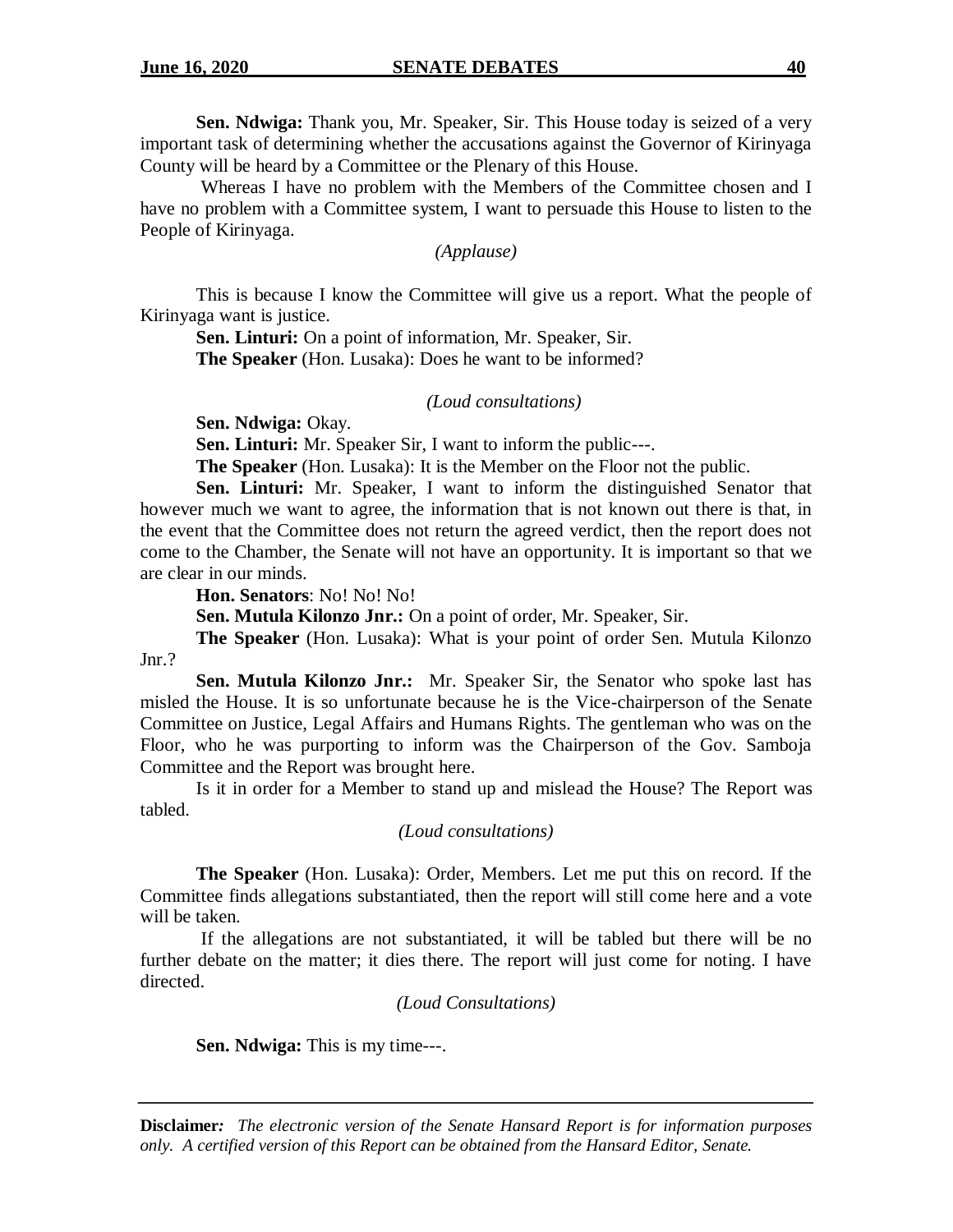**Sen. Olekina:** On a point of order.

**The Speaker** (Hon. Lusaka): What is your point of order? **Sen. Olekina:** Mr. Speaker, Sir, I think it is important for the public to note---.

**Sen. Kihika***:* His mask! **Sen. Olekina:** God! My mask!

#### *(Sen. Olekina wore his mask)*

## *(Laughter)*

You are not complaining of other people's masks, only mine.

I would like to request you to be a bit clear on your directive for this reason: If a report is tabled in this House, nothing stops a Member from this House to request you to give a detailed ruling.

#### *(Loud Consultations)*

Mr. Speaker, Sir, on your Communication, we invite you to give us a ruling on a point of order. There are precedents in this Parliament. So, let us be clear. When we are informing the Member who was speaking, let us not lie to the public that we do not have the power to raise issues on that report.

**The Speaker** (Hon. Lusaka): What is your point of order, Sen. Murkomen?

**Sen. Murkomen:** Mr. Speaker, Sir, I think we should rest this matter. I am really surprised that even Sen. Mutula Kilonzo Jnr., would fall into the same trap. I would have expected him to appreciate further because he has been here longer.

Section 33(5) of the County Governments Act 2012 - which I was privileged to participate in its drafting - provides that:

"If the Special Committee reports that the particulars of an allegation against the Governor have not been substantiated, further proceedings shall not be taken under this Section in respect to the allegations."

Mr. Speaker, Sir, you are right. We must tell the public the reason why there is a clamor for Plenary or the Committee. It is because the Senators who are here know very well that if a Committee is chosen and for whatever reason they go and clear the Governor, that is the end of the matter. It will never come back to this House.

The reason the people of Kirinyaga are crying that let it come to the House is because they are saying that instead of subjecting it to 11 Senators to make that very important decision, they want the 67 Senators to make the decision and that is all.

**The Speaker** (Hon. Lusaka): I think the matter is clear. Let Sen. Ndwiga continue.

**Sen. Ndwiga:** Mr. Speaker, Sir, as Sen. Mutula Kilonzo Jnr. says, I was privileged by this House to Chair the Committee on investigation of allegations against Governor Samboja. It is true that if the Committee finds there is no incriminating evidence against the Governor, that is the end of the matter.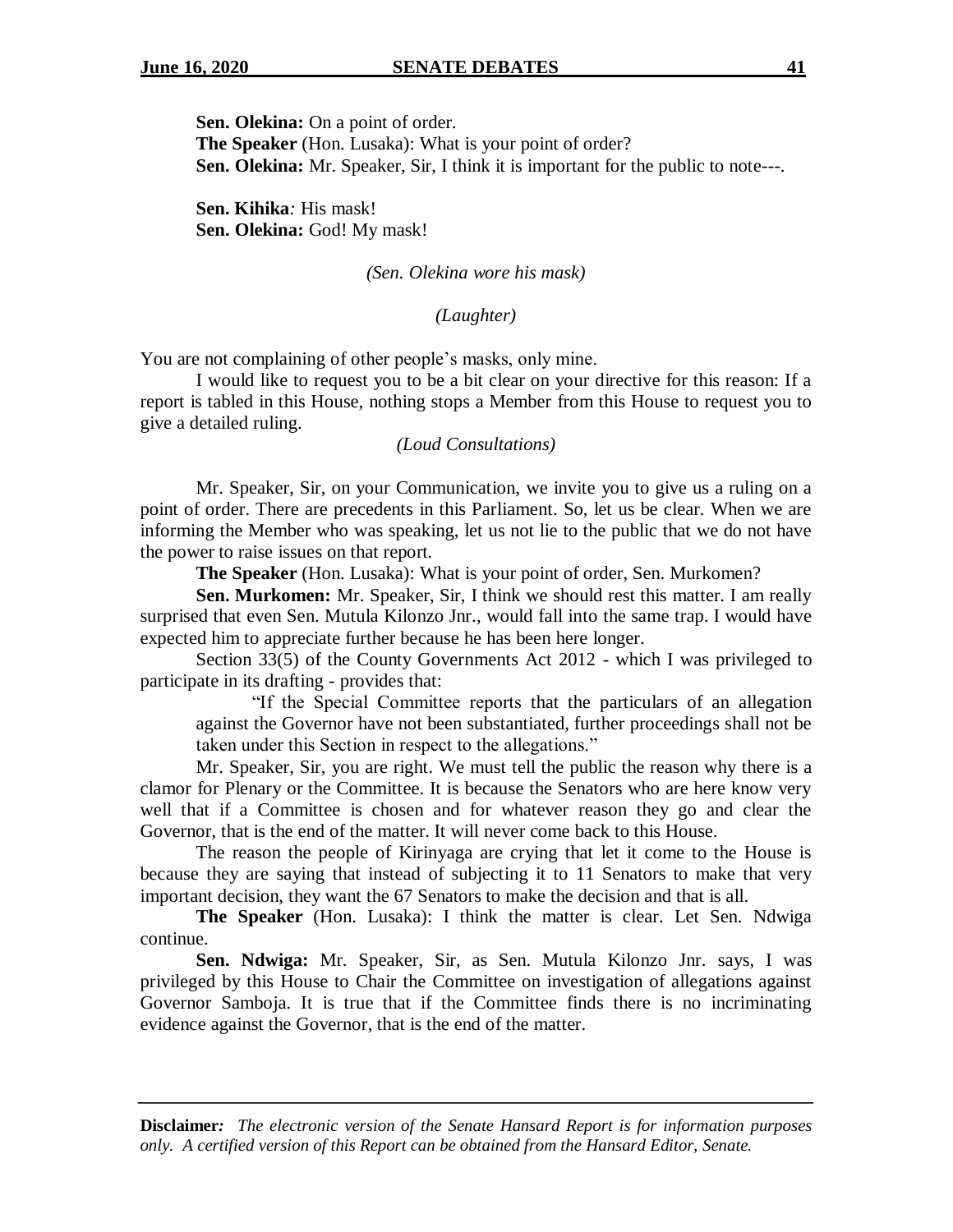That is why the people of Kirinyaga are crying out to this House. I am not saying that there will be no justice if the matter goes to the Committee but justice should be seen to be done and that is what the people of Kirinyaga expect.

We have a lot respect for the Senators who have been appointed to this Committee but the people of Kirinyaga and the people of this Republic of Kenya are waiting to hear the verdict of this House.

I advise the political players, particularly the party leaders to watch out. This pace is not as steady as you think. It is very slippery. Two years down the road, we will need the people. Two years down the road, Kirinyaga people are unlikely to forget what you did to them if you do not go the way they want.

#### *(Applause)*

**The Senate Minority Leader** (Sen. Orengo): On a point of order, Mr. Speaker, Sir.

**The Speaker** (Hon. Lusaka): What is your point of order, Sen. Orengo? **Sen. Ndwiga**: Which point of order?

**The Speaker** (Hon. Lusaka): Order! Sen. Ndwiga.

**The Senate Minority Leader** (Sen. Orengo): The Speaker has been allowing points of order. We are not seeking vengeance; we are seeking justice and justice has got two sides. The people of Kirinyaga have got their expectations but the issue before the Senate is not about what is being said out there; it is what is being presented before the Senate. Facts are stubborn.

We may as well go and have a *baraza* in Kirinyaga. That is an alternative but the rules say we must stick here.

**Sen. Cheruiyot:** On a point of order, Mr. Speaker, Sir.

**The Speaker** (Hon. Lusaka): Sen. Orengo is on a point of order. What is your point of order, Sen. Cheruiyot?

**Sen. Cheruiyot:** Mr. Speaker, Sir, it will be of great interest to this House for Sen. Orengo who has been a leading crusader this afternoon and I agree with him that we should adhere to the provisions of our Standing Orders every time we rise on a point of order. Will he be more gracious and inform us which Standing Order Sen. Ndwiga violated that led him to stand?

**The Senate Minority Leader** (Sen. Orengo): Mr. Speaker, Sir, according to the County Government Act, 2012, the Constitution and the Schedule to the Standing Orders, there are parties who are before the Senate. I invite you to look at the Schedule particularly and even the County Government Act, 2012.

The parties that are going to appear before you are the Governor and the county assembly and you are going to administer the cases presented by these two parties. If you want to bring in a third party, then we are not talking about the case which has been filed before the Senate. I have quoted the Schedule, the Standing Orders which flow from the Constitution and I think we better take it seriously.

**Sen. Ndwiga:** I thank you, Mr. Speaker, Sir. I have a lot of respect for Sen. Orengo. However, if he had waited, he would have heard me say that even the Governor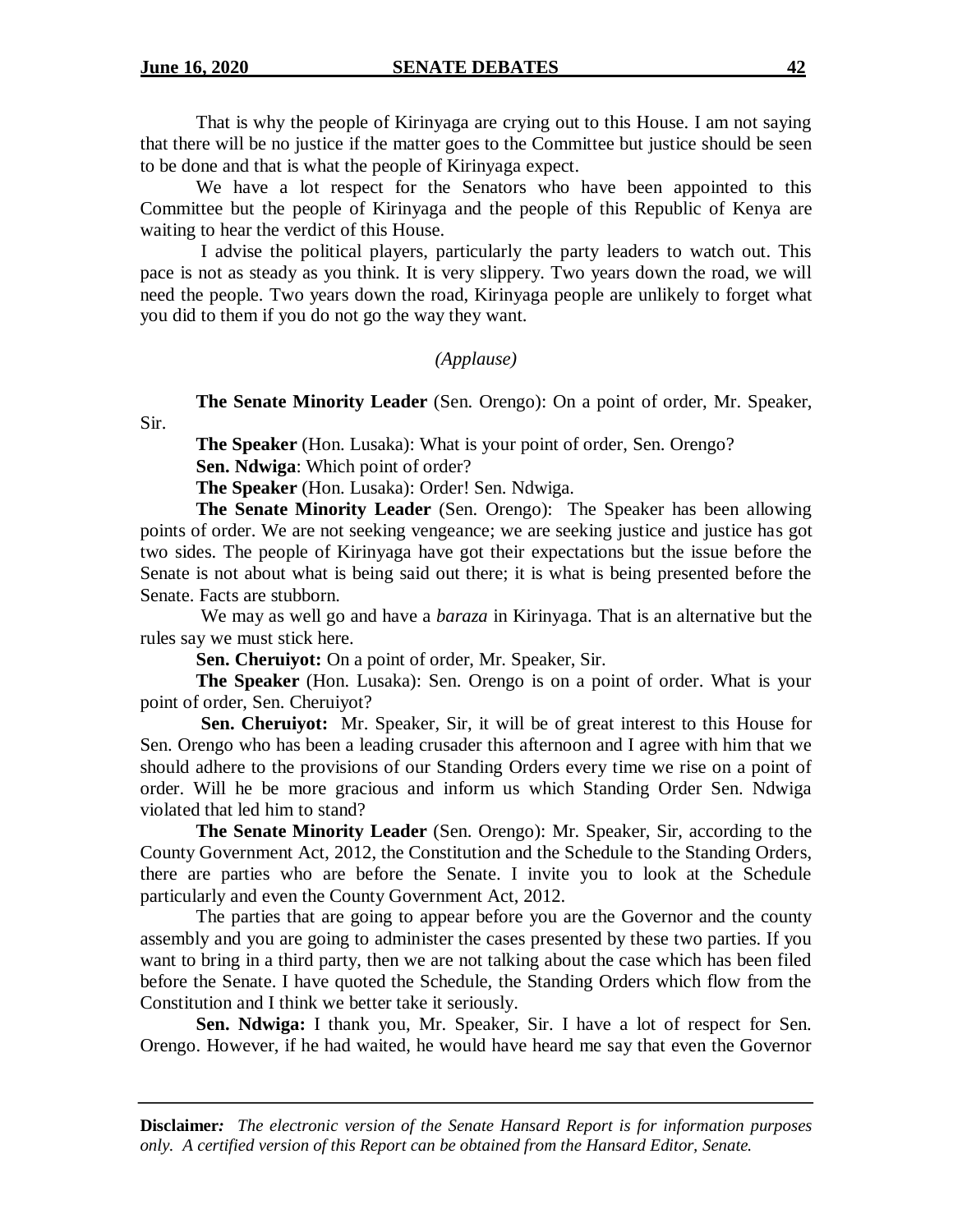of Kirinyaga County also expects justice from this House. The people of Kirinyaga County have spoken through their elected representatives. First, it was the Members of the County Assembly (MCAs) and now we are here. Every one of us is elected in the counties we come from, but the moment we come here, we represent those counties. However, we are national leaders inside here.

I have just come from that side of the country. My plea to the House is that, please, let us listen to the people. We are here to represent the people. The people of Kirinyaga County and the Governor of Kirinyaga County is also a person from Kirinyaga County. Let us listen to the people. The people of Kirinyaga County have spoken unequivocally about what they expect. It is the way justice is dispensed. They expect that the Plenary of this House will listen to this case.

Mr. Speaker, Sir, if this case is heard in Plenary, it will vindicate the Governor if she is innocent. However, the people of Kirinyaga County will have seen that justice was served in the right way. If we go the other way and then vindicate the Governor, ask yourselves: How is she going to operate in Kirinyaga County thereafter? Ask yourselves that question.

I say this because Sen. Orengo, Sen. Mutula Kilonzo Jnr. and Sen. Murkomen were here when you impeached the Governor of Embu County three times. I can assure you that for five years Embu County was at a standstill. Let us not drive Kirinyaga County that direction. I am pleading with my colleagues in this House that let us listen to the people of Kirinyaga County.

**The Speaker** (Hon. Lusaka): What is your point of order, Sen. M. Kajwang'?

**Sen. M. Kajwang':** Mr. Speaker, Sir, Sen. Ndwiga is my Chairperson in a Committee and I have immense respect for him. However, we have a rule in our Standing Orders about anticipating debate and the outcome of a process. He gives me the impression that he is anticipating that one approach will lead to a certain end and another shall lead to another end. Is it proper for a very distinguished Senator and long serving Member of Parliament (MP) to anticipate the debate and decision of this House?

**Sen. Ndwiga:** Mr. Speaker, Sir, if my good friend, Sen. M. Kajwang', listened to me, I did not say 'when this happens.' I said that if the Plenary vindicates the Governor, she will be free to walk around everywhere and say, "yes, I was listened to by the Plenary."

If you look at the people in this Senate, these are very sober minds. If you put all of them together, they can listen and make a decision. I am not saying that a Committee will not do that. However, my worry is that already the people who will be affected by the decision made by this Senate are those from Kirinyaga County. They have cried to you and said: "Please, we want this to be heard by the Senate."

Mr. Speaker, Sir, this is not to say that the Committee will not do justice to this matter. That is not what we are saying, but it is the way it is perceived by the people whom that justice is meant to serve. The people of Kirinyaga have really cried everywhere in the media, through messages and wherever. I say that it is not a threat. For those of us who are in political parties and want to be talking to the people, this is the time.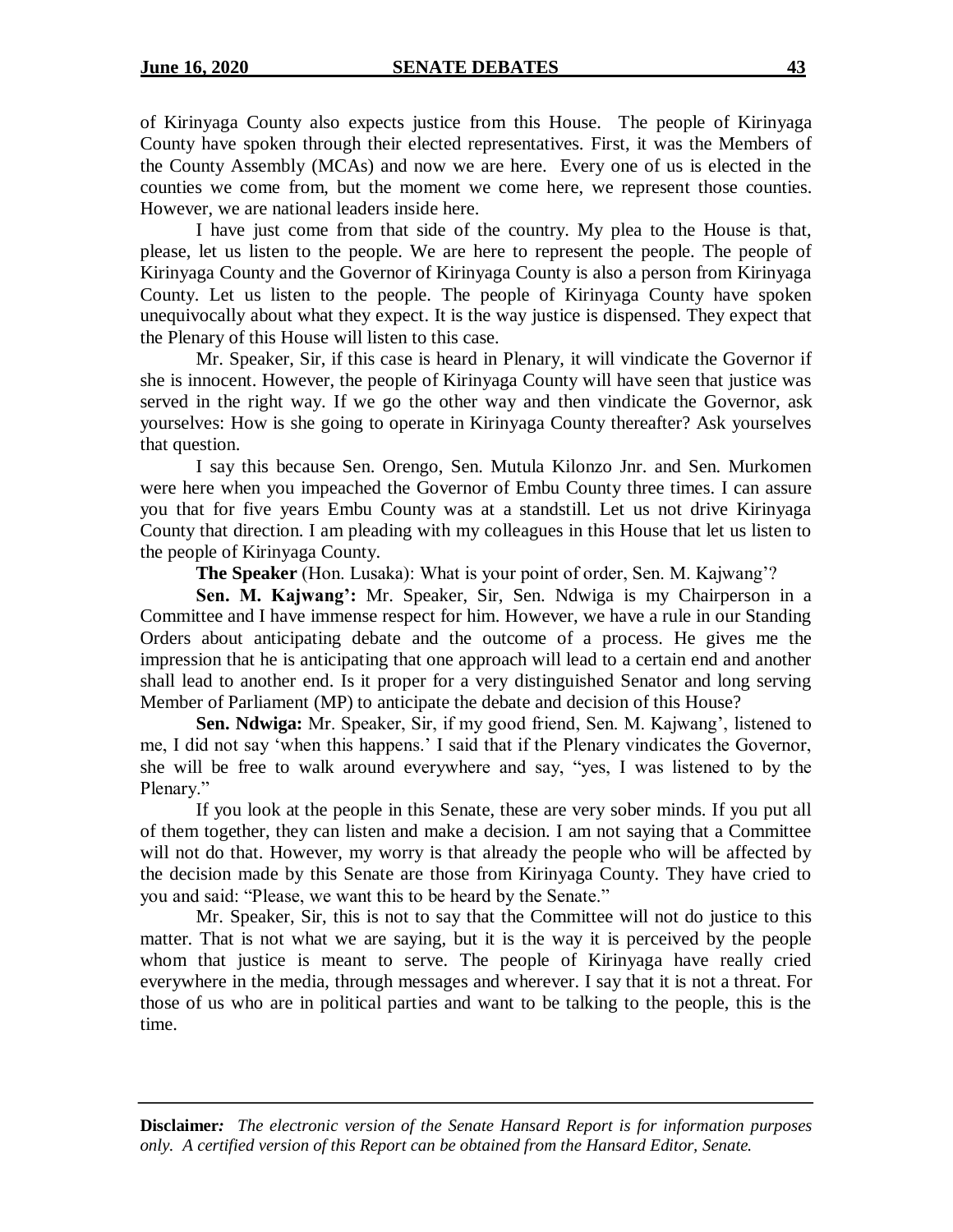I support the President of this Republic. He says that he fights corruption and wants to uphold the rule of law, and this is where we are. For me, this afternoon, we want justice to be seen to be done. That is why I am inviting hon. Members that let us go the Plenary route because that is what the people are asking for.

Mr. Speaker, Sir, it is not because there is anything wrong with the Committee. The fact is that the people of Kirinyaga County want Plenary and all of us have heard that. How can people ask you, as leaders, that this is the direction they want to go and you deny them that direction? We can have all the arguments for the committee, but we all know that if the people want another option, let us give the option that they want. Even we, as the Senate, will be vindicated.

I thank you and beg to oppose vigorously the setting up of this committee. I am a neighbour of Kirinyaga County and have been in these Houses for some time. Listen to me!

**The Speaker** (Hon. Lusaka): Sen. Mutula Kilonzo Jnr., proceed.

**Sen. Mutula Kilonzo Jnr.:** Thank you, Mr. Speaker, Sir. We have sat patiently and listened to everybody. We are aware of the comments made by leaders from Kirinyaga County. We have seen videos from leaders of Kirinyaga County purporting that Members of the Senate are corruptible.

For the first time, and I was hoping that you would make a comment about this, I found in your office a letter, a message or whatever it was. It was signed by Kirinyaga County leaders, seeking your direction that this House adopts a Plenary.

Mr. Speaker, Sir, for those who do not know, and those who know, these are interested parties in a dispute. When you are an interested party in a dispute, you do not choose the judge or forum. In legal parlance, we call it forum shopping. On that ground alone, I cannot support the insistence that we must go the Kirinyaga way because we will confirm two things. One is that the Members of this Senate, without exception, are subject to corruption. Secondly, the Members of this Senate are subject to influence.

Thirdly, the people of Kirinyaga's views--- I am surprised because there is no format of seeking public participation when we are making Motions. Who gave these Members of this House a right to go and conduct public participation before the debate? How do we gauge who they spoke to and what they said? How do we know the ones who oppose and what they said? The argument---

**Sen. Kibiru:** On a point of order, Mr. Speaker, Sir.

**The Speaker** (Hon. Lusaka): What is your point of order, Sen. Kibiru?

**Sen. Kibiru:** Mr. Speaker, Sir, I heard Sen. Mutula Kilonzo Jnr., whom the people of Kirinyaga County are waiting to hear what he says because they have a lot of respect for him, say that there was a letter that said that Senators are corrupt. Please, table it.

**Sen. Mutula Kilonzo Jnr.:** Mr. Speaker, Sir, thank you. There is a book I should prescribe for you called "Listening more and talking less." Listen, Sen. Kibiru. I said there is a video. That video was even posted on our *WhatsApp* group of a leader from Kirinyaga County.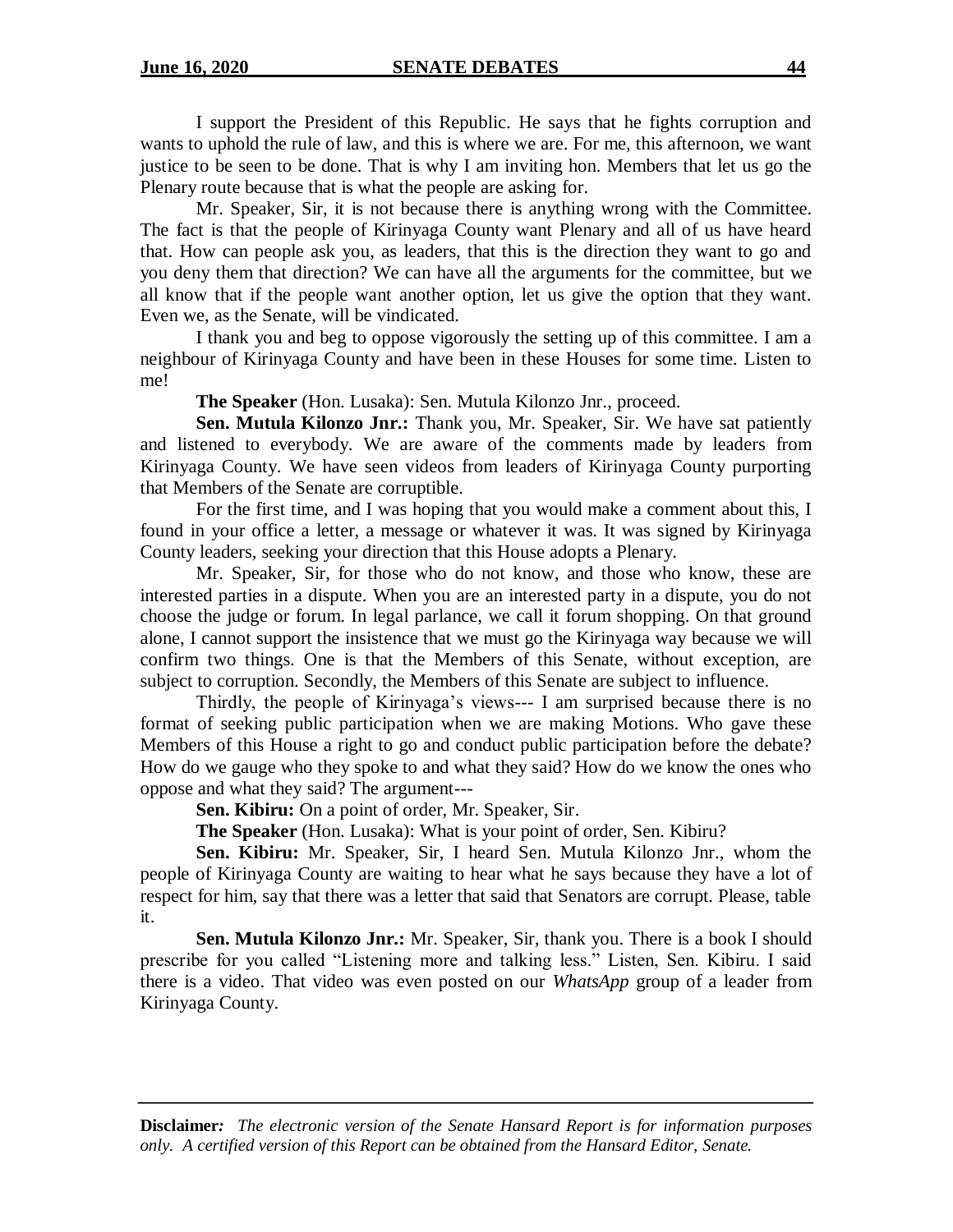I stand here to say that the issue of Kirinyaga County pales in the shadow of the issues that Sen. Dullo and Sen. Wetangula are handling on the medical equipment leasing. Have you accused them of corruption? The report has not been issued.

**Sen. Murkomen:** On a point of order, Mr. Speaker, Sir?

**The Speaker** (Hon. Lusaka): What is your point of order, Sen. Murkomen?

**Sen. Murkomen:** Mr. Speaker, Sir, Sen. Mutula Kilonzo Jnr. must stick to the Standing Orders. In this House, under Standing Order No.96, if you make an allegation, you must substantiate. It is clear from your rulings and the Standing Orders that you cannot import social media videos, newspaper cuttings and make them absolute truth here. You either substantiate or withdraw and apologize.

**The Speaker** (Hon. Lusaka): Proceed, Sen. Mutula Kilonzo Jnr.

**Sen. Mutula Kilonzo Jnr.:** Mr. Speaker, Sir, there is nothing to withdraw. Please let us ignore Sen. Murkomen.

Mr. Speaker, Sir, if Sen Murkomen who is so famous for posting all sorts of things on our platform needs substantiation, he should go to the platform. That video is on the platform. I am not going to substantiate anything because it is there.

**Sen. Cheruiyot:** On a point of order, Mr. Speaker, Sir.

**The Speaker** (Hon. Lusaka): What is your point of order, Sen. Cheruiyot.

**Sen. Cheruiyot:** Mr. Speaker, Sir, we are beginning to lose it. It is really unfortunate if you allow this to happen. You are the Speaker and you preside over this House. If you allow the kind of exchanges between Sen. Mutula Kilonzo Jnr. and other Senators in this House where he says even if Standing Order No.96 demands he substantiate and he says he will not, we are losing it as a House. There is no basis for anybody rising against him, then you are setting a very dangerous precedent.

Sen. Orengo raised a very important issue, which I had hoped you would give us a ruling on, that for every time that Senators rise on points of order, they will state the particular Standing Order in which the Member who is on the Floor has violated. Sen. Murkomen, in compliance with that, has set a precedent. He has given us Standing Order No.96, which Sen. Mutula Kilonzo Jnr. has violated. Instead of following the good practice that has been set, thanks to the intervention of the Senate Minority Leader, you have allowed the speaker who is on the Floor to dismiss him so casually.

Mr. Speaker, Sir, please do not allow this to pass. Make a determination on that point of order. Sen. Mutula Kilonzo Jnr. must either substantiate or withdraw, as per our Standing Orders.

**Sen. Sakaja:** Mr. Speaker, Sir, I rarely agree with Sen. Murkomen and I rarely disagree with Sen. Mutula Kilonzo Jnr. However, our Standing Orders are not suggestions and cannot be taken casually. Sen. Mutula Kilonzo Jnr was wrong; it is not Standing Order 96; it is 100. Standing Order 100 talks about the responsibility for a statement of fact. It says,

"A Senator shall be responsible for the accuracy of any facts that the Senator alleges to be true and may be required to substantiate any such facts instantly."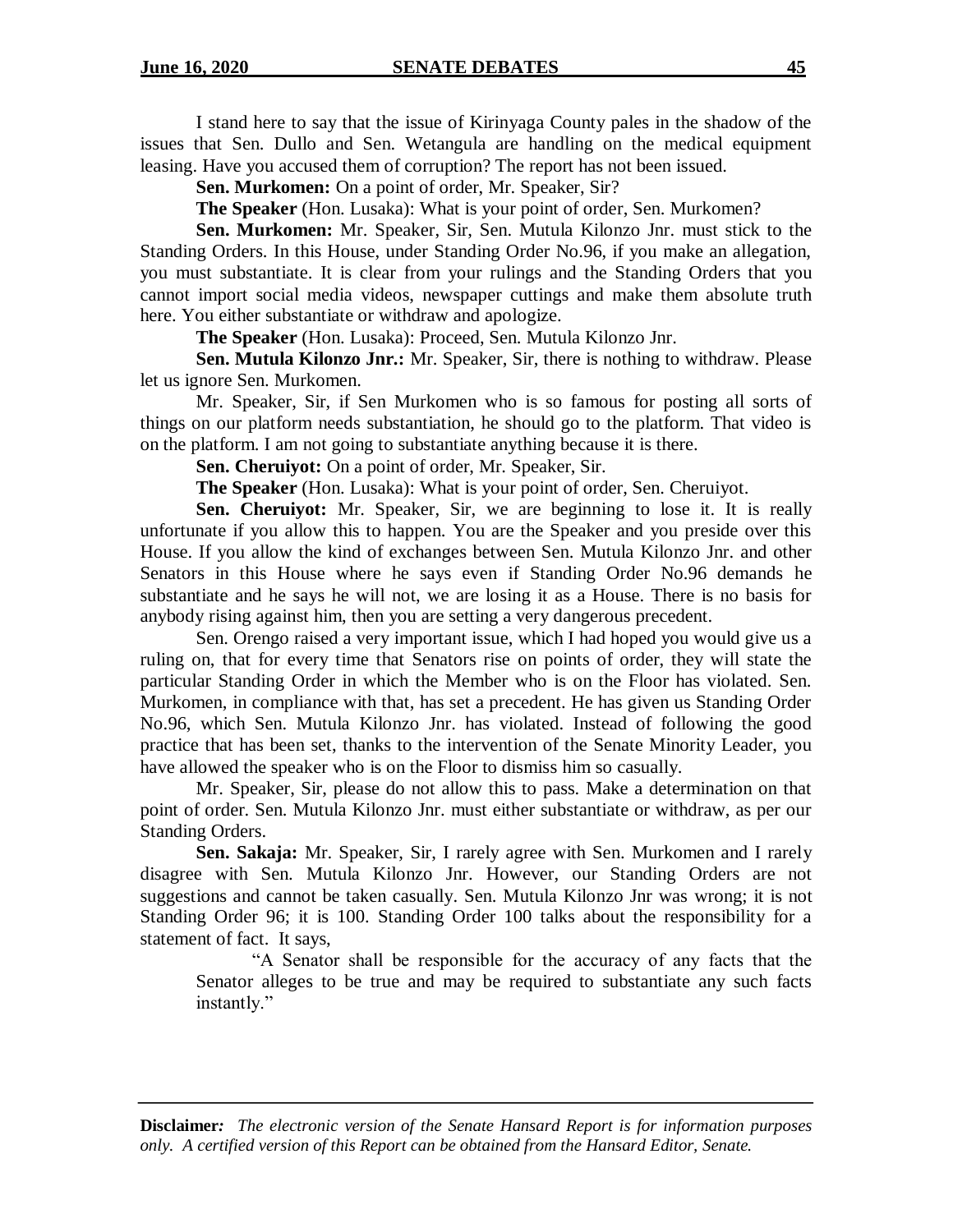Sir.

Mr. Speaker, Sir, let us maintain the integrity, credibility and honour of this House. If such a Statement cannot be substantiated, Sen. Mutula Kilonzo Jnr. should kindly withdraw and apologize.

*(Loud consultations)*

**The Speaker** (Hon. Lusaka): Order, Members!

**Sen. Mutula Kilonzo Jnr.:** Mr. Speaker, Sir, that same Standing Order says that I do not have to substantiate today, but I can do so at another session.

The existence of the video is something that I can produce at any time if you ask me to do so. It is a matter of public record. In fact, if I offer Kenyans the opportunity to send that video to me right away, they will do so.

**The Speaker** (Hon. Lusaka): For us to be consistent, I will give you 24 hours to substantiate that.

**Sen. Mutula Kilonzo Jnr.:** Thank you, Mr. Speaker, Sir.

**The Senate Majority Leader** (Sen. Poghisio): On a point of order, Mr. Speaker,

**The Speaker** (Hon. Lusaka): What is your point of order, Senate Majority Leader?

**The Senate Majority Leader** (Sen. Poghisio): Mr. Speaker, Sir, if we followed Standing Order 93(1), all these disruptions would not be there. It says:

"Any Senator may raise a point of order at any time during the speech of another Senator stating that the Senator raises a point of order and that Senator shall be required to indicate the Standing Order upon which the point of order is based."

Mr. Speaker, Sir, if we are embracing our own rules, then let us begin from here. It makes the Chair's work easier.

If you move on to Standing Order 96, you will find a lot about the content of our speeches and what we cannot do. Let us begin from where disruptions and interruptions about everything becoming a point of order by sticking to Standing Order No.93(1).

**Sen. Mutula Kilonzo Jnr.:** Thank you, Mr. Speaker, Sir. I was on my second point. I urge members to look at the Wambora Case Supreme Court ruling. First of all, it affirmed the work that was done by Sen. Murkomen in the Wambora Committee. More importantly, the court said that we are an appellate court. So, I have urgent restraint. Since I have no evidence of a Senator who is corrupt, I must continue saying that Senate must continue working through its committees.

I was on the Floor when I suggested that the Committee lead by Sen. Dullo and deputized by Sen. Wetangula is dealing with a transaction worth billions and billions of shillings.

Sen. Linturi, Sen. M. Kajwang' and Sen. Wamatangi were accused of very unlawful things by the owner of the Ruaraka land. What was the reason? They did not want that report to come here. We allowed that report to come here. Whatever happened to it happened, but we defended the integrity of the Senators.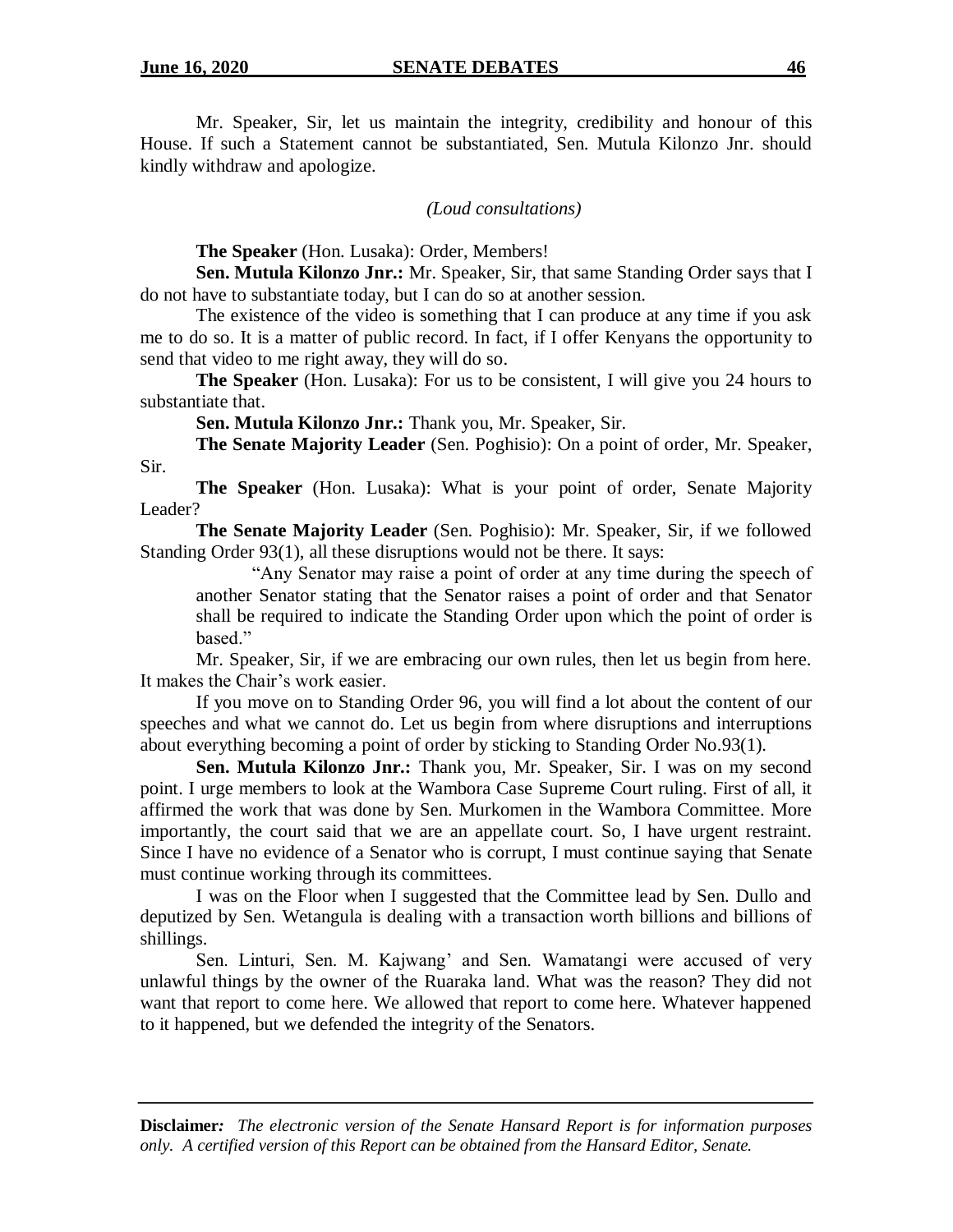On the Solai Dam, we were offered money. I am talking about a lot of money. We were intimidated. Four of us either agreed to the intimidation or refused it, including the Senator for Nakuru and Sen. Sakaja. They never signed the report, but I signed it. They know this. We have withstood intimidation, offers for bribes and pressure from the powers that be from State, deeper or whatever it is. Therefore---

*(Loud consultations)*

Allow me to proceed.

**The Speaker** (Hon. Lusaka): Proceed, Senator.

**Sen. Mutula Kilonzo Jnr.:** I am glad that Sen. Murkomen agrees with me and laughs. It is not a laughing matter. He knows very well that in the case of Ruaraka, for purposes of a Committee, we tabled a report. He knows what happened. I will not repeat it because it is on record.

Mr. Speaker, Sir, Kenyans are watching this afternoon. They want to see whether we will shoot ourselves in the foot by attempting to pretend that either of the other produces a better result for purposes of the matter before us. The ones who are saying Plenary is equal justice. Sen. Sakaja, who says that he does not disagree with me is sitting in two committees, one on the COVID-19 situation in Kenya. We have entrusted this good gentleman, together with Sen. Kasanga to go round the country collecting views on our behalf. Nobody has made an allegation against them.

There is a gentleman seated here, Sen Haji. He has chaired a Committee for the last eight years. Why have we not accused him of anything? The reason is---

**Sen. Sakaja:** On a point of information, Mr. Speaker, Sir.

**The Speaker** (Hon. Lusaka): Do you want to be informed?

**Sen. Mutula Kilonzo Jnr.:** Yes, by Sen. Sakaja.

**Sen Sakaja:** Sen. Mutula Kilonzo Jnr. is my brother.

I would like to inform Sen. Mutula Kilonzo Jnr. that the Committee that I Chair and which is deputized by Sen. Kasanga brings a report to his House very week, including today. The issue that we have with this Committee is that if it rules one way or another, it will not bring a report. That is the only difference.

**Sen. Mutula Kilonzo Jnr:** That is the problem of allowing some of the people who are your brothers to give you useless information. It is just useless information for what I was saying; he is not helping.

We want to investigate and get into the bottom of this matter. I have this book. This book has all the impeachment records of this Senate.

*(Sen. Mutula Kilonzo Jnr. held up a book)*

Why do you think it is this big? It is because we have sat in several committees and we have something that we can look up to. If you want to read the reports for the Plenaries, including that of the late Hon. Gachagua and Hon. Waititu, you will find nothing useful for the Senate here.

There are four impeachments coming, one from the western region, one from central region, then the eastern region, and the coastal region. Do not get excited because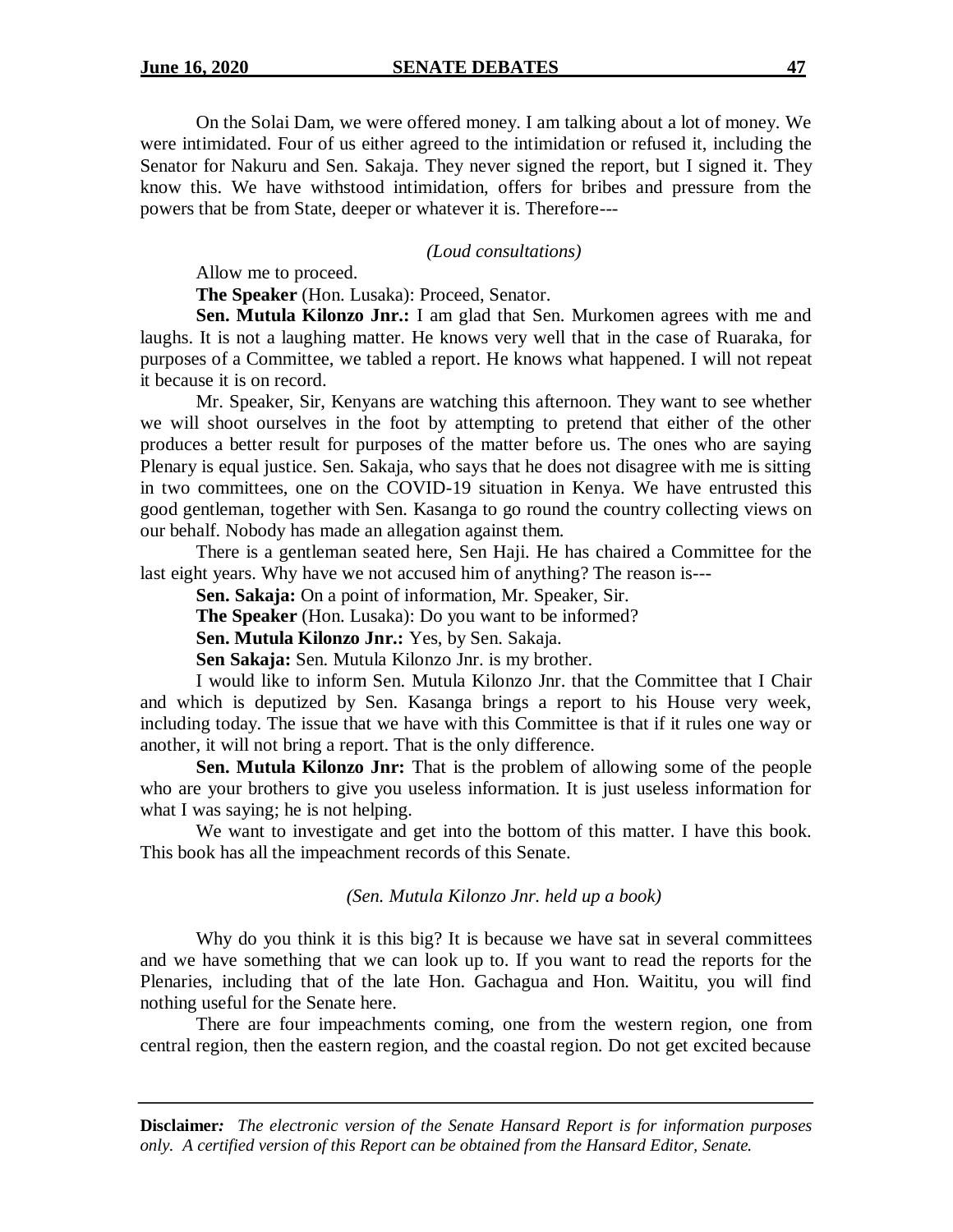you think that Kirinyaga is the *magnum opus* of impeachments. We are going to get much more. You will get a Committee and an opportunity.

Lastly, let me say this---Allow me to finish.

Shakespeare said, "Though this be madness, there is a method to it." This Senate has found a method to interrogate serious intricate issues. We walk away from such methods, which we have agreed to do, then, I expect all the Chairpersons of committees to resign. This is because they are both either incompetent, corrupt and cannot deliver. Simple.

Thank you. I support the committee.

**The Speaker** (Hon. Lusaka): Order, Members! Sen. Kibiru, then Sen. Halake from the "extended Chamber."

**Sen. Kibiru:** Thank you, Mr. Speaker, Sir, I would want to start by seeking your indulgence. First, I may not be very comfortable, or good in the gab of this language called English. I am not the man who mobilized the language and took it to war. However, I want to be allowed to speak in whatever form I can, so that I can tell the Hon. Senators, what is it that the people of Kirinyaga County are saying.

Secondly, Mr. Speaker, Sir, I also would like to seek your indulgence, so that you can add me one or two minutes.

**Sen. M. Kajwang':** On a point of order.

**The Speaker** (Hon. Lusaka): What is your point of order, Sen. M. Kajwang'?

**Sen. M. Kajwang':** Mr. Speaker, Sir, in our Standing Orders, we have a rule--- I am talking about what Sen. Kibiru has said. I have a lot of respect for him. We have worked with him in the County Public Account and Investment Committee (CPAIC). He knows my views on his county.

**The Speaker** (Hon. Lusaka): Take your seat, Sen. Kibiru.

**Sen. M. Kajwang':** My only question is that you need to give us direction. Even though the Standing Orders talk of conflict of interest being pecuniary or proprietary, but we have established a precedence in this House that when you have an Impeachment Motion against the governor of your county, you kind of stand down. It is not in the Standing Orders because I do not believe that Sen. Kibiru has pecuniary or proprietary interest. However, you need to advise us because sometimes, it could muddy the waters when it is your county that is being tried before the Senate. Is it in order for Sen. Kibiru to actively participate in this debate to persuade the House to go one way or the other?

In the Impeachment Motions that I have sat through in this House, and I have sat through about three, the Senators of the counties involved stood down.

**The Speaker** (Hon. Lusaka): Order, Members! We do not need to spend a lot of time on some issues.

Sen. Murkomen: Point of Order! Point of Order!

**The Speaker** (Hon. Lusaka): Order, Sen. Murkomen! I am in the Chair.

I was going to say that it is a personal choice. For whichever Senator, if in your conscience, you feel that you do not want to contribute because of whatever reasons, it is up to you. I will leave it to the discretion of the Senator for Kirinyaga.

**Sen. Murkomen:** Mr. Speaker, Sir, on a point of order, if you allow.

**The Speaker** (Hon. Lusaka): Yes, Sen. Murkomen.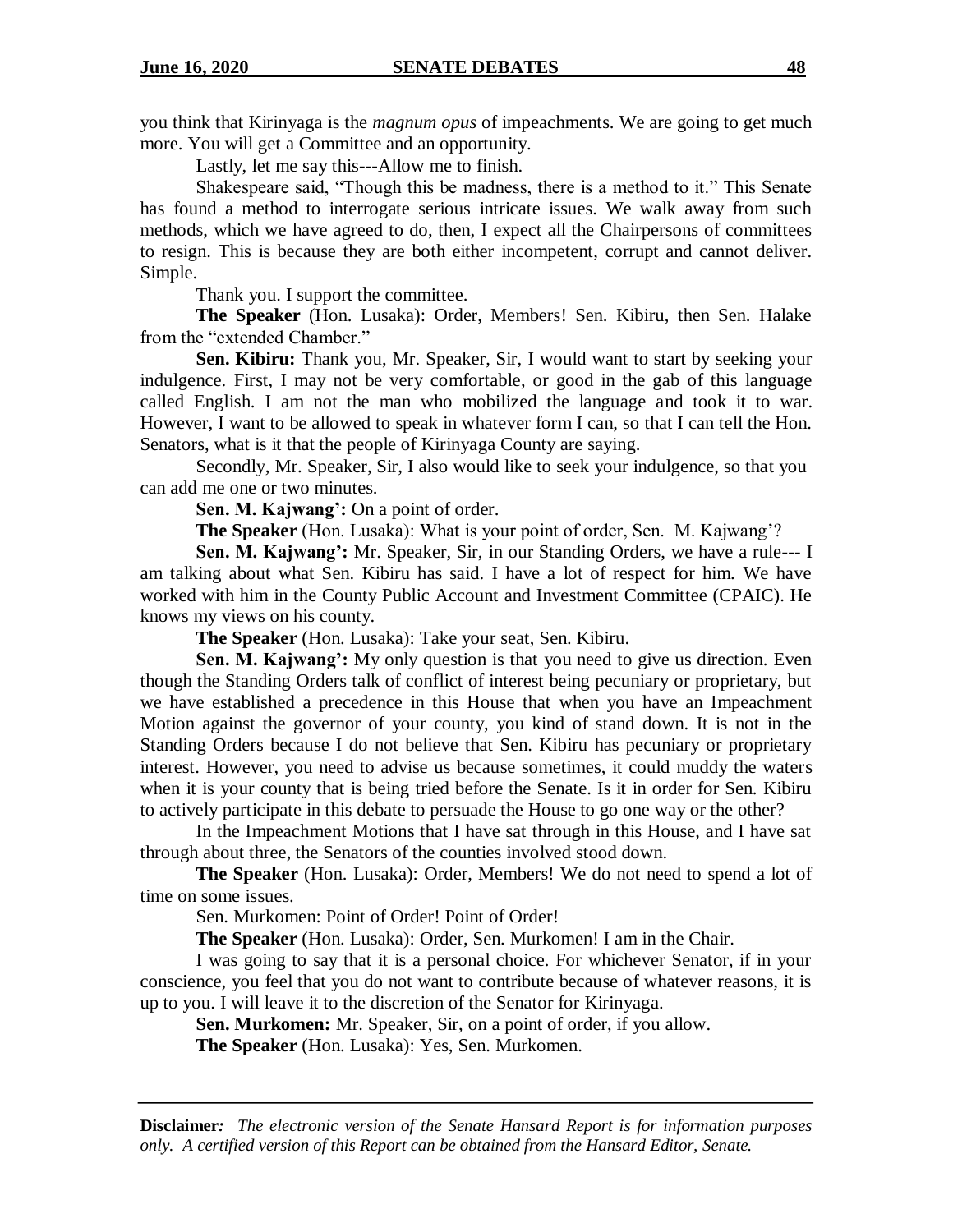**Sen. Murkomen:** For the record, what the Senator for Homa Bay County is saying is not true. The Senator for Kiambu, Sen. Wamatangi, spoke. The Cabinet Secretary (CS) of the Ministry of Health spoke when the impeachment of the Governor of Nyeri was brought here. The Senator for Embu then, spoke when the issue was brought here. I do not remember a situation where the Senator did not speak. This is because it is a matter of extreme public importance for the County where anyone is coming from as a Senator.

**Sen. Kibiru:** Mr. Speaker, Sir, I want to speak more so because people have kept on referring to what the people of Kirinyaga are saying. Indeed, I have the mandate, as the only independent Senator in the Republic of Kenya, to talk on behalf of the people of Kirinyaga.

Mr. Speaker, Sir, I just wanted to say that Kirinyaga County has over 600, 000 people. In that county, we have close to 100 sub-locations. For us to be able to articulate issues of Kirinyaga, we normally move around and ask, what is it that has been happening? I want to urge and say--- I am not saying and do not want to persuade any Member, to say that it is the Governor who is guilty. The only thing that the people of Kirinyaga are saying is that, Senator---They sent me messages, called me, and they have been persuading me as their Senator and a person elected to represent them. They have been telling me, "Senator, can you please persuade the Senate, especially as Members of County Assembly (MCAs), to let us come in front of them because we would want to listen to what Senators like Sen. Wako, Sen. Mutula Kilonzo Jnr., Sen. Orengo and Sen. Poghisio would say. These people will not be in the committee. Therefore, they will not have the mandate to talk about the process that the people of Kirinyaga have used.

The people of Kirinyaga are not saying it is anybody's guilt. They are saying, this is a learning process. They would also want to come to the Senate and learn. Where they have made a mistake, it would be explained and where they have done well, they will be given the correct position. Like Sen. Linturi said, we are setting out issues of how we can move on issues of impeachment.

I like the way Sen. Mutula Kilonzo Jnr. is saying that he has documented, and this is also a learning process. Most of my fellow Senators here have only participated in Gov. Waititi's impeachment. I am lucky that I have a participated both in a committee and in the plenary. So, I know the merits and demerits of the two options. I do not need to be educated on the merits and demerits of the two, but more importantly---

#### Can I be informed?

**Sen. Cheruiyot:** On a point of information.

**The Speaker** (Hon. Lusaka): What is your point of information., Sen. Cheruiyot?

**Sen. Cheruiyot:** A point of information to Sen. Kibiru because he has raised a very important point; where he was comparing the success rate of a committee vis-à-vis that of a plenary. Senate has handled 10 impeachments. Seven by committee and three by plenary. For the three that was done in plenary, two of them were successful. Of the seven that were done by committee, only one went through. So, he is right. I want to inform Sen. Kibiru, that he is right in his assertions that plenary is the way to go.

**Sen. Kibiru:** I appreciate the information that I have received from my good friend, Sen. Cheruiyot---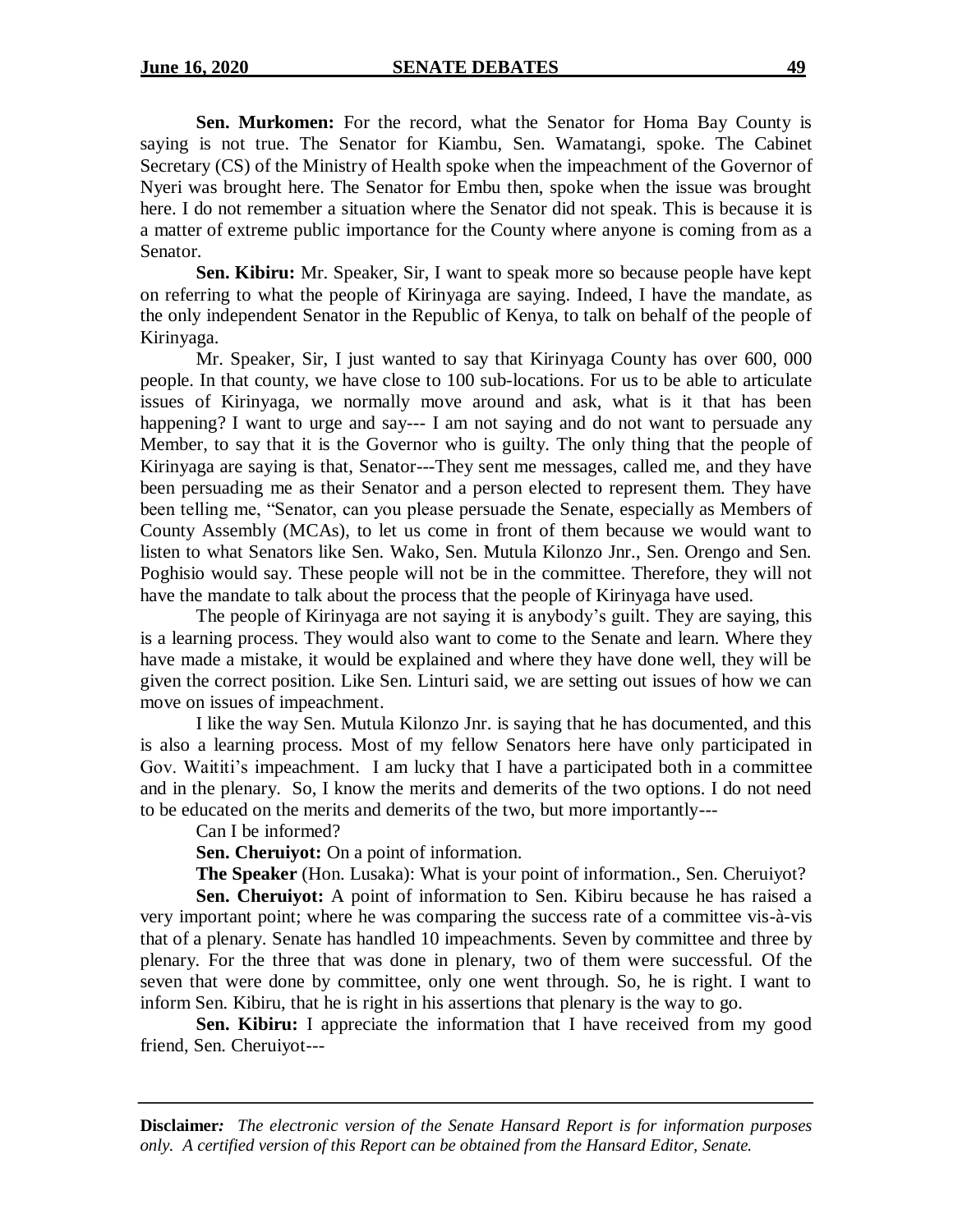**Sen. Ochillo-Ayacko:** On a point order, Mr. Speaker, Sir.

**The Speaker** (Hon. Lusaka): What is your point of information, Sen. Ochillo-Ayacko?

**Sen. Ochillo-Ayacko:** Mr. Speaker, Sir, you heard the Senator for Kericho say that two have been successful. Would I be in order to ask the meaning of success? This is because this is something very important.

## *(Laughter)*

We are talking about justice. What is the meaning of success according to the parlance of Sen. Aaron Cheruiyot, the brother of Moses? I have respect for him.

**Sen. Kibiru:** Mr. Speaker, Sir, I would like to proceed before I lose my line of thinking. Thank you, Sen. Ochillo-Ayacko, the honourable Senator for Migori County.

The people of Kirinyaga, the young MCAs who also went to the universities that we went to, but they are inexperienced in a certain way, they would want to listen to Senators like you, who are not in this committee. They would really want to hear you talk the way you are talking when they will be standing there. It is a milestone for them. I want to repeat that nobody is saying that the governor is guilty. I would never want to persuade you to see it from that perspective. The point the people of Kirinyaga are asking is, please, do not make this place look like what it was in April 1989, where one person said, decency has been thrown out of the House.

We want to stand by the words of the late of late Vice President of this Republic, Prof. George Saitoti, MP, where on 18<sup>th</sup> March, 2002, he stood up and said that, "There comes a time when the nation is bigger than an individual." He went further and said, "There also comes a time when an individual will be called to make a personal decision." I do not want to dwell on the issues that have been going on since this matter came into the Senate, but I can tell you, we are not fools, we did not come to Nairobi the other day, we know what has been happening. You can take that to the bank.

I want to stand here - and history will absolve me. I want to tell the people of Kirinyaga, looking at this committee---

**The Speaker** (Hon. Lusaka): Order. Do you want to be informed by Sen. Kinyua?

**Sen. Kinyua**: Bw. Spika, nataka kumwambia mwenzangu nimemskiza kwa makini na Mswahili anasema, kwa nini kuandika na mate na wino ipo? Tayari ametuambia mapendekezo ya vile ndugu zetu ambao tungependa kusikia maoni yao kutoka Kirinyaga, vile walivyosema. Wanasema wangetaka twende jumla, inamaanisha ya kwamba, badala ya kamati, Seneti nzima ikae na kuwasikiza. Badala ya kupoteza muda zaidi na mwenyewe amesema, mimi ninakubaliana na yeye twende vile walivyosema wenye maneno, *plenary.*

**The Speaker** (Hon. Lusaka): Sen. Kinyua, you are out of order.

#### *(Laughter)*

**Sen. Kibiru**: Thank you, Sen. Kinyua. Mr. Speaker, Sir, I just wanted to remind the Senate---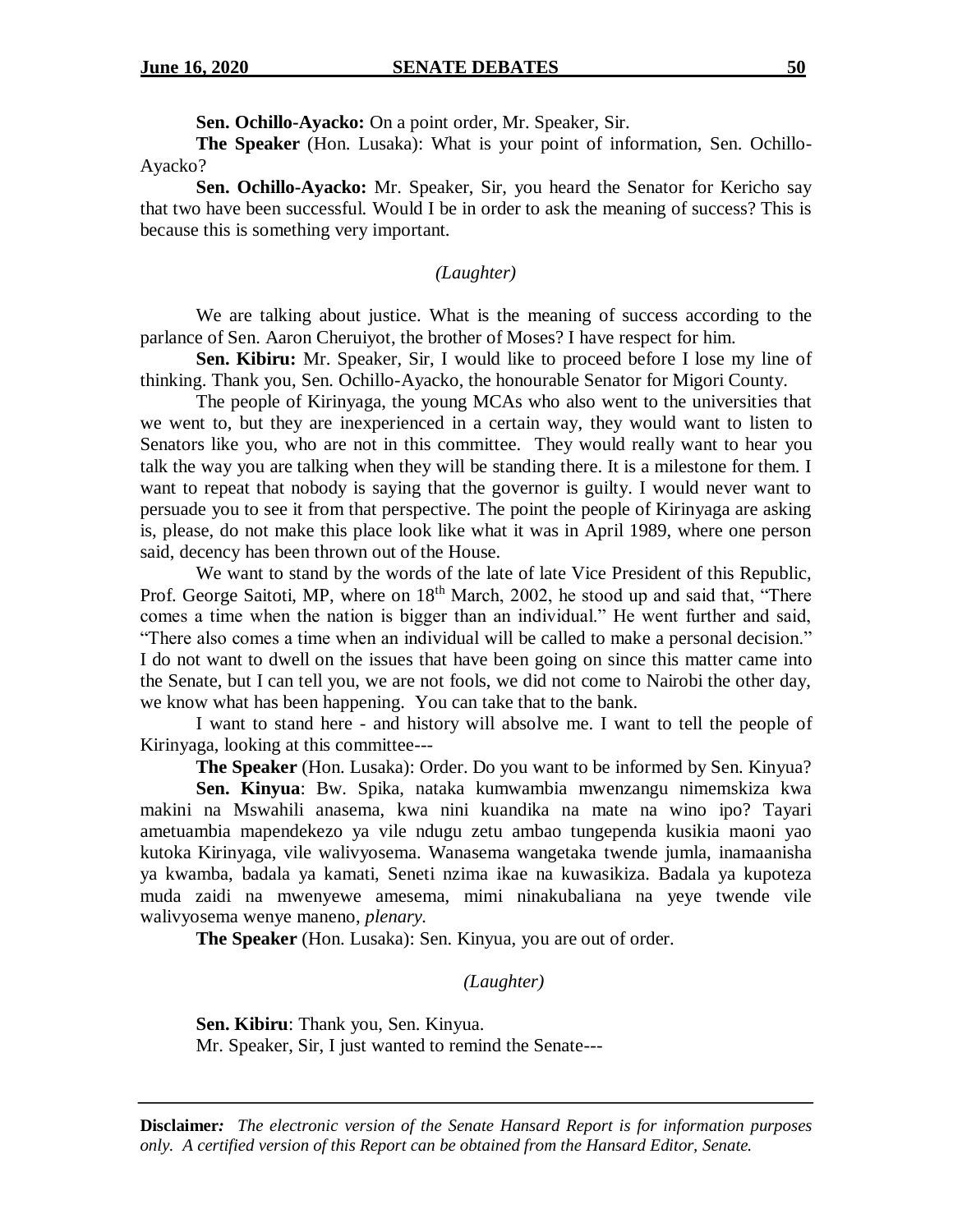Whip, I am on the Floor of the House. I sought the indulgence of the Speaker that I be given time speak. I need protection so that I can articulate the issues of the people of Kirinyaga.

Before I conclude, I have a problem---

**The Speaker** (Hon. Lusaka): What is your point of order, Sen. Murkomen?

**Sen. Murkomen**: Mr. Speaker, Sir, I am sorry for interrupting the Senator of Kirinyaga, Sen. Kibiru. However, this is important for him.

> *(Interruption of debate on Motion on establishment of Impeachment Committee)*

## **MOTION**

### EXTENSION OF SITTING TIME

**Sen. Murkomen**: Mr. Speaker, Sir, I beg to move the following Motion for extension of Sitting time: -

THAT, notwithstanding the provisions of Standing Order 31(2) and pursuant to the provisions of Standing Order 31(3) (a), the Senate resolves to extend its Sitting until conclusion of the Business listed in Order No.15 in today's Order Paper.

The reason is that you have already ruled that every Senator should have five minutes to contribute to this important Motion. The people of Kirinyaga and Kenya would like to listen to our important deliberations before we vote.

Therefore, I am requesting that we extend the time to enable those of us who have not contributed to do so for the interest of the House.

I would like to ask Sen. Linturi to second.

**Sen. Linturi**: Mr. Speaker, Sir, I second this Motion because we should not be seen to be in a hurry. We are lazing around in most cases because Plenary does not sit due to the COVID-19 regulations.

If there is a better time to demonstrate to the country what we do as Senators, the moment is now. It does not matter even if we go up to tomorrow morning. Let us make sacrifices for the people of Kirinyaga.

As per the oath that we took, these are extraordinary times that require us to work extra hours.

I support.

#### *(Question proposed)*

**The Speaker** (Hon. Lusaka): I will put the question, but the only challenge is that there are Senators who are sitting in the extended Chamber. Therefore, a voice vote will not work.

In the circumstances, we will have to do a Roll Call vote. This is because we do not want to disadvantage those who are out there.

Hon. Senators, I now order that the Division Bell to be rung for one minute.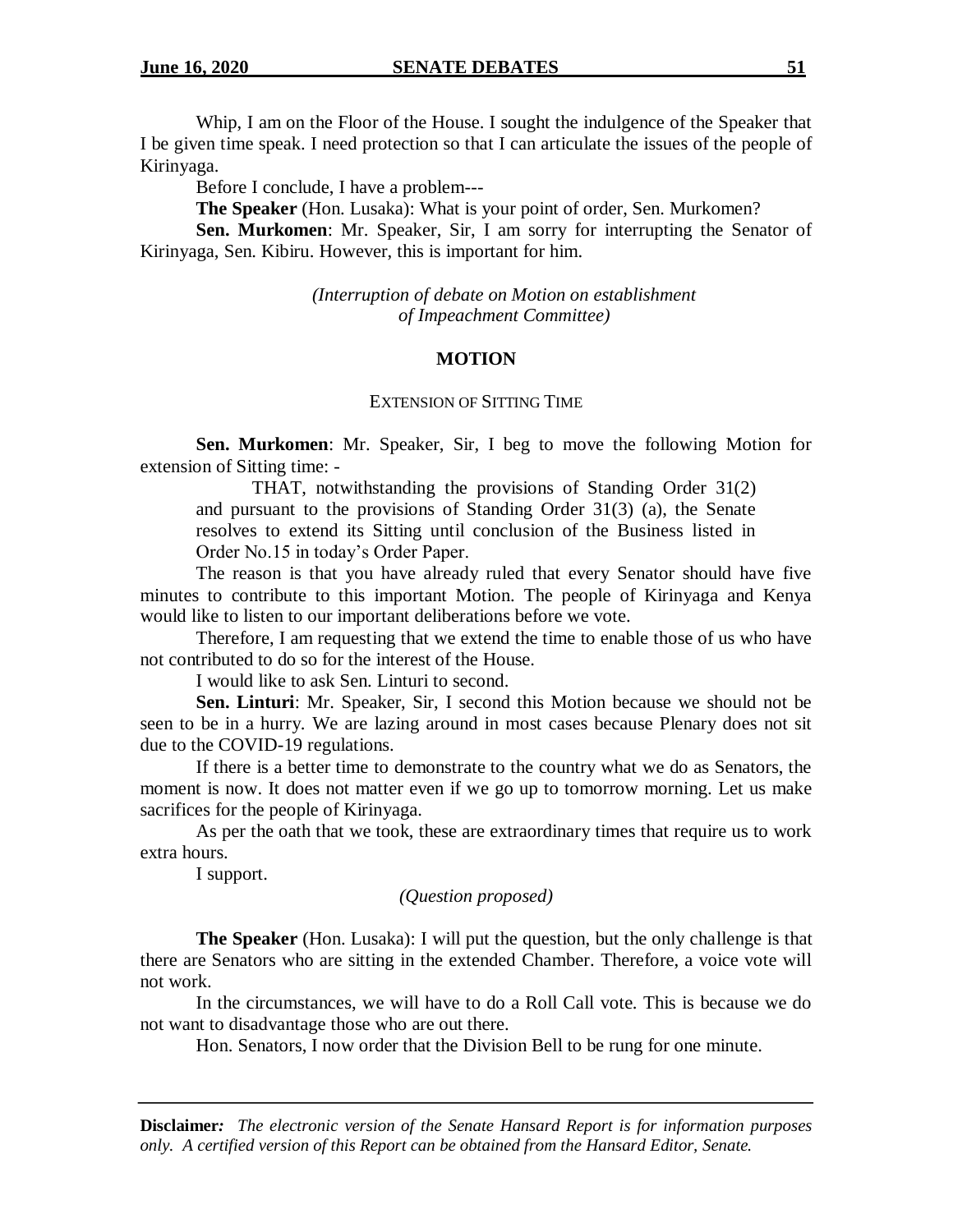#### *(The Division Bell was rung)*

**The Speaker** (Hon. Lusaka): Order, Members! The Deputy Speaker and one Clerk will go to the extended Chamber to take the votes there, so that we move faster. Those that are here will vote here.

#### *(Loud consultations)*

Order, Members! Draw the Bar and close the doors.

*(The Bar was drawn and doors closed)*

Sen. Kang'ata, you will be a teller for the "Yes." Let us start.

*(The Senators proceeded to vote by Roll Call)*

**The Speaker** (Hon. Lusaka): Open the doors. Can you bring the results from the other Chamber?

Hon. Senators, please, take your seats.

#### **DIVISION**

#### ROLL CALL VOTING

*(Question, that notwithstanding the provisions of Standing Order 31(2) and pursuant to the provisions of Standing Order 31 (3a) this Senate resolves to extend its Sitting time until conclusion of its business listed in Orders 15 and 24 in today's Order Paper, put and the Senate proceeded to Vote)* 

**AYES:** Sen. Cherargei; Sen. Cheruiyot; Sen. Iman; Sen. (Dr.) Kabaka; Sen. Kibiru; Sen. Kihika; Sen. Kinyua; Sen. (Dr.) Langat; Sen. (Dr.) Lelegwe; Sen. Linturi; Sen. (Eng.) Mahamud; Sen. Murkomen; Sen. Ndwiga; Sen. Omanga; Sen. Sakaja; Sen. Wambua; Sen. Wario; and, Sen. Were.

## **Teller of the Ayes:** Sen. Murkomen

**NOES:** Sen. Boy; Sen. Chebeni; Sen. Dullo; Sen. Faki; Sen. Farhiya; Sen. Haji; Sen. Halake; Sen. (Eng.) Hargura; Sen. M. Kajwang'; Sen. (Prof.) Kamar; Sen. Kang'ata; Sen. Kasanga; Sen. Kwamboka; Sen. Loitiptip; Sen. Madzayo; Sen. (Eng.) Maina; Sen. Malalah; Sen. (Dr.) Mbito; Sen. (Dr.) Milgo; Sen. Moi; Sen. Mpaayei; Sen. (Dr.) Musuruve; Sen. Mutula Kilonzo Jnr.; Sen. Mwangi; Sen. Mwaruma; Sen. (Dr.) Mwaura; Sen. Nyamunga; Sen. Ochillo-Ayacko; Sen. Olekina; Sen. (Prof.) Ongeri; Sen. Orengo; Sen. Outa; Sen. Pareno; Sen. Poghisio; Sen. Prengei; Sen. Seneta; Sen. Shiyonga; Sen. Wako; Sen. (Rev.) Waqo; Sen. (Dr.) Zani; and, Sen. Zawadi.

**Teller of the Noes:** Sen. Kang'ata.

**The Speaker** (Hon. Lusaka): Hon. Senators, these are the results-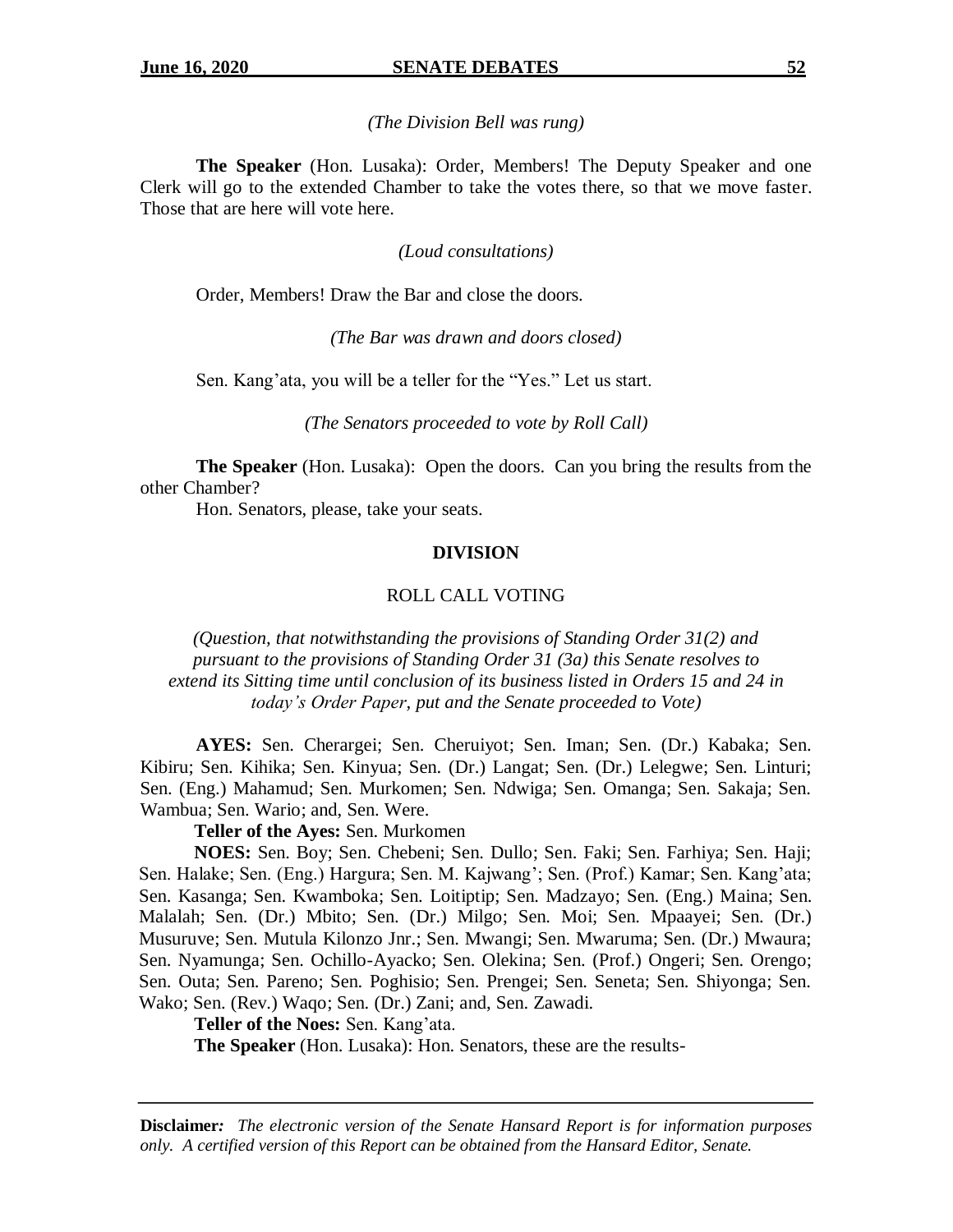**AYES:** 18 **NOES:** 41 **ABSTENTIONS:** 0 The "Noes" have it.

*(Question negatived by 41 votes to 18)*

*(Resumption of Debate on Motion on Establishment of Impeachment Committee)*

This means we must finish our business by 6.30 p.m. I, therefore, call upon the Mover to reply.

**Sen. Murkomen:** On a point of order, Mr. Speaker, Sir.

**The Speaker** (Hon. Lusaka): Order, Members! Just a minute. Sen. Kibiru, you will have to finish because we must conclude this by 6.30 p.m. He was on the Floor.

**Sen. Kibiru:** Mr. Speaker, Sir, as I conclude, the people of Kirinyaga County are watching and it is unfortunate that the die is cast. I can tell the people of Kirinyaga that going the Committee way means that the verdict is known.

I seriously oppose the Motion.

**The Speaker** (Hon. Lusaka): I call upon the Mover to reply.

**Sen. Farhiya:** I am the Mover, and I donate my time to the Senate Majority Leader and the Senate Minority Leader.

**Sen. Murkomen:** Point of Order! Point of Order!

**The Speaker** (Hon. Lusaka): Order! Order, Sen. Murkomen, Order!

**Sen. Murkomen:** Mr. Speaker, Sir, I am on a point of order, which is important. I know that you have called the Mover to reply. We cannot challenge the decision of the Speaker because we have to respect the operation of the House.

There is a huge constituency that has been disenfranchised in this House; the ones that were opposed to the question of forming the Committee. The people of Kirinyaga are watching us and they know that there were issues we wanted to say related to them.

## *(Loud consultations)*

**Sen. Murkomen:** I am asking for your indulgence. Out of the 18 minutes remaining, you should have given us eight minutes to make something.

#### *(Loud consultations)*

**The Speaker** (Hon. Lusaka): Order! We will not conclude this matter since we have to vote the Roll Call way. We will go beyond time. We have had time to express ourselves.

Let me call the Senate Minority Leader to conclude.

**The Senate Minority Leader** (Sen. Orengo): Mr. Speaker, Sir, if you look at the Constitution of Kenya in the area that deals with Parliament, Committees are provided for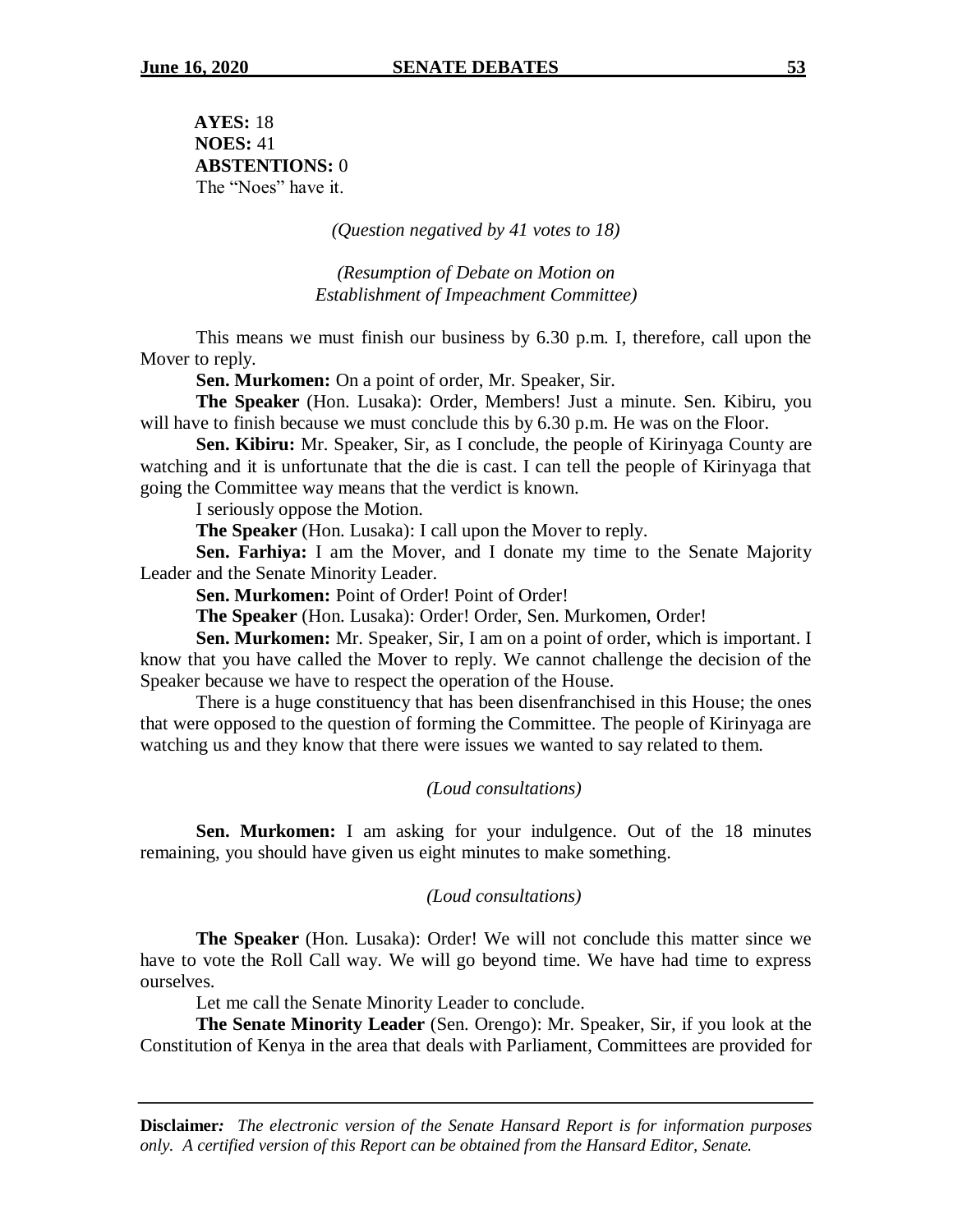as an integral part of Parliament. The same powers given to Parliament in Plenary are given to Committees. Committees can summon witnesses.

**Sen. Murkomen:** Point of Order! Mr. Speaker, Sir, I thought you had called the Mover to reply?

**The Speaker** (Hon. Lusaka): Order, Sen. Murkomen! The Mover had donated some few minutes to the Senate Majority Leader and the Senate Minority Leader.

Proceed, Sen. Orengo.

**Sen. Murkomen:** Mr. Speaker, Sir, is it not the same issue that I said you are disenfranchising us?

**The Speaker** (Hon. Lusaka): Order, Sen. Murkomen!

Proceed, Sen. Orengo.

**The Senate Minority Leader** (Sen. Orengo): Mr. Speaker, Sir, having said that, this Senate should never be in a position where there is dictation on how we handle our business. This is a very important institution. In fact, if you go by why in the federalist papers they say the Senate is an important institution, you will know that we are here because the Standing Orders and the Constitution give us powers to make the decisions we are making.

I would like to say this as I finish. Salome the daughter of Herod danced so well for Herod. When Herod asked her want she wanted, she asked for the head of John the Baptist. Today, some people have danced so well. They are not looking for justice, but for somebody's head. That head is not for Salome, but for somebody.

Gov. Waiguru's head is being asked for, not by the County Assembly; I can tell you that and I have the evidence. The people looking for Waiguru's head is not the County Assembly.

**Sen. Murkomen:** On a point of order! On a point of order, Mr. Speaker, Sir. **The Speaker** (Hon. Lusaka): Order! **Sen. Murkomen:** On a point of order!

*(Loud consultations)*

**The Speaker** (Hon. Lusaka): Order, Members! **An hon. Senator:** We are not looking for the head of the governor.

*(Sen. Kwamboka stood in her place)*

**The Speaker** (Hon. Lusaka): Sen. Kwamboka, sit down.

*(Sen. Kwamboka resumed her seat)*

**The Speaker** (Hon. Lusaka): We have to conclude. What is it, Sen. Kihika?

**Sen. Kihika:** On a point of order, Mr. Speaker, Sir. Is it in order for Sen. Orengo, who is the Senate Minority Leader, to impute improper motive in this House, when we know very clearly that the Impeachment Motion was brought by the County Assembly of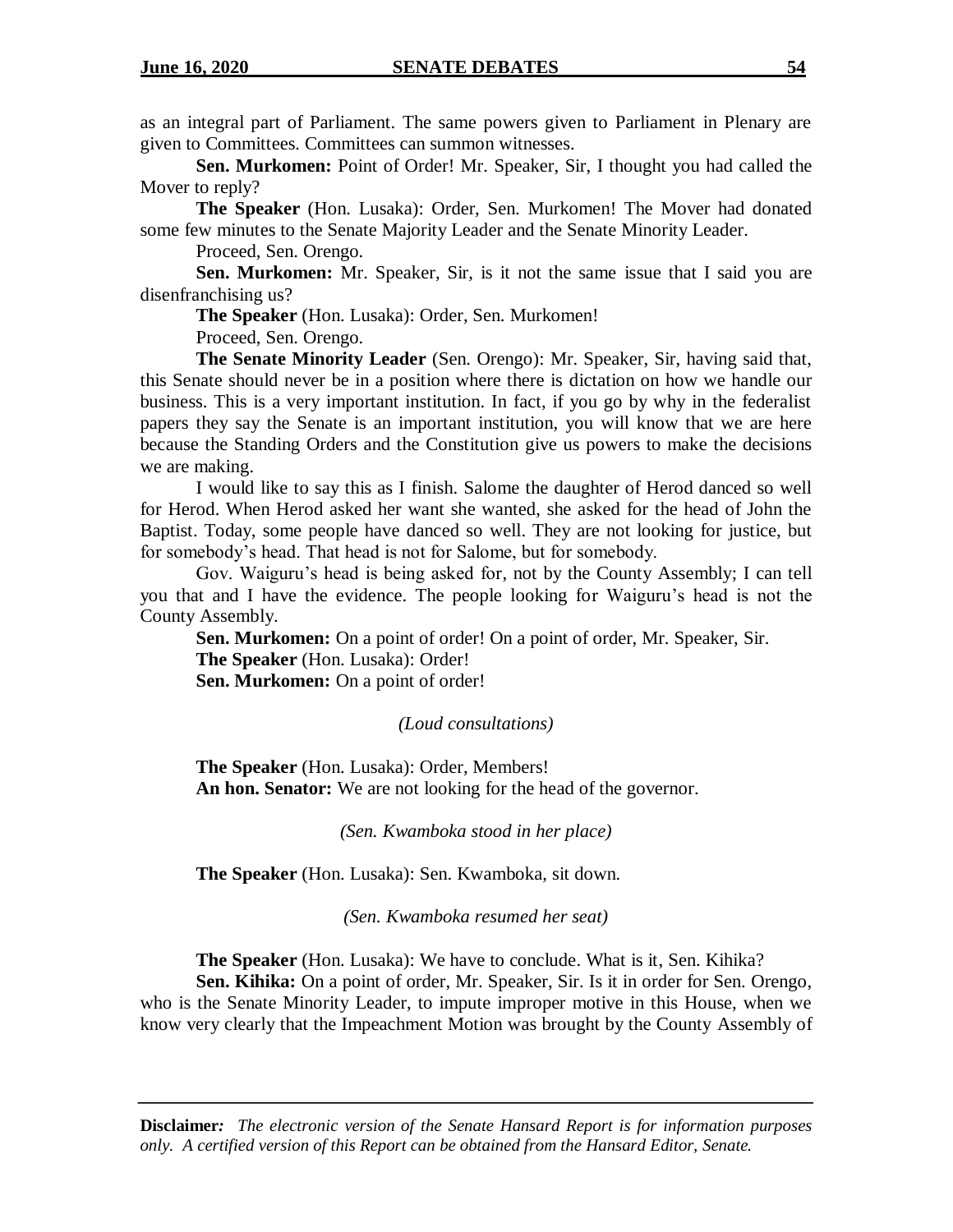Kirinyaga? Why should he continue lecturing us here on nonsense, if I may say? It is inappropriate.

**Sen. Murkomen:** On a point of order! On a point of order, Mr. Speaker, Sir! **The Speaker** (Hon. Lusaka): Order!

**Sen. Murkomen:** You said that you would give me a chance.

**The Speaker** (Hon. Lusaka): Order! Can you sit down?

**Sen. Murkomen:** On a point of order, Mr. Speaker, Sir.

**The Speaker** (Hon. Lusaka): Just a minute. Sen. Kihika was on the Floor and you know the Standing Orders. You cannot be on the Floor at the same time.

Hon. Senators, the whole world is watching us. Let us conduct ourselves with decorum. We do not have time.

**Sen. Murkomen:** On a point of order, Mr. Speaker, Sir!

**The Speaker** (Hon. Lusaka): Senate Minority Leader, can you contribute?

**Sen. Murkomen:** On a point of order, Mr. Speaker, Sir. We have been accused--- **The Speaker** (Hon. Lusaka): Order! We must conclude.

**Sen. Murkomen:** Mr. Speaker, Sir, you said that you would give me a chance.

**The Speaker** (Hon. Lusaka): Sen. Murkomen, I have given you a lot of time.

**Sen. Murkomen:** On a point of order, Mr. Speaker, Sir.

**The Speaker** (Hon. Lusaka): Sen. Orengo, can you conclude?

**Sen. Murkomen:** We cannot allow that to go on record.

**The Speaker** (Hon. Lusaka): I will make a ruling.

**Sen. Murkomen:** On a point of order, Mr. Speaker, Sir.

**The Senate Minority Leader** (Sen. Orengo): Mr. Speaker, Sir, with those remarks, I support. The stone has heard me.

**Sen. Murkomen:** On a point of order, Mr. Speaker, Sir!

**The Speaker** (Hon. Lusaka): I will allow Sen. (Dr.) Langat to say something. We do not have time.

**Sen. (Dr.) Langat:** Mr. Speaker, Sir, it is wrong for Senior Counsel, Sen. Orengo, to cast aspersions on Members of this House as a group of people who are after the head of somebody. We never initiated this Motion; it was initiated by Kirinyaga County Assembly. He should withdraw that.

**Sen. Murkomen:** On a point of order, Mr. Speaker, Sir!

**The Speaker** (Hon. Lusaka): Order, Members! Let us proceed. Senate Majority Leader.

**Sen. Murkomen:** On a point of order, Mr. Speaker, Sir.

**The Speaker** (Hon. Lusaka): Order, Members!

**Sen. Cheruiyot:** On a point of order, Mr. Speaker, Sir.

**The Speaker** (Hon. Lusaka): Order, Members.

Proceed, Senate Majority Leader.

**Sen. Murkomen:** On a point of order, Mr. Speaker, Sir.

**Sen. Cheruiyot:** On a point of order, Mr. Speaker, Sir. Just one.

**The Speaker** (Hon. Lusaka): Order, Members.

**Sen. Murkomen:** I am standing on a point of order, Mr. Speaker, Sir.

**Sen. Cheruiyot:** Mr. Speaker, Sir, please, one.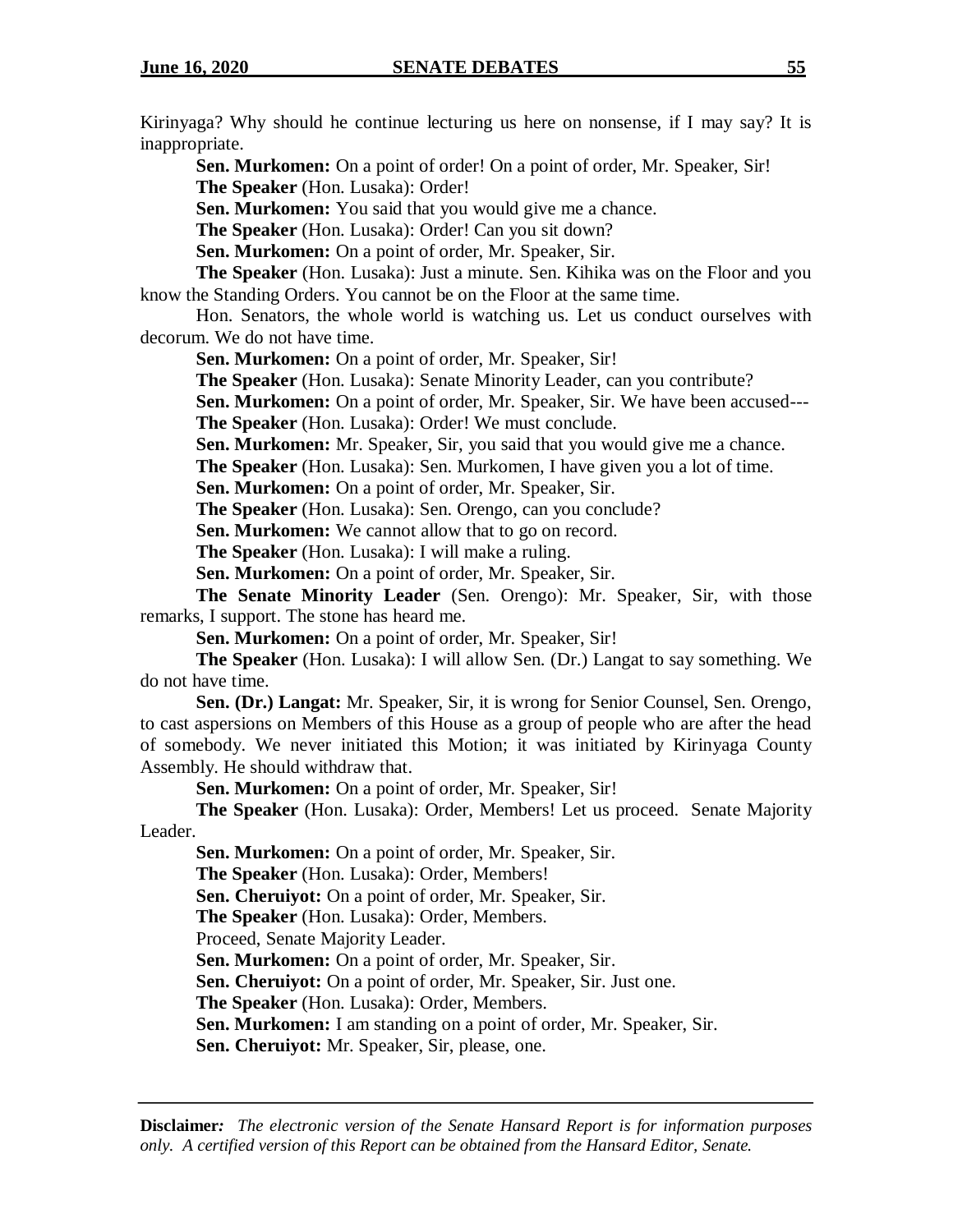**The Senate Majority Leader** (Sen. Poghisio): Mr. Speaker, Sir, in supporting this Motion---

**Sen. Murkomen:** We are on a point of order, Mr. Speaker, Sir.

**The Leader of Majority** (Sen. Poghisio): I appeal---

**The Speaker** (Hon. Lusaka): Order! Order!

**Sen. Kihika:** On a point of order, Mr. Speaker, Sir.

**Sen. Cheruiyot:** Mr. Speaker, Sir, on a health issue. There is a health issue.

**The Speaker** (Hon. Lusaka): Order! Order!

**Sen. Murkomen:** There is a record that must be corrected.

**Sen. M. Kajwang':** You cannot force the Speaker to allow you to raise a point of order.

**Sen. Murkomen:** There is a record that must be corrected.

**The Speaker** (Hon. Lusaka): I am giving you one minute, Sen. Murkomen.

**Sen. Murkomen:** Thank you, Mr. Speaker, Sir. The people of Kirinyaga have all along this week suspected that there is a decision already made elsewhere to form a Committee to save Gov. Waiguru.

**The Speaker** (Hon. Lusaka): Order! Order, Sen. Murkomen, Order!

**Sen. Murkomen:** Mr. Speaker, Sir, and then Sen. Orengo goes public to confirm- -- He goes on record to confirm that a decision has already been made---.

**The Speaker** (Hon. Lusaka): Order, Senator!

**Sen. Murkomen:** If this Committee is going to sanitize Gov. Waiguru, they should tell us the truth.

**The Speaker** (Hon. Lusaka): Order! Order, Sen. Murkomen!

**Sen. Murkomen**: I want to tell the people of Kirinyaga that a decision has already been made and this Committee is a sanitizing committee---

## *(Loud Consultations)*

**The Speaker** (Hon. Lusaka): Order, Sen. Murkomen! **Sen. Murkomen:** This is a sanitizing Committee.

## *(Loud Consultations)*

**The Speaker** (Hon. Lusaka): Order! Order, Sen. Murkomen! **An hon. Senator:** *Toa yeye nje*. Chase him out!

**The Senate Majority Leader** (Sen. Poghisio): Mr. Speaker, Sir, Standing Order No.116 will bear you out on people who cause these kinds of problems.

The verdict that is coming out of here is from the Senate. It shall be owned by the Senate because Committees are owned by the Senate. I support and ask that we move in this direction, so that we can conclude and vote. We can then determine the direction and that is going to be owned by the Senate.

Thank you.

**The Speaker** (Hon. Lusaka): Order, Members. The Mover had donated time. I will now put the question.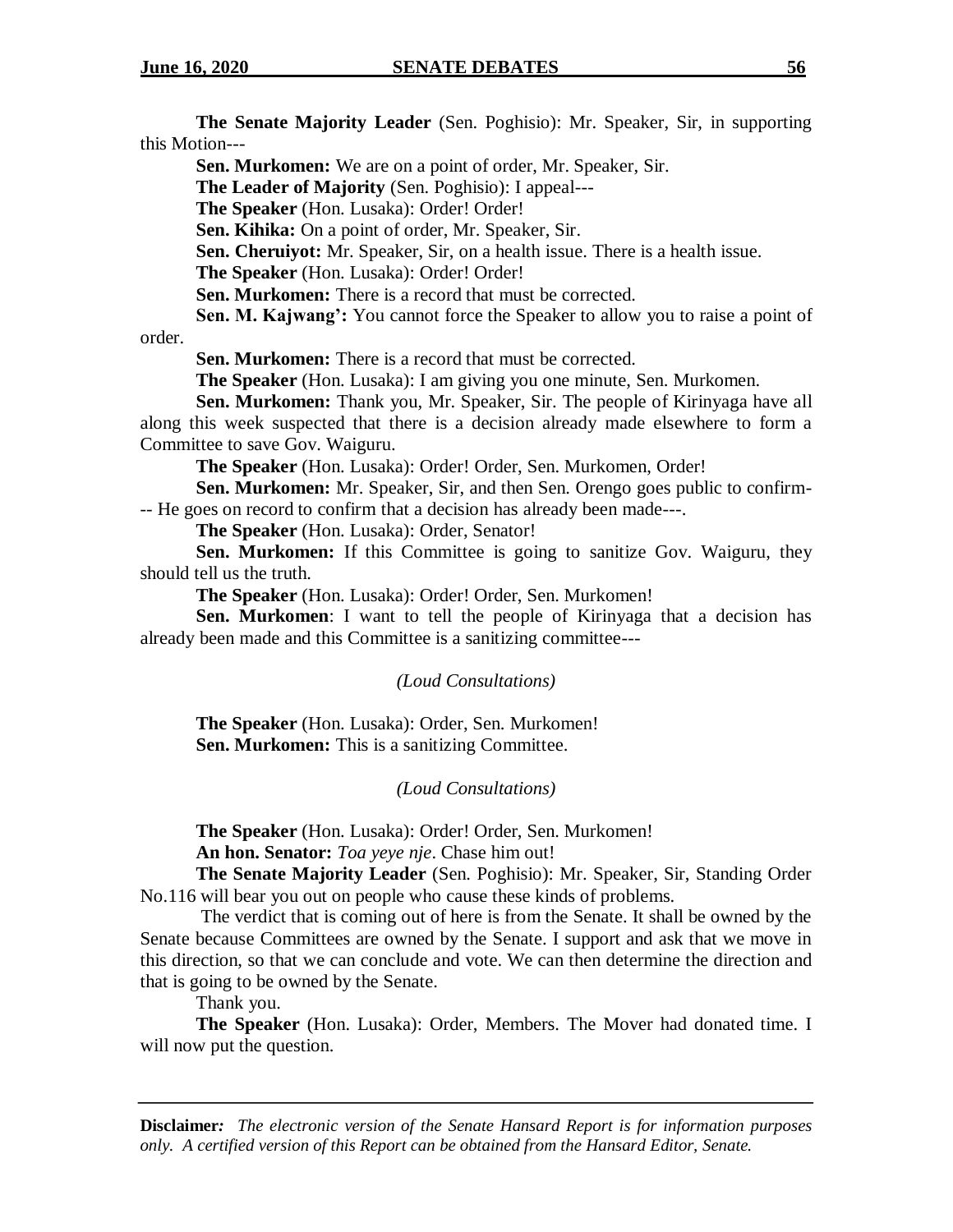**Sen. Murkomen:** On a point of order, Mr. Speaker, Sir. Before putting the question, the Standing Order---.

**The Speaker** (Hon. Lusaka): Order, Members!

**Sen. Murkomen:** There is a constitutional question---

**The Speaker** (Hon. Lusaka): Order, Sen. Murkomen.

**Sen. Murkomen:** There is a constitutional question; you have to determine whether or not it concerns counties.

**The Speaker** (Hon. Lusaka): Order, Members!

**An. hon. Senator:** You cannot just continue with a procedure like that.

**The Speaker** (Hon. Lusaka): Order, Members!

**Sen. Murkomen:** Mr. Speaker, Sir, there is a constitutional procedure that you are jumping, and we must say it.

**The Speaker** (Hon. Lusaka): Wait! Order, Members! I know. When we voted here, my last ruling was that it was not a matter affecting counties.

**Sen. Murkomen**: But you have not ruled today.

**The Speaker** (Hon. Lusaka): Wait! Order, Sen. Murkomen! Even in Gov. Waititu case, all Members voted. So, I am saying it is not a matter concerning counties.

**Sen. Murkomen:** You should say that. That was the point I was trying to tell you.

**The Speaker** (Hon. Lusaka): As I said, we will use the Roll Call vote. The voice vote cannot work because of the extended Chamber. We are going to do exactly as we did in the other voting.

The Deputy Speaker and a Clerk will now go and get the votes there as we start ours here under the guidance of the Deputy Clerk. The Division Bell will be rung for one minute as the Deputy Speaker goes to the extended Chamber.

## *(The Division Bell was rung)*

Can we start because time is not on our side? Hon. Senators, take your seats. The Majority Whip, take your seat. You are the one who is supposed to be organizing your people. I direct that the Bar be drawn and the doors locked.

*(The Bar was drawn and the doors closed)*

*(The Senators proceeded to vote by Roll Call)*

**The Speaker** (Hon. Lusaka): I direct that the doors be opened.

*(The doors were opened)*

I am using my powers under Standing Order No.31 (2), which states:

"Unless for the convenience of the Senate, the Speaker or the Chairperson (as the case may be) in this case being the Speaker, directs earlier or later interruption of business at 6.30 pm., the Speaker or the Chairperson shall interrupt the business then under consideration and if the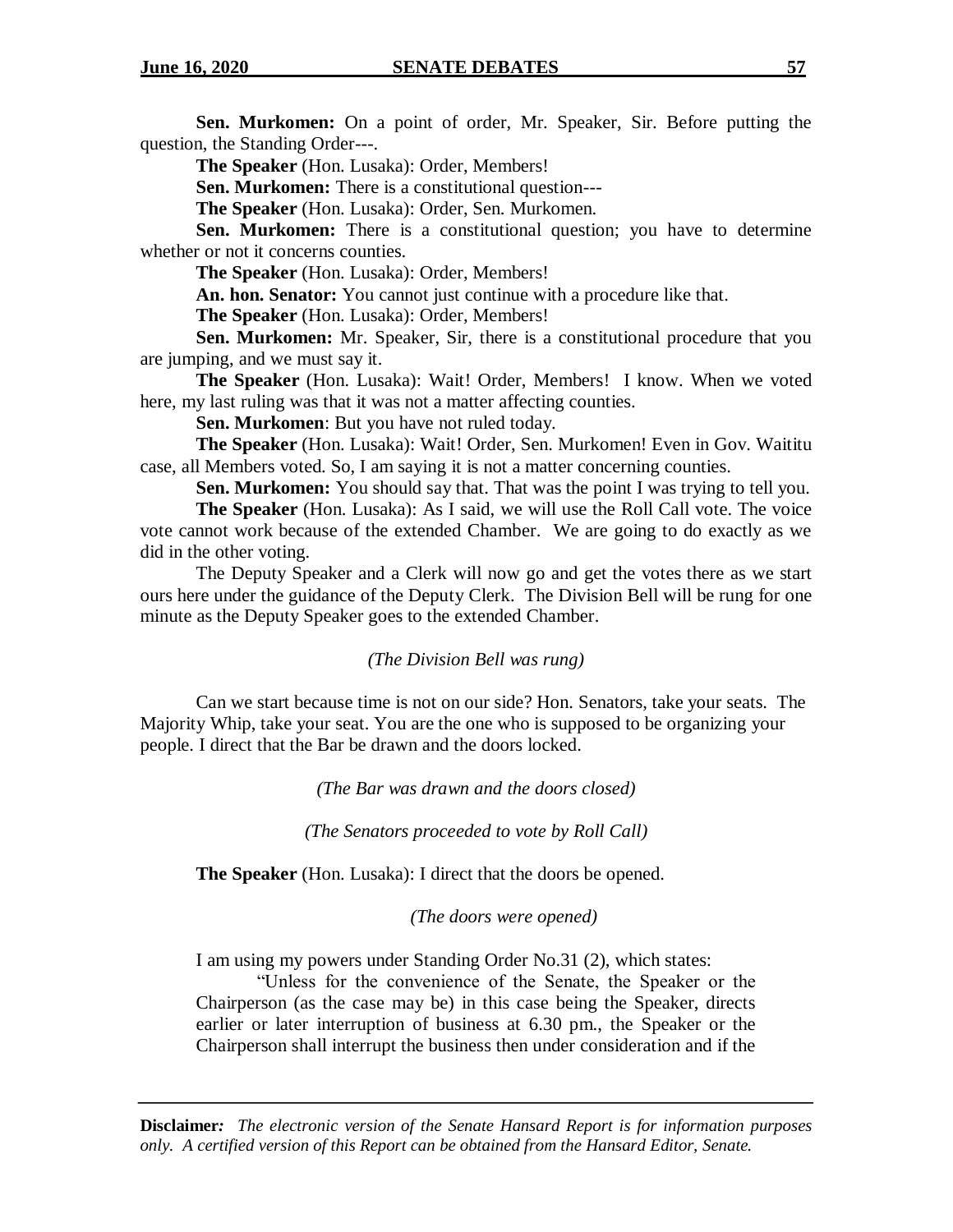Senate is in Committee, the Chairperson shall leave the Chair and report progress and ask for leave to sit again."

I am just waiting for the report. I wanted to use my powers under that section. Order, Members! Kindly, take your seats!

#### **DIVISION**

#### ROLL CALLVOTING

*(Question, that the Senate establishes a Special Committee to investigate the proposed removal from office by impeachment of the Governor of Kirinyaga County, put and the Senate proceeded to vote)*

**AYES:** Sen. Boy; Sen. Chebeni; Sen. Dullo; Sen. Faki; Sen. Farhiya; Sen. Haji; Sen. Halake; Sen. (Eng.) Hargura; Sen. (Dr.) Kabaka; Sen. (Prof.) Kamar; Sen. Kang'ata; Sen. Kasanga; Sen. Khaniri; Sen. Kwamboka; Sen. (Dr.) Lelegwe; Sen. Loitiptip; Sen. M. Kajwang'; Sen. Madzayo; Sen. (Eng.) Maina; Sen. Malalah; Sen. (Dr.) Mbito; Sen. (Dr.) Milgo; Sen. Moi; Sen. Mpaayei; Sen. (Dr.) Musuruve; Sen. Mutula Kilonzo Jnr.; Sen. Mwangi; Sen. Mwaruma; Sen. (Dr.) Mwaura; Sen. Nyamunga; Sen. Ochillo-Ayacko; Sen. Olekina; Sen. Omogeni; Sen. (Prof.) Ongeri; Sen. Orengo; Sen. Outa; Sen. Pareno; Sen. Poghisio; Sen. Prengei; Sen. Seneta; Sen. Shiyonga; Sen. Wako; Sen. (Rev.) Waqo; Sen. Were; and, Sen. (Dr.) Zani.

**Teller of the Ayes**: Sen. Kang'ata

**NOES:** Sen. Cherargei; Sen. Cheruiyot; Sen. Iman; Sen. Kibiru; Sen. Kihika; Sen. Kinyua; Sen. (Dr.) Langat; Sen. Linturi; Sen. Murkomen; Sen. Ndwiga; Sen. Omanga; Sen. Sakaja; Sen. Wambua; and, Sen. Wario.

**Teller of the Noes**: Sen. Murkomen.

**ABSTENTIONS**: Sen. (Eng.) Mahamud

**The Speaker** (Hon. Lusaka): Order, Members. The results of the Division are as follows:

**AYES:** 45 **NOES:** 14 **ABSTENTIONS**:1 The "Ayes" have it.

*(Question carried by 45 votes to 14)*

*(Applause)*

Order! That excitement can be done outside the Chamber. Order, Members! I, therefore, direct that the Committee commences its work immediately and reports back within 10 days.

Next Order!